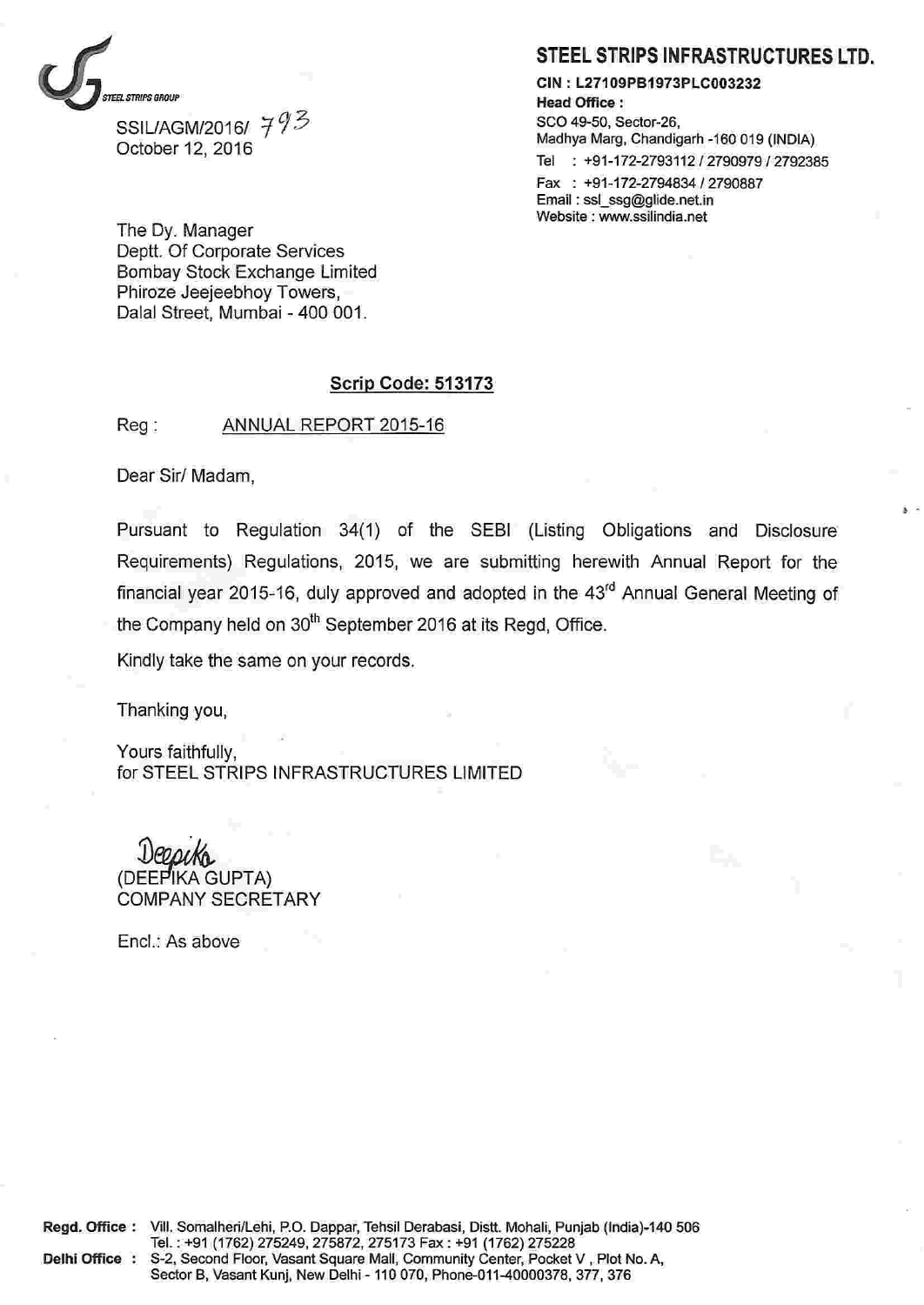# **43RD ANNUAL REPORT 2015-2016**



STEEL STRIPS INFRASTRUCTURES LIMITED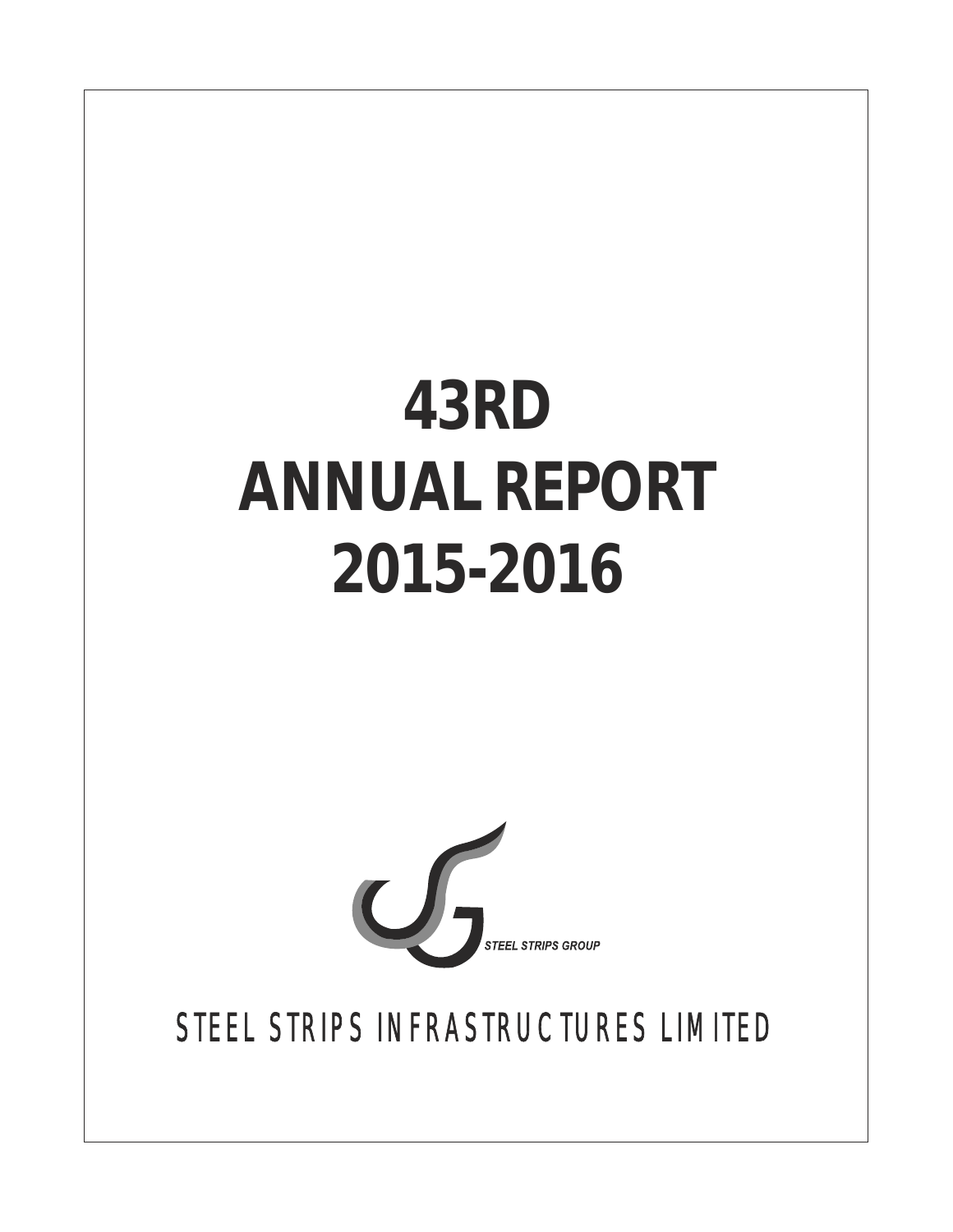### **BOARD OF DIRECTORS COMPANY CIN:L27109PB1973PLC003232**

- Sh. R.K. Garg, *Chairman*
- Prof. (Dr.) B.B. Tandon
- Sh. S.S. Virdi
- Smt. Manju Lakhanpal
- Smt. Tejinder Kaur
- Sh. H.K. Singhal
- Sh. Sanjay Garg, *Executive Director*

### **AUDITORS**

S.C. Dewan & Co. Chartered Accountants SCO 90, 1st Floor, Swastik Vihar Panchkula.

### **BANKERS**

**HDFC Bank Limited** 

### **REGD. OFFICE**

■ Vill. : Somalheri/Lehli, P.O. Dappar, Tehsil Dera Bassi, Distt. Mohali, Punjab, 140 506 Email: ssl\_ssg@glide.net.in, **Website : www.ssilindia.net**

### **CORPORATE OFFICE**

 $\blacksquare$  SCO 49-50, Sector 26, Madhya Marg, Chandigarh - 160 019.

### **REGISTRAR & TRANSFER AGENTS**

| $\blacksquare$ Link Intime India Pvt. Ltd.   |
|----------------------------------------------|
| A-44, Community Centre, 2nd Floor, Near PVR, |
| Naraina Industrial Area, Phase-I,            |
| New Delhi 110 028                            |
| E-mail: delhi@linkintime.co.in               |

### **CONTENTS**

| Notice                           | $3 - 7$   |
|----------------------------------|-----------|
| Directors' Report                | 8-20      |
| Corporate Governance Report      | $21 - 27$ |
| Auditors' Report                 | 28-30     |
| <b>Balance Sheet</b>             | 31        |
| <b>Profit &amp; Loss Account</b> | 32        |
| <b>Cash Flow Statement</b>       | 33        |
| Notes                            | $34 - 40$ |
| Notes on Accounts                | 41-42     |
| Proxy Form/Attendance Slip       | 43        |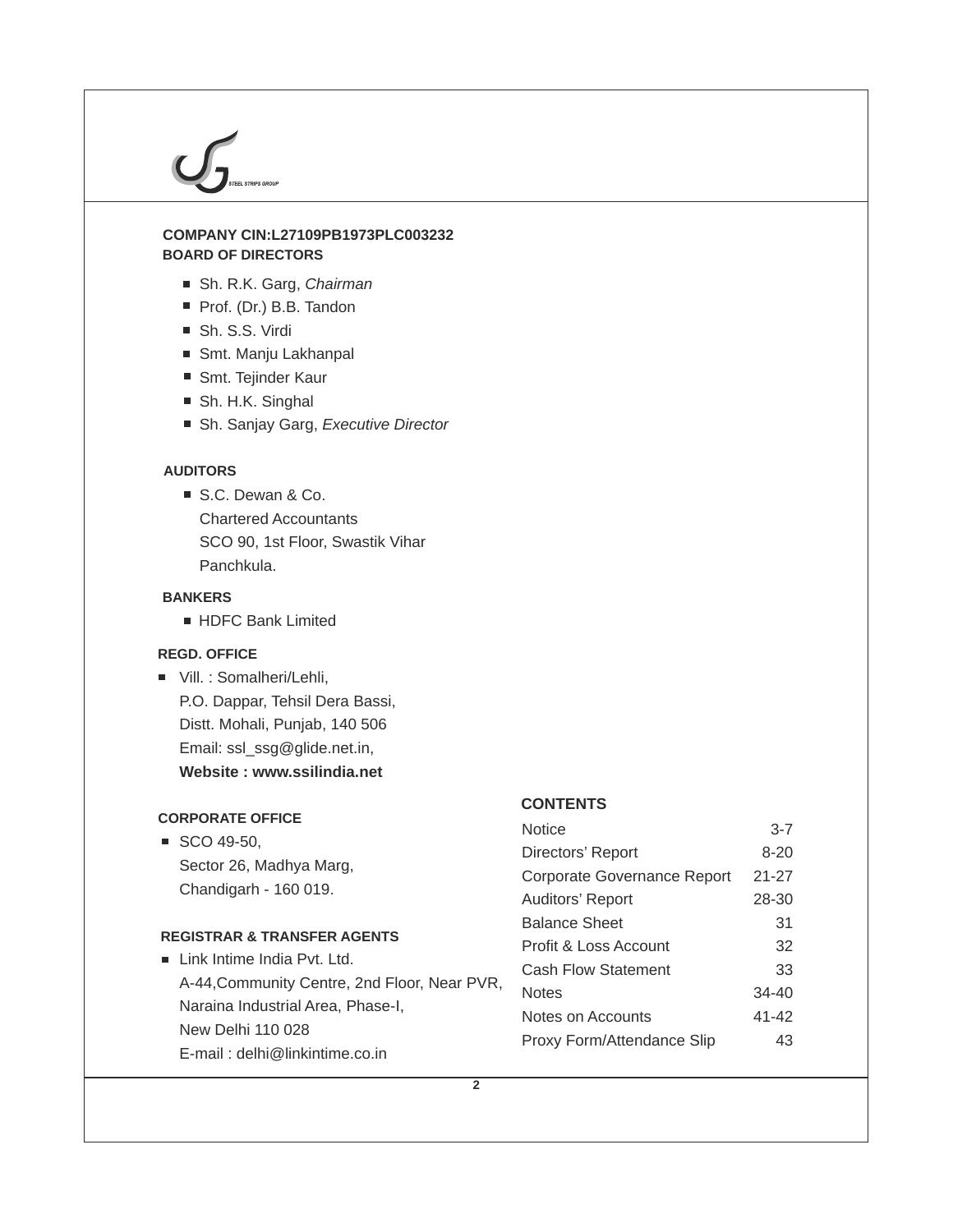#### **STEEL STRIPS INFRASTRUCTURES LIMITED (CIN: L27109PB1973PLC003232)**

Regd. Office: Village Somalheri/Lehli P.O.Dappar, Tehsil Derrabassi, Distt. S.A.S Nagar Mohali (Punjab)-140506. Email: ssl\_ssg@glide.net.in, Website: www.ssilindia.net Phone: +91- 172-2793112., Fax: +91-172-2794834

#### **NOTICE**

NOTICE is hereby given that the  $43<sup>rd</sup>$  Annual General Meeting of the Shareholders of the Company shall be held as scheduled below:

**th Day & Date : Friday, 30 day of September, 2016 Time : 3.00 P. M.**

**Venue : Company's Regd. Office at Village Somalheri/ Lehli, P.O. Dappar, Tehsil Dera Bassi, Distt. S.A.S Nagar, Mohali (Punjab)**

to transact the following business:

#### **ORIDINARY BUSINESS:**

- 1. To receive, consider and adopt the Financial Statements of the Company for the year ended March 31, 2016 and the Reports of Directors' and Auditors' thereon.
- 2. To appoint a Director in place of Sh. Rajinder Kumar Garg (DIN: 00034827), who retires by rotation and being eligible, offers himself for re-appointment.
- 3. To ratify the appointment of Auditors and in this regard to consider and if thought fit, to pass with or without modification, the following Resolution as an Ordinary Resolution:

**"RESOLVED THAT** pursuant to the provisions of Section 139(1) of the Companies Act, 2013 and Rules framed thereunder, as amended from time to time, the company hereby ratifies the appointment of M/s S. C. Dewan & Co., Chartered Accountants (Firm's Registration No. 000934N), as Auditors of the Company to hold office from the conclusion of this Annual General Meeting (AGM) till the conclusion of the next Annual General Meeting of the Company to be held in the year 2017, at such remuneration plus service tax, out of pocket expenses, travelling expenses, etc; as may be mutually agreed between the Board of Directors of the Company and the Auditors."

#### **SPECIAL BUSINESS**

4. To consider, and, if thought fit, to pass, with or without modification(s), if any, the following Resolution as an **Ordinary Resolution:**

"RESOLVED THAT pursuant to the provisions of Sections 149, 150 & 152 and other applicable provisions, if any, of the Companies Act, 2013 ("**ACT**") and the Rules made there under read with Schedule IV to the Act, as amended from time to time and Clause 49 of the Listing Agreement, **Smt. Tejinder Kaur (DIN:00512377)**, who was appointed as additional Non-Executive Director of the Company in place of Shri S S Dawra has submitted a declaration that she meets the criteria of independence as provided in Section 149(6) of the Act and is eligible for appointment, and in respect of whom the company has received a notice in writing from a member proposing her candidature for the office of the Director, be and is hereby appointed as an Independent Director of the Company with effect from 14.05.2016 to 13.05.2021, not liable to retire by rotation."

5. To consider, and, if thought fit, to pass, with or without modification(s), if any, the following Resolution as an **Special Resolution:**

"Resolved that pursuant to the provisions of Section 186 and other applicable provisions, if any, of the Companies Act, 2013 (including any amendments thereto or re-enactment thereof, for the being in force) read with Companies (Meetings of Board and its Power) Rules, 2014, and in accordance with provisions of Articles of Association of the Company and subject to the necessary approvals, consents, sanctions and permissions of appropriate authorities, departments or bodies as may be necessary, the consent of the Members of the Company is hereby given to Board of Directors to make investment by acquisition, subscription, purchase, sale, transfer or otherwise the securities of any other body corporate(s) as determined from time to time upto a limit of Rs.10.00 Crore, notwithstanding that the aggregate of all loans and investments so far made along with the investments, loans, guarantees or securities so to be made or given by the Board of Directors of the Company, exceeds the limits prescribed under the provisions of Section 186 of the Companies Act, 2013."

**"RESOLVED FURTHER THAT** the Board of Directors of the Company be and are hereby severally authorised to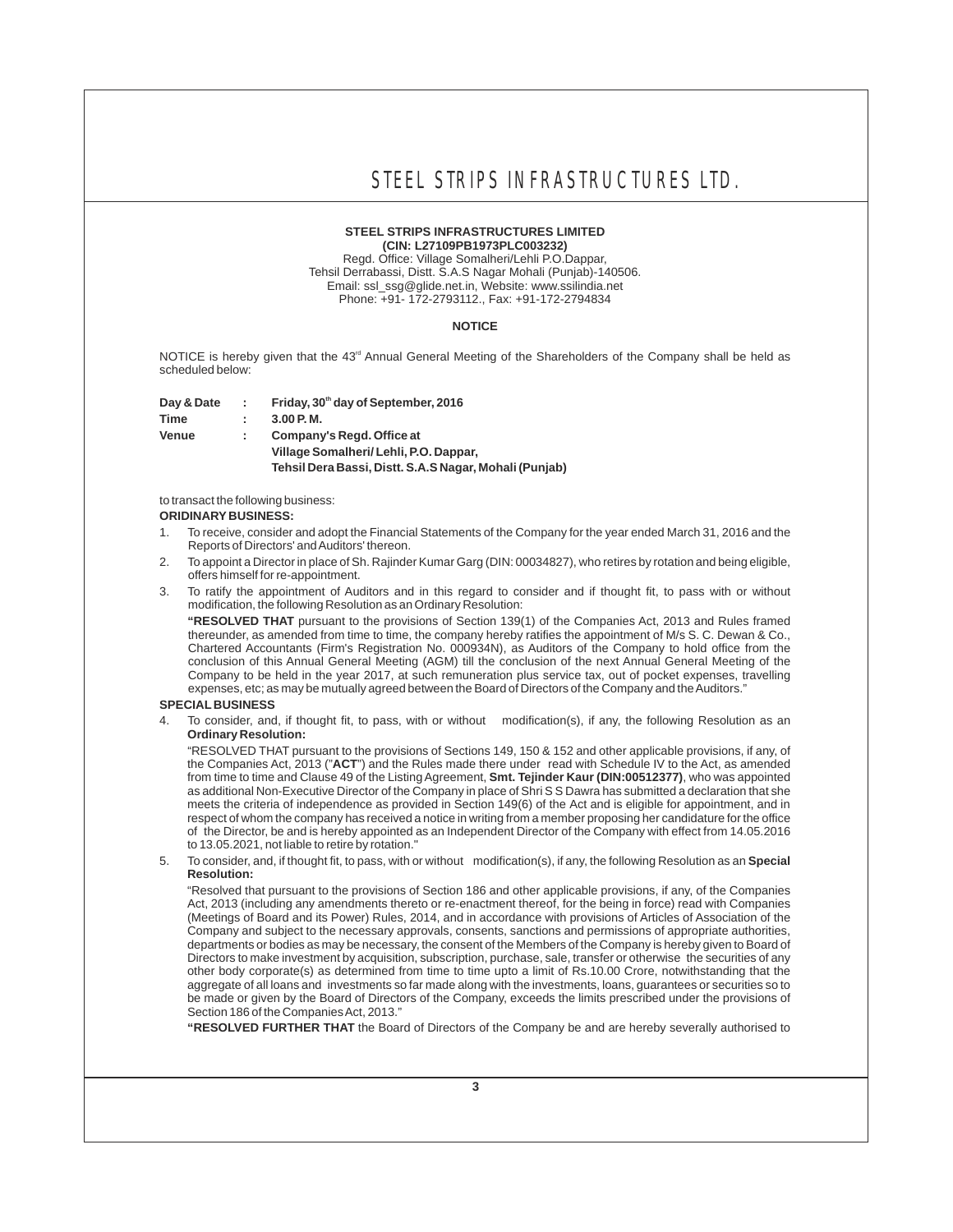take from time to time all decisions and steps necessary, expedient or proper, in respect of the above mentioned transaction including the timing, the amount and other terms and conditions of such transaction as it may, in its absolute discretion, deem appropriate on behalf of the Company and generally to do all such acts, deeds, matters and things as may be necessary, proper, expedient or incidental for giving effect to this resolution."

By Order of the Board of Directors

Place: Chandigarh **SANJAY GARG** Date: 12.08.2016 EXECUTIVE DIRECTOR DIN-00030956

#### **NOTES:**

- 1. The Explanatory Statement pursuant to the provisions of Section 102 of the Companies Act, 2013 and rules made thereunder, relating to the Special business to be transacted at the Meeting is annexed hereto. The relevant details of Directors seeking appointment/re-appointment at this Annual General Meeting of the company are also annexed.
- **2. A member entitled to attend and vote at the Annual General Meeting is entitled to appoint a proxy to attend and vote on a poll instead of himself/herself and the proxy so appointed need not be a member of the Company. The instrument of Proxy in order to be effective, should be deposited at the Registered Office of the Company, duly completed and signed, not less than 48 hours before the commencement of the meeting. AProxy form is sent herewith.**

Aperson can act as a proxy on behalf of the members not exceeding fifty and holding in the aggregate not more than ten percent of the total share capital of the Company carrying voting rights. A member holding more than ten percent of the total share capital of the Company carrying voting rights may appoint a single person as proxy and such person shall not act as a proxy for any other person or shareholder.

During the period beginning 24 hours before the time fixed for the commencement of the meeting and ending with the conclusion of the meeting, a member would be entitled to inspect the proxies lodged at any time during the business hours of the Company, provided that not less than three days of notice in writing is given to the Company

- 3. Corporate Members intending to send their authorized representative to attend the meeting are requested to send to the Company, a certified copy of the Board resolution authorizing their representative to attend and vote on their behalf at the meeting.
- 4. The members are requested to bring duly filled attendance slip alongwith their copy of Annual Report at the Meeting.
- 5. In case of joint holders attending the meeting, only such joint holder who is higher in the order of the names will be entitled to vote.
- 6. The Register of Members and Share Transfer Books of the Company will remain closed from **23.09.2016 to 30.09.2016** (both days inclusive).
- 7. The Securities and Exchange Board of India (SEBI) has mandated the submission of Permanent Account Number (PAN) by every participant in securities market. Members holding shares in electronic form are, therefore, requested to submit the PAN to their Depository Participants with whom they are maintaining their demat accounts. Members holding shares in physical form can submit their PAN details to the company or Registrar and Share Transfer Agent.
- 8. Electronic copy of the Annual Report for 2015-16 is being sent to all the members whose email IDs are registered with the Company/Depository Participants(s) for communication purposes. For members who have not registered their email address, physical copies of the Annual Report for 2015-16 are being sent by the permitted mode.
- **9. Members who have not registered their e-mail addresses so far are requested to register their e-mail addresses with Registrar and Share Transfer Agents of the Company/ Depository Participant (s), for receiving all communication including Annual Report. Notices, Circulars, etc from the Company electronically.**
- 10. Members may also note that the Notice of the Annual General Meeting and the Annual Report for 2015-16 will also be available on the Company's website for their download. The physical copies of the aforesaid documents will also be available at the Company's Registered Office for inspection during normal business hours on working days.
- 11. The Company is maintaining the "INVESTORS SERVICE CELL" at its Head Office at SCO 49-50, Sector 26, Madhya Marg, Chandigarh 160019.
- 12. Members having any queries relating to Annual Report are requested to send their queries at least seven days before the date of the Meeting.

#### 13. **Voting through electronic means**

In compliance with provisions of Section 108 of the Companies Act, 2013 and Rule 20 of the Companies (Management and Administration) Rules, 2014, the Company is pleased to provide members facility to exercise their right to vote at the Annual General Meeting (AGM) by electronic means and the business may be transacted through e-Voting Services provided by Central Depository (Services) India Limited (CDSL).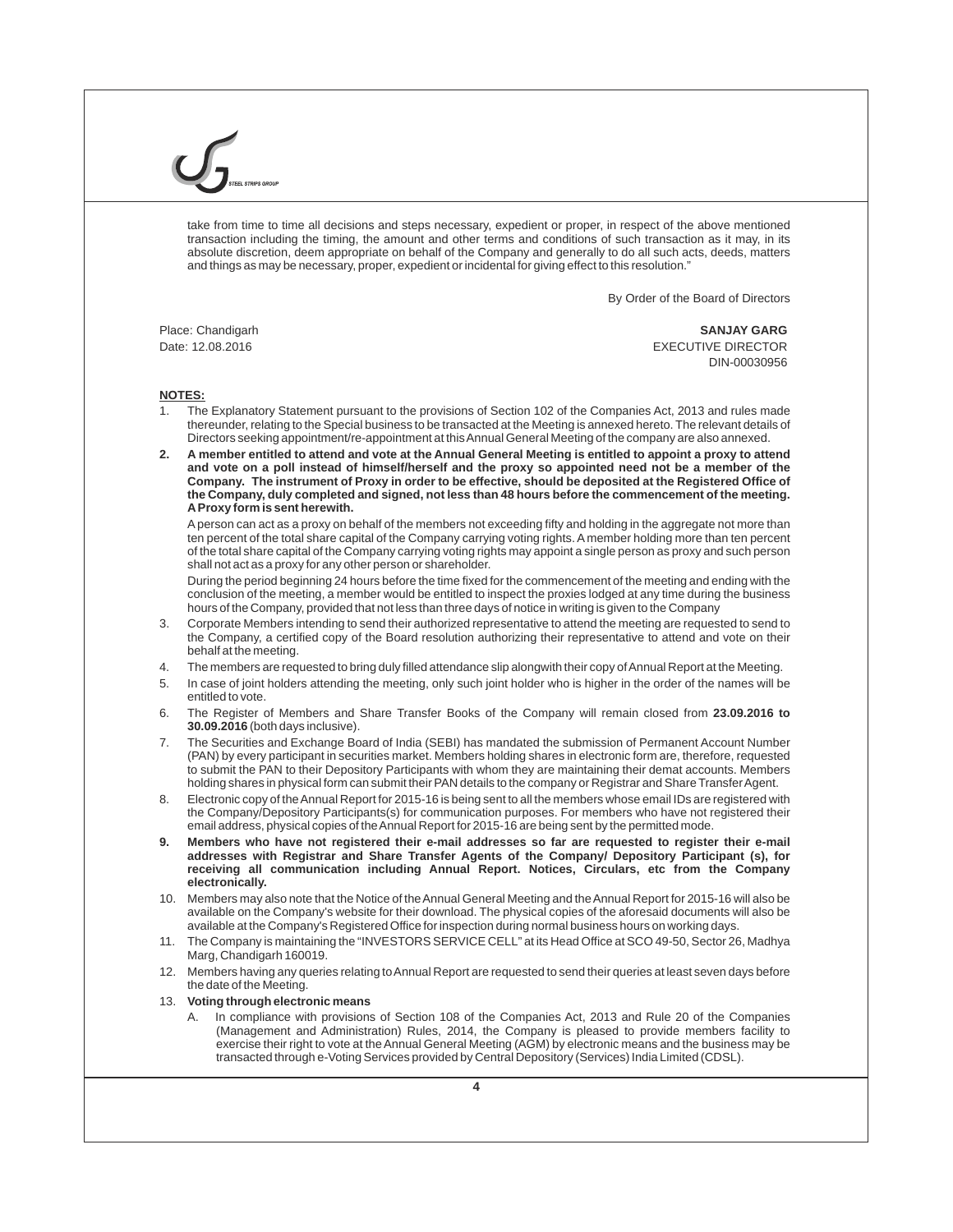B. Central Depository Services (India) Limited [CDSL] has launched 'm*-Voting', a* **mobile app for e-Voting** which enables smart phone users to cast their vote on company resolutions by using their mobile phones. *M-Voting* can also be used for voting at the AGM/EGM venue. The *m-Voting* app can be downloaded from Google Play Store for Android based phones, while the app for iPhone and Windows Phone can be downloaded from the IOS App Store and Windows Phone Store, respectively.

#### **Steps for e-voting**

- (i) **The voting period begins on September 26, 2016 at 9.00 a.m. and will end on September 29, 2016 at 5.00 p.m.**  During this period shareholders' of the Company, holding shares either in physical form or in dematerialized form, as **rd on 23 September, 2016 (cut-off date),** may cast their vote electronically. The e-voting module shall be disabled by CDSL for voting thereafter. The members are requested to note that once vote on a resolution is cast electronically, he shall not be allowed to change it subsequently.
- Shareholders who have already voted prior to the meeting date would not be entitled to vote at the meeting venue.
- (iii) The shareholders should log on to the e-voting website **www.evotingindia.com**
- (iv) Click on shareholders
- (v) Now Enter your User ID
	- a. For CDSL: 16 digits beneficiary ID
	- b. For NSDL: 8 Character DPID followed by 8 Digits Client ID
	- c. Members holding shares in Physical Form should enter Folio Number registered with the Company
- (vi) Next enter the Image Verification as displayed and Click on Login.
- (vii) If you are holding shares in Demat form and had logged on to **www.evotingindia.com** and voted on an earlier voting of any Company, then your existing password is to be used.
- (viii) If you are a first time user follow the steps given below:

|                                                 | For Members holding shares in Demat Form and Physical Form                                                                                                                                                                                                                            |
|-------------------------------------------------|---------------------------------------------------------------------------------------------------------------------------------------------------------------------------------------------------------------------------------------------------------------------------------------|
| PAN <sup>*</sup>                                | Enter your 10 digit alpha-numeric *PAN issued by Income Tax Department (Applicable for<br>both demat shareholders as well as physical shareholders)                                                                                                                                   |
|                                                 | Members who have not updated their PAN with the Company/Depository Participant<br>are requested to use the first two letters of their name and the last 8 digits of the<br>Sequence number which is printed on the attendance slip in the PAN field.                                  |
|                                                 | In case the Sequence number is less than 8 digit enter the applicable number of 0's<br>before the number after the first two characters of the name in CAPITAL letters. For<br>example, if your name is Ramesh Kumar with Sequence number 1 then enter<br>RA00000001 in the PAN field |
| Dividend Bank Details OR<br>Date of Birth (DOB) | Enter the Dividend Bank Details or Date of Birth (in dd/mm/yyyy format) as recorded in<br>your demat account or in the Company records in order to login.                                                                                                                             |
|                                                 | If both the details are not recorded with the depository or company please enter the<br>member id / folio number in the Dividend Bank details field. as mentioned in<br>$instruction (v)$ .                                                                                           |

- (ix) After entering these details appropriately, click on "SUBMIT" tab.
- (x) Members holding shares in physical form will then reach directly the Company selection screen. However, members holding shares in demat form will now reach 'Password Creation' menu wherein they are required to mandatorily enter their login password in the new password field. Kindly note that this password is to be also used by the demat holders for voting for resolutions of any other company on which they are eligible to vote, provided that company opts for e-voting through CDSL platform. It is strongly recommended not to share your password with any other person and take utmost care to keep your password confidential.
- (xi) For Members holding shares in physical form, the details can be used only for e-voting on the resolutions contained in this Notice.
- (xii) Click on the EVSN for the relevant company name on which you choose to vote i.e. Steel Strips Infrastructures Limited".
- (xiii) On the voting page, you will see "RESOLUTION DESCRIPTION" and against the same the option "YES/ NO" for voting. Select the option YES or NO as desired. The option "YES" implies that you assent to the Resolution and option "NO" implies that you dissent to the Resolution.
- (xiv) Click on the "RESOLUTIONS FILE LINK" if you wish to view the entire Resolution details.
- (xv) After selecting the resolution you have decided to vote on, click on "SUBMIT". Aconfirmation box will be displayed. If you wish to confirm your vote, click on "OK", else to change your vote, click on "CANCEL" and accordingly modify your vote.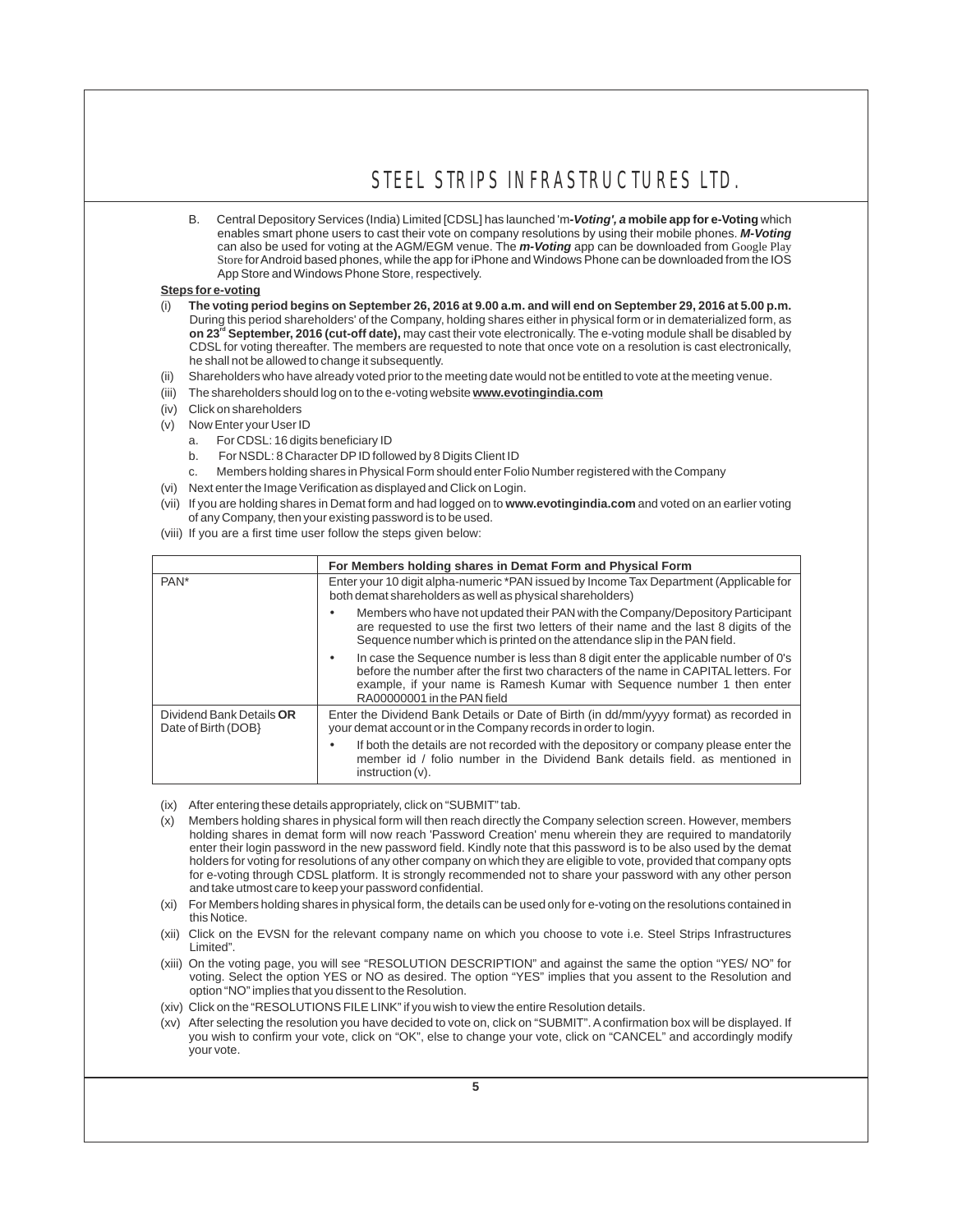- (xvi) Once you "CONFIRM" your vote on the resolution, you will not be allowed to modify your vote.
- (xvii) You can also take out print of the voting done by you by clicking on "Click here to print" option on the Voting page.
- (xviii) If Demat account holder has forgotten the changed password then enter the User ID and the image verification code and click on Forgot Password & enter the details as prompted by the system.
- (xix) **Note for Non-Individual Shareholders and Custodians:**
	- Non-Individual shareholders (i.e. other than Individuals, HUF, NRI etc.) and Custodians are required to log on to **www.evotingindia.com** and register themselves as Corporate.
	- A scanned copy of the Registration Form bearing the stamp and sign of the entity should be emailed to **helpdesk.evoting@cdslindia.com.**
	- After receiving the login details they have to create a compliance user using admin login and password. The compliance user would be able to link the account(s) which they wish to vote on.
	- The list of accounts should be mailed to **helpdesk.evoting@cdslindia.com** and on approval of the accounts they would be able to cast their vote.
	- A scanned copy of the Board Resolution and Power of Attorney (POA) which they have issued in favour of the Custodian, if any, should be uploaded in PDF format in the system for the scrutinizer to verify the same.
	- Any person, who acquires shares of the Company and become Member of the Company after dispatch of the Notice and holding shares as on the cut-off date i.e.  $22<sup>nd</sup>$  September 2016 may follow the same instructions as mentioned above for e-Voting.
	- In case you have any queries or issues regarding e-voting, you may refer the Frequently Asked Questions ("FAQs") and e- voting manual available at **www.evotingindia.com** under help section or write an email to helpdesk.evoting@cdslindia.com**.**
- (xx) The Board of Directors has appointed Mr. S.K.Sikka, Practicing Company Secretary (ICSI Membership No. FCS-4241 and CP No.3582) to scrutinize the e-voting process in a fair and transparent manner.
- (xxi) The Scrutinizer shall within a period not exceeding two (2) working days from the conclusion of the e-voting period unblock the votes in the presence of at least two witnesses not in employment of the Company and make a Scrutinizer's Report of the votes cast in favour or against, if any, forthwith to the Chairman of the Company.
- (xxii) The Results shall be declared on or after the AGM of the Company within two days. The Results declared along with the Scrutinizer's Report shall be placed on the Company's website and on the website of CDSL within two (2) days of passing of the resolutions at the AGM of the Company and communicated to the Bombay Stock Exchange.
- 14. Relevant documents referred to in the notice and the explanatory Statement are open for inspection by members at the registered office of the company on all working days during Normal business hours (09:30 am to 5.30 pm) upto and including the date of meeting.

By Order of the Board of Directors

Place: Chandigarh **SANJAY GARG EXECUTIVE DIRECTOR** DIN-00030956

#### **EXPLANATORYSTATEMENT PURSUANT TO SECTION 102 OF THE COMPANIES ACT, 2013 ITEM NO. 4**

The Board of Directors of the Company had appointed Smt. Tejinder Kaur as Additional Director of the Company w.e.f. 14/05/2016 in place of Shri S S Dawra. In accordance with the provisions of Section 161 of the Companies Act, 2013 Smt. Tejinder Kaur shall hold office upto the date of forthcoming Annual General Meeting of the Company and is eligible to be appointed as an Independent Director for a term upto five years. The Company has received notice under Section 160 of the Companies Act, 2013 from the members signifying her candidature as an Independent Director of the Company.

The Board of Directors has recommended the appointment of Smt. Tejinder Kaur as Independent Director with effect from 14.05.2016 upto 13.05.2021.

The Company has received a declaration from Smt. Tejinder Kaur that she meet the criteria of independence as provided under section 149 (6) of the Act. In the opinion of the Board, Smt. Tejinder Kaur fulfill the conditions specified in the Act and Rules framed thereunder for appointment as independent Director and she is independent of the Management. Smt. Tejinder Kaur is not disqualified from being appointed as Director in terms of Section 164 of the Companies Act, 2013 and she has given her consent to act as Director.

The terms and conditions of appointment of the above Director shall be open for inspection by the Members at the registered office of the Company during normal business hours on any working days.

Abrief profile and other details of the Independent Director to be appointed, whose appointment is proposed at Item Nos. 4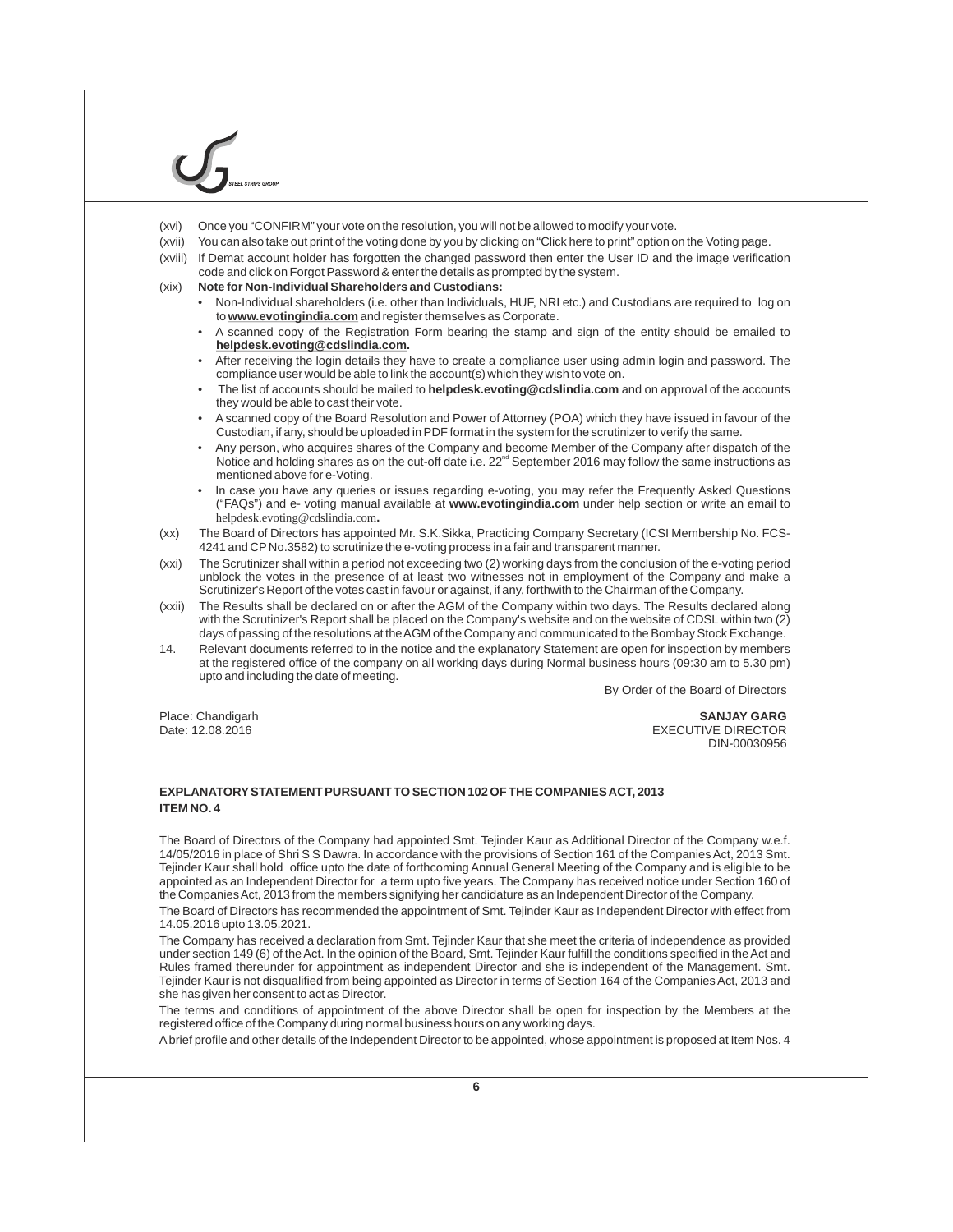of the accompanying Notice, have been given in the annexure attached. This statement may be regarded as disclosure under Regulation 17 of SEBI (LODR) Regulations, 2015 also.

None of the Directors or Key Managerial Personnel and their relatives except Smt. Tejinder Kaur, are concerned or interested (financially or otherwise), in this resolution mentioned at Item No. 4 of the accompanying Notice.

The Board recommends the ordinary resolution mentioned at Item No. 4 of the accompanying Notice for approval of the members.

#### **ITEM NO. 5**

In order to support its business activities, the Company may be required to to make investment or acquire by way of subscription, purchase or otherwise the securities of any other body corporate in excess of the limits prescribed under Section 186 of the Companies Act, 2013 and rules made thereunder.

It is therefore necessary to obtain approval of the shareholders by means of a Special Resolution, authorizing the Board to exercise aforesaid powers, up to maximum amount of Rs.10.00 Crore (Rupees Ten Crores only) outstanding at any point of time notwithstanding that the aggregate amount of all the loans/ guarantees/ securities/ investments so far made together with the proposed investments to be made, exceeds the prescribed limits under the Companies Act, 2013.

The Board of Directors of your Company accordingly recommends the Resolution as set out in Item No. 5 of the accompanying Notice for the approval of members of the Company as Special Resolution.

None of the Directors, key managerial personnel of the Company or their relatives are in any way, concerned or interested financially or otherwise in the resolution except to the extent of their shareholding, if any. The proposed resolution does not relate to or affect any other Company.

| Name of Director (DIN)                                                                                                                                                     | Shri R.K Garg (DIN-00034827)                                                                                                                           | Smt. Tejinder Kaur (DIN-00512377)                                                                                                                                                                                       |
|----------------------------------------------------------------------------------------------------------------------------------------------------------------------------|--------------------------------------------------------------------------------------------------------------------------------------------------------|-------------------------------------------------------------------------------------------------------------------------------------------------------------------------------------------------------------------------|
| Date of Birth                                                                                                                                                              | 18/08/1943                                                                                                                                             | 26/09/1949                                                                                                                                                                                                              |
| Date of first Appointment                                                                                                                                                  | 01/08/1985.                                                                                                                                            | 14/05/2016                                                                                                                                                                                                              |
| Qualification Experience in Specific functional<br>areas                                                                                                                   | Shri. R.K Garg is F.I.E and has vast experience<br>of 50 years. He is the promoter director and is<br>with the Company since inception.                | Smt. Tejinder Kaur, IAS (Retired) had held<br>various prestigious positions. She possessed<br>appropriate skills, experience and knowledge of<br>management and other disciplines related to the<br>Company's business. |
| List of companies in which outside<br>Directorships held(excluding Private<br>Ltd./Foreign Companies)                                                                      | Steel Strips Wheels Ltd.<br>SAB Industries Ltd.<br>$\overline{\phantom{a}}$<br>Steel Strips Ltd.<br>Indian Acrylics Ltd.<br>٠<br>Indion Chemicals Ltd. | - SAB Industries Ltd.<br>- Indian Acrylics Ltd.                                                                                                                                                                         |
| Chairman/ Member of the Committee of<br>Board of Directors of the Company includes<br>only Audit Committee and Stakeholders<br><b>Relationship Committee</b>               | Nil                                                                                                                                                    | Nil                                                                                                                                                                                                                     |
| Chairman/ Member of the Committee of<br>Directors of other Companies in which he is a<br>Director includes only Audit Committee and<br>Stakeholders Relationship Committee | Nil                                                                                                                                                    | Audit Committee of Indian Acrylics Ltd.                                                                                                                                                                                 |
| No. of shares held in the Company                                                                                                                                          | 19250                                                                                                                                                  | Nil                                                                                                                                                                                                                     |

#### **DETAILS OF DIRECTORS SEEKING APPOINTMENT/ RE-APPOINTMENT IN ANNUAL ENERAL MEETING**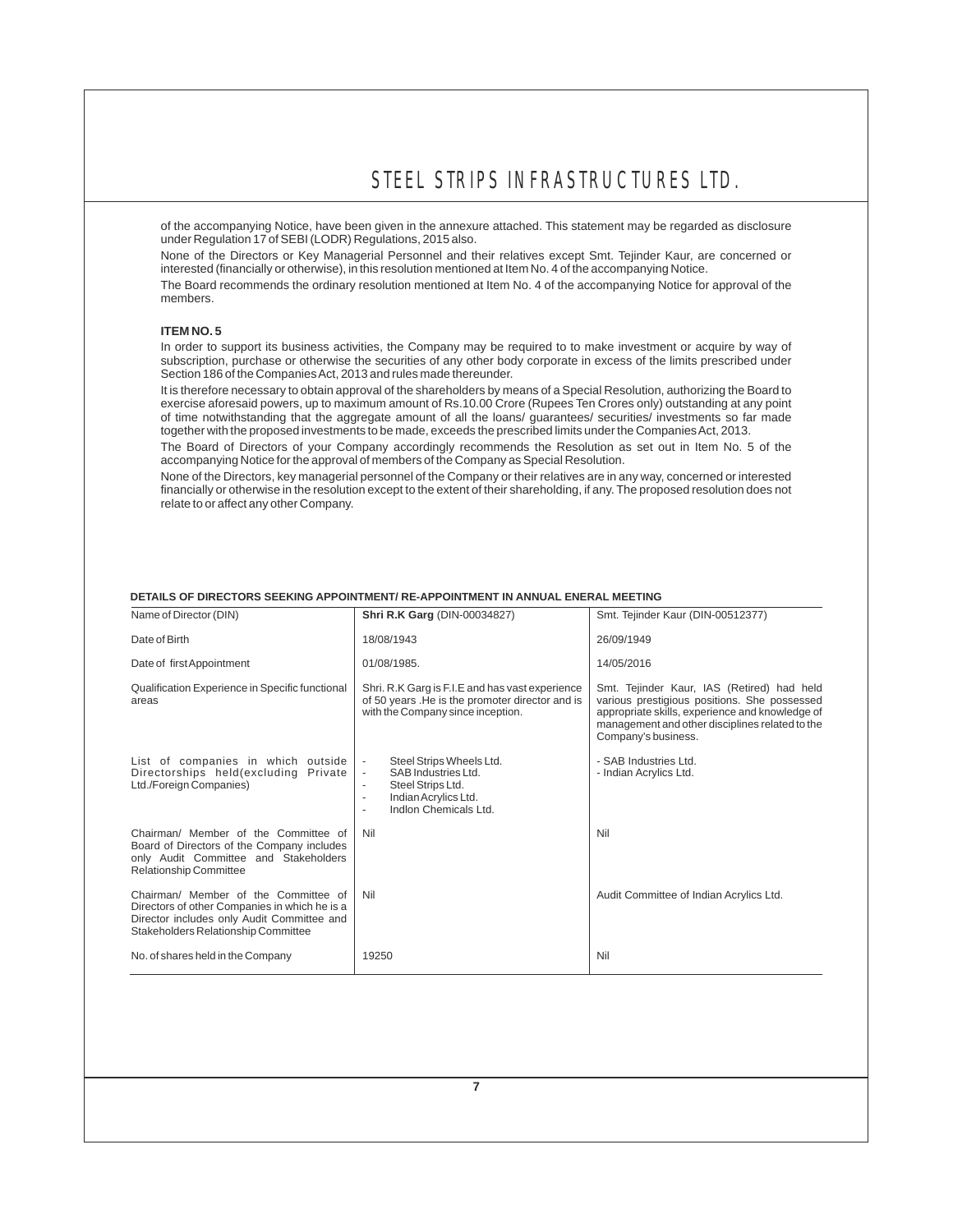### **DIRECTORS' REPORT**

Your Directors are pleased to present the 43rd Annual There is no subsidiary Company reportable under Section<br>Report of the Company together with Audited Accounts for 129(3) of the Companies Act, 2013. Report of the Company together with Audited Accounts for

#### **FINANCIAL HIGHLIGHTS REQUIREMENTS**

|                                                            |         | `. in Lacs) | The Company is continuously taking steps to maintain                                                                      |
|------------------------------------------------------------|---------|-------------|---------------------------------------------------------------------------------------------------------------------------|
| <b>Particulars</b>                                         | 2015-16 | 2014-15     | transparency, accountability and equity in order to improve                                                               |
| Revenue from operations and<br>other Income                | 616.17  | 420.29      | its dealings with all concerned. The Company not only<br>complies with the regulatory requirements but is also            |
| Gross Profit / (Loss)                                      | 362.72  | 137.12      | responsive to the stakeholders' as well as associates                                                                     |
| Interest. & Financial Charges                              | 57.04   | 86.80       | needs. The Company already has an Audit Committee, a                                                                      |
| Depreciation                                               | 12.11   | 14.80       | Stakeholder Relationship Committee and Nomination and                                                                     |
| Profit /(Loss) before tax after<br>interest & depreciation | 293.57  | 35.52       | Remuneration Committee duly constituted by the Board to<br>look after various activities. The Corporate Governance        |
| Prior period Adjustments                                   | (2.90)  | (6.93)      | practices followed by the Company are enclosed as<br>Annexure to this report. (Annexure-5)                                |
| Profit /(Loss) before tax                                  | 290.67  | 42.45       |                                                                                                                           |
| Tax Expense                                                | 20.96   | 0.69        | <b>EXTRACT OF THE ANNUAL RETURN</b>                                                                                       |
| Profit/ (Loss) for the year<br>after tav                   | 269.71  | 41.76       | The extract of the annual return as provided under Section<br>92(3) of the Act, in Form MGT-9, is attached and forms part |

`.420.29 Lacs during the previous year. The company Pursuant to Section 134(5) of the Companies Act, 2013, the earned gross profit of `.362.72 Lacs and net profit of <br>`.269.71 Lacs as against gross profit of `.137.12 Lacs and net profit of `.41.76 Lacs respectively in the previous year.

There is no change in the issued and subscribed capital of the Directors had subscribed and subscribed capital of the Directors had selected such accounting policies and<br>The Directors had selected such a counting policies control of the consistently and made judgments and<br>company shares by employees or their trustees.<br>Company shares by employees or their trustees.

As Company does not have any distributable profits of the Company for that period;<br>computed under provisions of Companies Act, 2013, no c. the Directors had taken prope computed under provisions of Companies Act, 2013, no c. the Directors had taken proper and sufficient care for

the year under review. The Company has complied with the preventing and detecting fraud and other irregularities;<br>directives covered under Chapter V of the Companies Act d. the Directors had prepared the annual accounts on directives covered under Chapter V of the Companies Act d. the Directors had prepare<br>2013 read with Companies (Acceptance of Deposits) going concern basis; and 2013 read with Companies (Acceptance of Deposits) going concern basis; and<br>Rules, 2014 (as amended) as applicable, with regard to the e. the Directors had laid down internal financial control to Rules, 2014 (as amended) as applicable, with regard to the e. the Directors had laid down internal financial control to deposits accepted. There are no unpaid or unclaimed be followed by the Company and that such internal deposits accepted. There are no unpaid or unclaimed deposits of any previous years.

## **MATERIAL CHANGES AND COMMITMENTS, IF ANY,** effectively.<br>**AFFECTING THE FINANCIAL POSITION OF THE** f. the Directors had devised proper systems to ensure **AFFECTING THE FINANCIAL POSITION OF THE**

There are no significant and material changes occurred<br>subsequent to the close of the financial year to which the<br>Financial Statements relate and unto the date of report that<br>**INTERNAL FINANCIAL CONTROL SYSTEMS AND Financial Statements relate and upto the date of report that <b>INTERNAL FINAN**<br>Would impact the going concern status of the Company and **THEIR ADEQUACY** would impact the going concern status of the Company and

## **CORPORATE SOCIAL RESPONSIBILITY AND**

#### To The Members, **SUBSIDIARY COMPANY**

## the financial year ended 31st March, 2016. **CORPORATE GOVERNANCE REPORT- DISCLOSURE**

Profit/ (Loss) for the year 269.71 20.30<br>
Profit/ (Loss) for the year 269.71 41.76 The extract of the annual return as provided under Section<br>
after tax<br>
During the year under review, the gross revenue of the of this repor

- a. in preparation of the annual accounts for the year ending 31st March, 2016, the applicable accounting **FINANCIAL STATUS** standards had been followed along with proper<br>There is no change in the insued and subscribed copital of explanation relating to material departures, if any
- a true and fair view of the state of affairs of the Company **DIVIDEND** and and and and and and of the state of analysis the Company<br>at the end of the financial year and of the profit and loss
- dividend is being recommended. the maintenance of adequate accounting records in<br>
FIXED DEPOSITS TIMES AND THE RECORD TO A LOCORD AND THE RECORDS OF THIS ACT for accordance with the provisions of this Act for safeguarding the assets of the Company and for The Company has not accepted any fixed deposits during safeguarding the assets of the Company and for The Company has complied with the preventing and detecting fraud and other irregularities;
	-
	- financial controls were adequate and were operating<br>effectively.
- **COMPANY** compliance with the provisions of all applicable laws<br>There are no circuit and material abonness applicant and that such systems were adequate and operating

its future operations.<br> **CORPORATE SOCIAL RESPONSIBILITY AND** Company cover operational efficiency, accuracy and **GOVERNANCE COMMITTEE**<br>City of the Company dense and professional results and regulations and development of mature, disciplined<br>City of the Company dense and have not partial in some and regulations and development of mat Since the Company does not have net profits in any<br>financial year in accordance with Section 135 of the<br>financial year in accordance with Section 135 of the<br>defective processes. The processes are also designed<br>companies Ac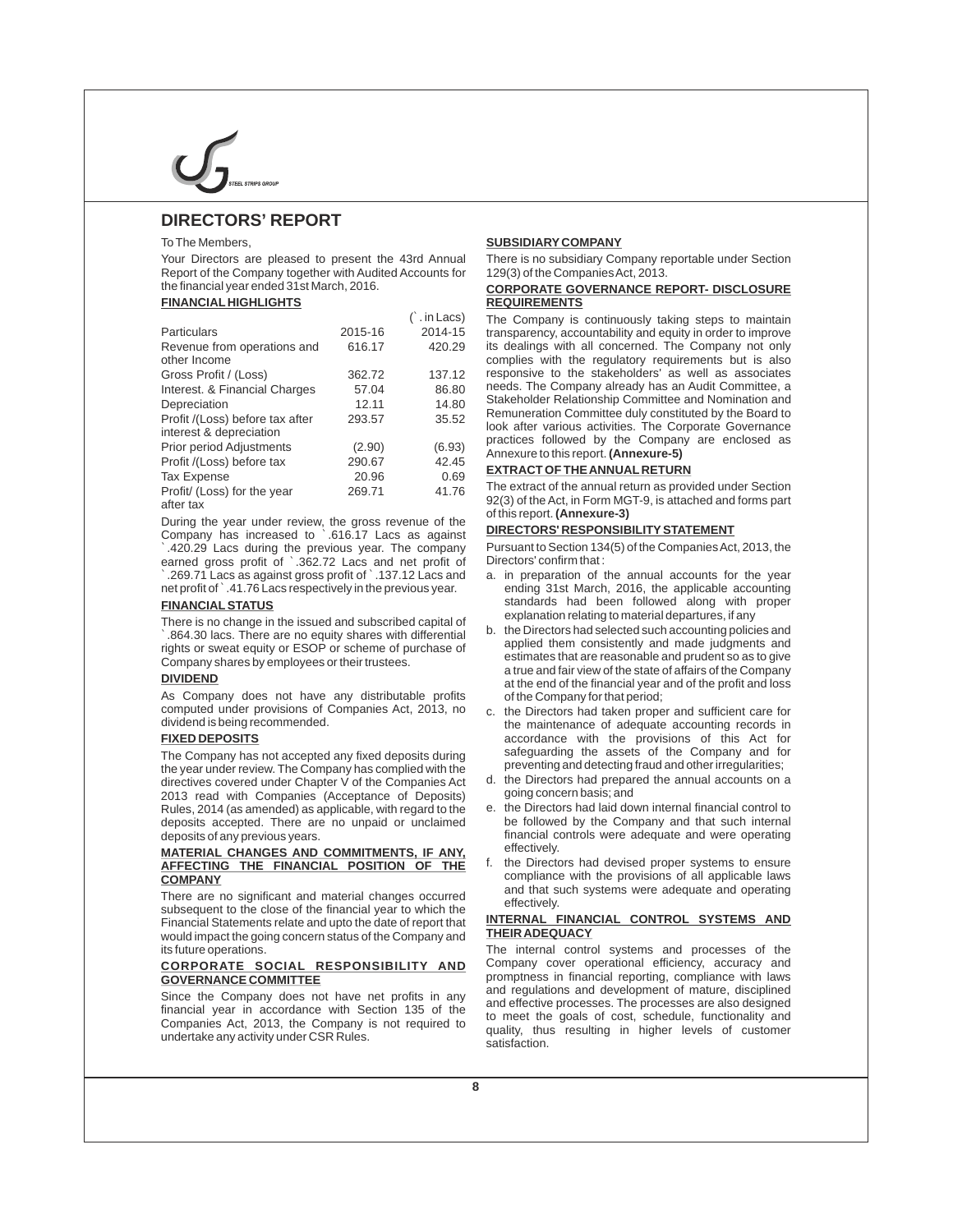## **A) Ch** discussed, meaningful and constructive contribution and **anges in Directors and Key Managerial**

Since the last Annual General Meeting, following changes<br>have taken place in the Board of Directors.

- office on 12.02.2016 due to his sudden demise.
- Ms. Dimple Bansal appointed as Company Secretary
- 
- Ms. Deepika Gupta appointed as Company Secretary discussed. w.e.f. 20.11.2015.

**NUMBER OF MEETINGS OF THE BOARD OF**<br>valuable guidance rendered by Shri S S Dawra during his<br>association with the Company **DIRECTORS** During the year under review, 4 Board Meetings were held,

Pursuant to the provisions of Section 149 of the Act, Shri<br>S. S. Virdi and Shri B. B. Tandon were appointed as<br>Independent Directors at the Annual General Meeting of **POLICY ON DIRECTORS' APPOINTMENT AND** Independent Directors at the Annual General Meeting of **POLICY ON DIRECTORS' APPOIN**<br>the Company held on 30th September 2014 and Smt **REMUNERATION AND OTHER DETAILS** the Company held on 30th September, 2014 and Smt. **REMUNERATION AND OTHER DETAILS**<br>Manju Lakhanpal was appointed as Independent Director The Company's policy on Directors' appointment and Manju Lakhanpal was appointed as Independent Director The Company's policy on Directors' appointment and at the Annual General Meeting of the Company held on 30th September, 2015. The terms and conditions of appointment of Independent Directors are as per Schedule IV of the Act. They have submitted a declaration that each **AUDIT COMMITTEE**  of the time the circumstance which contribute the best and the provided in<br>the circumstance which could affect their status as<br>the circumstance which could affect their status as<br> $\frac{Pof (Dr.) B B T and on, Smt. Manju Lakhangla and one Non-  
Independent Director during the year.$ 

As per the provisions of Companies Act, 2013, Shri committee held four meetings. Other details of the Audit Rajinder Kumar Garg, Director, retires by rotation at the Committee held four meetings. Other details of the Audit forthcoming Annual General Meeting and being eligible Report which forms part of this report.

## **B) Declaration by an Independent Director(s) and re-** appointment, if any

meet the criteria of independence as provided in sub-<br>section (6) of Section 149 of the Companies Act, 2013 has

of its own performance, Board committees and individual provisions of Section 177(9) of the Act and Regulation 22 of directors pursuant to the provisions of the Act and the SEBI (LODR) Regulations, 2015. directors pursuant to the provisions of the Act and the corporate governance requirements as prescribed by There are no cases reported during the year.<br>Securities and Exchange Board of India ("SEBI") under Securities and Exchange Board of India ("SEBI") under **NOMINATION AND REMUNERATION COMMITTEE**<br>SEBI (LODR) Regulations, 2015.<br>The committee has been constituted to review and

effectiveness of board processes, information and

Board after seeking inputs from the committee members on Companies and industry in general.<br>the basis of the criteria such as composition of committees. the basis of the criteria such as composition of committees, **PARTICULARS OF LOANS, GUARANTEES OR**

effectiveness of committee meetings, etc.<br>The Board and the Nomination and Remuneration These wase as Lagge Overantes about Committee ("NRC") reviewed the performance of the There were no Loans/ Guarantee given or Investments<br>
individual directors on the basis of the criteria such as the made by the Company during the year exceeding the limits<br>

**DIRECTORS** committee meetings like preparedness on the issue to be<br>A) Changes in Directors and Key Managerial discussed, meaningful and constructive contribution and **Personnel industry and the personnel inputs in meetings etc. In addition, the Chairman was also**<br>Lee the last Annual General Meeting following changes evaluated on the key aspects of his role.

In a separate meeting of Independent Directors, Shri S S Dawra, being an Independent Director vacated performance of non-independent directors, performance of<br>office on 12.02.2016 due to bis sudden demise<br>the board as a whole and performance of the Chairman was evaluated, taking into account the views of executive w.e.f. 01.05.2015<br>w.e.f. 01.05.2015 discussed in the Board meeting that followed the meeting of<br>the Independent Directors, at which the performance of the Ms. Dimple Bansal, Company Secretary resigned w.e.f. discussed in the Board meeting that followed the meeting or<br>30.06.2015.<br>Board, its committees and individual directors was also

During the year under review, 4 Board Meetings were held, one each on 30th May 2015, 13th August 2015, 14th

of the Act has been disclosed in the corporate governance report, which forms part of the Directors' Report.

executive Director Shri H K Singhal. During the year, the Committee are included in the Corporate Governance

The Board had accepted all recommendation of the Audit<br>Committee.

### **appointment, if any DETAILS OF ESTABLISHMENT OF VIGIL MECHANISM/ WHISTLE BLOWER POLICY FOR DIRECTORS AND**

Section (6) of Section 149 of the Companies Act, 2013 has The Company has formulated and published a Whistle been taken at the time of their appointment.<br> **C)** Formal Annual Evaluation of Board single including Directors o **C) Formal Annual Evaluation of Board** including Directors of the Company to report genuine concerns. The provisions of this Policy are in line with the

The performance of the Board was evaluated by the Board<br>after seeking inputs from all the directors on the basis of the<br>after seeking inputs from all the directors on the basis of the<br>criteria such as the Board composition functioning, etc.<br>Compensation structure and policies of the Company with a functioning, retain and motivate employees, reviewing<br>Compensation levels, of the Company vis-à-vis, other compensation levels of the Company vis-à-vis other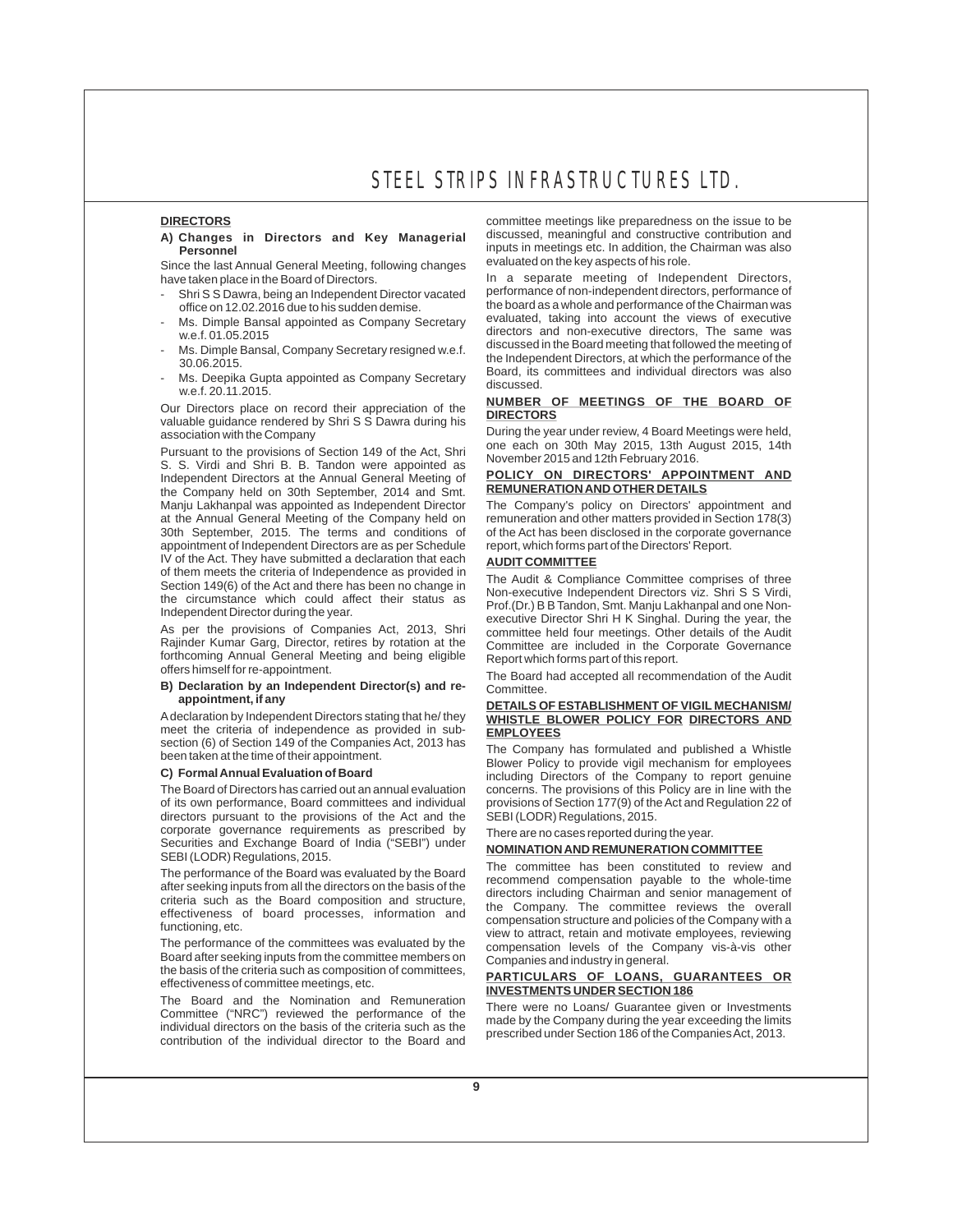## **PARTICULARS OF CONTRACTS OR ARRANGEMENTS** been dematerialized and 4006 shareholders are holding

All contracts/ arrangements/ transactions entered by the **INSURANCE**<br>Company during the Financial Year with related parties All the asset were in the ordinary course of business and on an arm's length basis, during the year, the Company had not length basis, during the year, the Company had not **PARTICULARS OF EMPLOYEES** entered into any contract/ arrangement/ transaction with with the employees during related parties which could be considered material in accordance with the policy of the Company on materiality review continued to be peaceful and harmonious<br>of related party transactions. A statement, in summary **PERSONNEL AND RELATED DISCLOSURE** of related party transactions. A statement, in summary form. of transactions with related parties in ordinary form, of transactions with related parties in ordinary The information required under Section 197 of the Act<br>course of business and arm's length basis is periodically read with rule 5 of the Companies (Appointment and course of business and arm's length basis is periodically read with rule 5 of the Companies (Appointment and placed before the audit committee for review and remuneration of managerial personnel) rules 2014 is placed before the audit committee for review and remuneration of managerial personnel) rules 2014 is<br>recommendation to the board for their approval.

recommendation to the board for their approval.<br>The policy on materiality of related party transactions and The Board expresses deen appreciation dealing with related party transactions as approved by the board is uploaded on the website of the Company.

time. As such the Company suffers no risk, if any, which Safe & healthy work environment to all its employees<br>THECL OSLIBE AS PER SEXUAL HARASSMENT

Your Company is engaged in Infrastructure, Real Estate, Trading and Commission business. A detailed report on The Company has adopted a policy against sexual<br>Management Discussion and Analysis pursuant to Part B harassment in line with the provisions of Sexual of Schedule V of SEBI (LODR) Regulations, 2015 is annexed to this report. (Annexure-4)

2013, M/s S.C. Dewan & Co., Chartered Accountants, received any complaint on sexual harassment and he<br>were appointed as Statutory Auditors of the Company to no complaints remain pending as on 31st March, 2016. were appointed as Statutory Auditors of the Company to complaints remain pending as on 31st March, 2016.<br>hold office till the conclusion of Annual General Meeting to CONSERVATION OF ENERGY, TECHNOLOGY hold office till the conclusion of Annual General Meeting to **CONSERVATION OF ENERGY, TECHNOLOGY** be held in the calendar year 2017(subject to ratification of their appointment at every AGM). The Company has **AND OUTGO** received a certificate from them pursuant to Companies Information in accordance with the provisions of Section<br>(Audit & Auditors) Rules 2014 read with Section 139 & 141 (134(3)(m) of the Companies Act (2013, regarding (Audit & Auditors) Rules 2014 read with Section 139 & 141 134(3)(m) of the Companies Act, 2013 regarding<br>of the Companies Act, 2013, confirming their eligibility for Conservation of Energy Technology Absorption and of the Companies Act, 2013, confirming their eligibility for Conservation of Energy, Technology Absorption and<br>reappointment, and that they were not disqualified for Foreign Exchange Farnings and Qutgo is not applicable reappointment, and that they were not disqualified for Foreign Exchange Earnings and Outgo is not applicable<br>The Company did not have any manufacturing facility

The Auditors' Report and Secretarial Auditors' Report do **ACKNOWLEDGEMENT**<br>not contain any qualifications, reservations or adverse Your Directors acknowled not contain any qualifications, reservations or adverse Your Directors acknowledge with gratitude the assistance,<br>remarks, Report of Secretarial Auditor is attached as an co-operation and support received by the Company fr remarks. Report of Secretarial Auditor is attached as an co-operation and support received by the Company from<br>Annexure which forms part of this report. (Annexure-1) Banks Statutory/ Goyt Bodies Customers, and

Equity shares of the Company are listed and traded regularly on Mumbai Stock Exchange. Listing fee to the BSE has been paid in pursuance to Regulation 14 of SEBI (LODR) Regulations, 2015. The equity shares of your Company are being compulsorily traded in dematerialized form. As on 31st March 2016, a total of 7060970 equity shares, representing 81.70% of equity share capital have

shares in dematerialized form.

All the assets of the Company have been adequately insured.

Relations with the employees during the period under review continued to be peaceful and harmonious.

The Board expresses deep appreciation of all employees<br>for their support.

### **HEALTH, SAFETYAND ENVIRONMENT PROTECTION**

Disclosures as required under accounting standards (AS-<br>
18) have been made in the financial statements of the<br>
Company, enclosed with this report.<br> **BUSINESS RISK MANAGEMENT**<br> **BUSINESS RISK MANAGEMENT**<br>
A Safety standard **BUSINESS RISK MANAGEMENT** environment and provide workers a safe work The Company has policy to regularly review the environment. Our Company is committed for continual repayment schedule of Banks, Creditors and Statutory improvement in Health & Safety as well as Environmental dues etc.<br>Gues etc. and manage its cash flow activity from time to performance by involving all the employees to dues etc. and manage its cash flow activity from time to performance by involving all the employees to provide a<br>time. As such the Company suffers no risk, if any, which Safe & healthy work environment to all its employees

## may threaten the existence of the Company. **DISCLOSURE AS PER SEXUAL HARASSMENT OF MANAGEMENT DISCUSSION AND ANALYSIS WOMEN AT WORK PLACE (PREVENTION,**

harassment in line with the provisions of Sexual Harassment of Women at Workplace (Prevention, Prohibition and Redressal) Act, 2013 and the rules framed<br>thereunder.

**AUDITORS** thereunder.<br>As per the Provisions of Section 139 of Companies Act During the financial year 2015-16, the Company has not As per the Provisions of Section 139 of Companies Act, During the financial year 2015-16, the Company has not<br>2013, M/s S.C. Dewan, & Co. Chartered Accountants received any complaint on sexual harassment and hence

reappointment.<br>**AUDITORS' REPORT AND SECRETARIAL AUDITORS'** during the period under consideration. There were no **AUDITORS' REPORT AND SECRETARIAL AUDITORS'** during the period under consideration. There were no foreign exchange earnings/ outgo during the period.

annexure which forms part of this report. **(Annexure-1)** Banks, Statutory/ Govt. Bodies, Customers and **Shareholders of the Company.** 

For and on behalf of BOARD OF DIRECTORS

Place: CHANDIGARH Date : 14.05.2016 DIN-00044328

**SANJAY GARG** EXECUTIVE DIRECTOR DIN-00030956 **H.K.SINGHAL**  DIRECTOR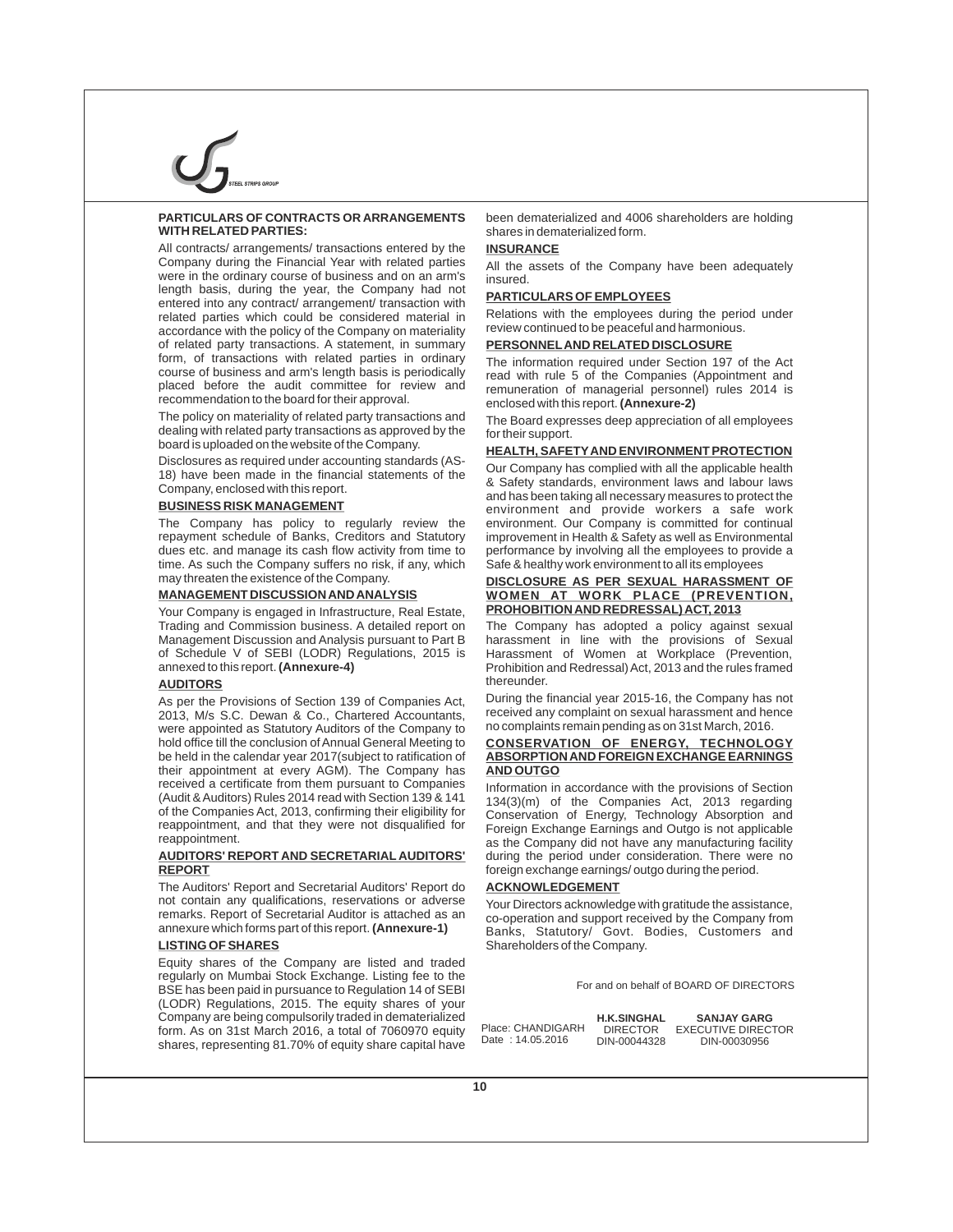#### **ANNEXURE-1**

### **SECRETARIAL AUDIT REPORT FORM NO. MR-3 FOR THE FINANCIAL YEAR ENDED MARCH 31,2016**

**[Pursuant to Section 204(1) of the Companies Act, 2013 and Rule No. 9 of the Companies (Appointment and Remuneration of Managerial Personnel) Rules, 2014]**

To,

The Members,

**Steel Strips Infrastructures Limited** 

I have conducted the secretarial audit of the compliance of applicable statutory provisions and the adherence to good corporate practices by **Steel Strips Infrastructures Limited** (hereinafter called the Company). Secretarial Audit was conducted in a manner that provided me a reasonable basis for evaluating the corporate conducts/statutory compliances and expressing my opinion thereon.

Based on my verification of Steel Strips Infrastructures Limited's books, papers, minute books, forms and returns filed and other records maintained by the Company and also the information provided by the Company, its officers, agents and authorized representatives during the conduct of secretarial audit, I hereby report that in my opinion, the Company has, during the audit period covering the financial year ended 31 March, 2016, complied with the statutory provisions listed hereunder and also that the Company has proper Board-processes and compliance mechanism in place to the extent, in the manner and subject to the reporting made hereinafter.

I have examined the books, papers, minute books, forms and returns filed and other records maintained by the Company for the financial year ended on 31 March, 2016 according to the provisions of:

- (1) The Companies Act, 2013 (the Act) and the rules made thereunder;
- (2) The Securities Contracts (Regulation) Act, 1956 ('SCRA') and the rules made thereunder;
- (3) The Depositories Act, 1996 and the Regulations and bye-laws framed thereunder;
- (4) Foreign Exchange Management Act, 1999 and the rules and regulations made thereunder to the extent of Foreign Direct Investment, Overseas Direct Investment and External Commercial Borrowings;
- (5) The following Regulations and Guidelines prescribed under the Securities and Exchange Board of India Act, 1992 ('SEBI Act'):-
	- (a) The Securities and Exchange Board of India (Substantial Acquisition of Shares and Takeovers) Regulations, 2011;
	- (b) The Securities and Exchange Board of India (Prohibition of Insider Trading) Regulations, 2015;
	- (c) The Securities and Exchange Board of India (Issue of Capital and Disclosure Requirements) Regulations, 2009;
	- (d) The Securities and Exchange Board of India (Registrars to an Issue and Share Transfer Agents) Regulations, 1993 regarding the Companies Act and dealing with client;
- (6) Apprentices Act, 1961
- (7) Employment Exchange (Compulsory Notification of Vacancies Act, 1959)
- (8) Industrial Employment (Standing Orders) Act, 1956
- (9) Minimum Wages Act, 1948
- (10) Payment of Bonus Act, 1965
- (11) Payment of Wages Act, 1936
- (12) Motor Vehicle Act, 1988
- (13) The Water (Prevention & Control of Pollution) Act, 1974
- (14) The Water (Prevention & Control of Pollution) Cess Act, 1977
- (15) The Central Excise Act, 1944
- (16) Employees' State Insurance Act, 1948
- (17) Employees' Provident Fund & Misc. Provisions Act, 1952
- (18) Central Sales Tax Act, 1956 & Punjab VATAct, 2005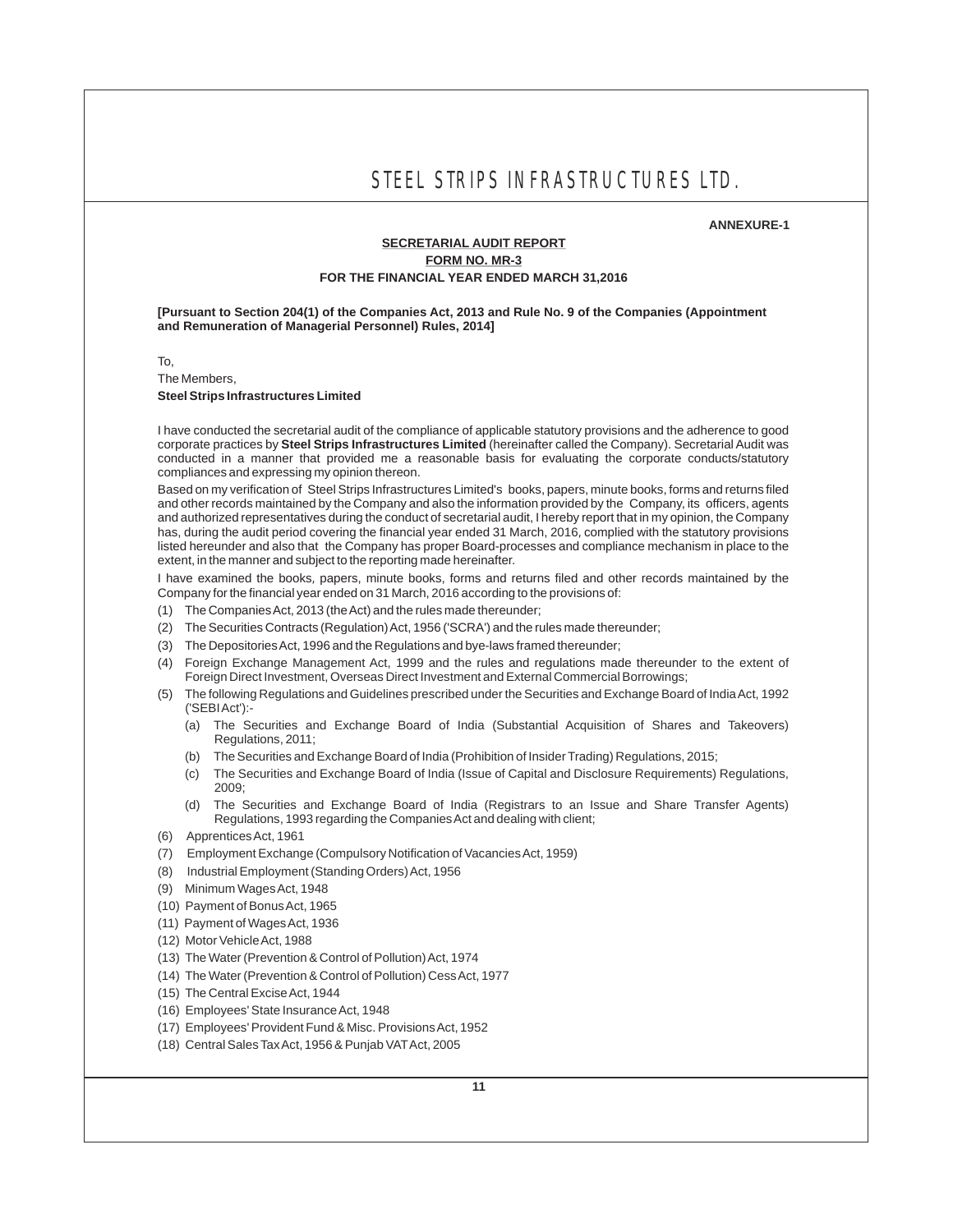### (19) Air (Prevention & Control of Pollution) Act, 1981

- (20) Payment of Gratuity Act, 1972
- (21) Indian Electricity Act, 1910 & Rules 1956
- (22) Hazardous Waste (Management & Handling) Rules 1989 under EPAct, 1986
- (23) Industrial Development & Regulation Act, 1951
- (24) Contract Labour Regulation & Abolition Act, 1971
- I have also examined compliance with the applicable clauses of the following:
	- (i) Secretarial Standards issued by The Institute of Company Secretaries of India.
	- The Listing Agreements entered into by the Company with BSE Limited and Securities and Exchange Board of India (Listing Obligations and Disclosure Requirements) Regulations, 2015. (ii)

During the period under review, the Company has complied with the provisions of the Act, Rules, Regulations, Guidelines, Standards, etc. mentioned above.

#### **I further report that**

The Board of Directors of the Company is duly constituted with proper balance of Executive Directors, Non-Executive Directors and Independent Directors. The changes in the composition of the Board of Directors that took place during the period under review were carried out in compliance with the provisions of the Act.

Adequate notice is given to all the Directors to schedule the Board Meetings, agenda and detailed notes on agenda were sent at least seven days in advance, and a system exists for seeking and obtaining further information and clarifications on the agenda items before the meeting and for meaningful participation at the meeting.

Decisions at the Board meetings, as represented by management, were taken unanimously.

**I further report that** there are adequate systems and processes in the Company commensurate with the size and operations of the Company to monitor and ensure compliance with applicable laws, rules, regulations and guidelines.

**I further report that** during the audit period, there were no instances of:

- (i) Public/ Rights/ Preferential issue of shares/ debentures/ sweat equity.
- (ii) Redemption/ buy-back of securities.
- (iii) Merger/ amalgamation/ reconstruction etc.
- (iv) Foreign technical collaborations.

Place: Chandigarh Date:14.05.2016

**Sushil K Sikka**  Company Secretary FCS 4241 CP 3582

#### To, The Members **Steel Strips Infrastructures Limited**

My report of even date is to be read along with this letter.

- 1. Maintenance of Secretarial record is the responsibility of the management of the Company. My responsibility is to express as opinion on these secretarial records based on my audit.
- 2. I have followed the audit practices and process as were appropriate to obtain reasonable assurance about the correctness of the contents of the secretarial records. The verification was done on test basis to ensure that correct facts are reflected in secretarial records. I believe that the processes and practices, I followed provide a reasonable basis for my opinion.
- 3. I have not verified the correctness and appropriateness of financial records and Books of Accounts of the Company.
- 4. Wherever required, I have obtained the Management representation about the compliance of laws, rules and regulations and happening of events etc.
- 5. The compliance of the provisions of Corporate and other applicable laws, Rules, Regulations, standards is the responsibility of management. My examination was limited to the verification of procedures on test basis.
- 6. The Secretarial Audit report is neither an assurance as to the future viability of the Company nor of the efficacy or effectiveness with which the management has conducted the affairs of the Company.

Place: Chandigarh Date:14.05.2016

**Sushil K Sikka**  Company Secretary FCS 4241 CP 3582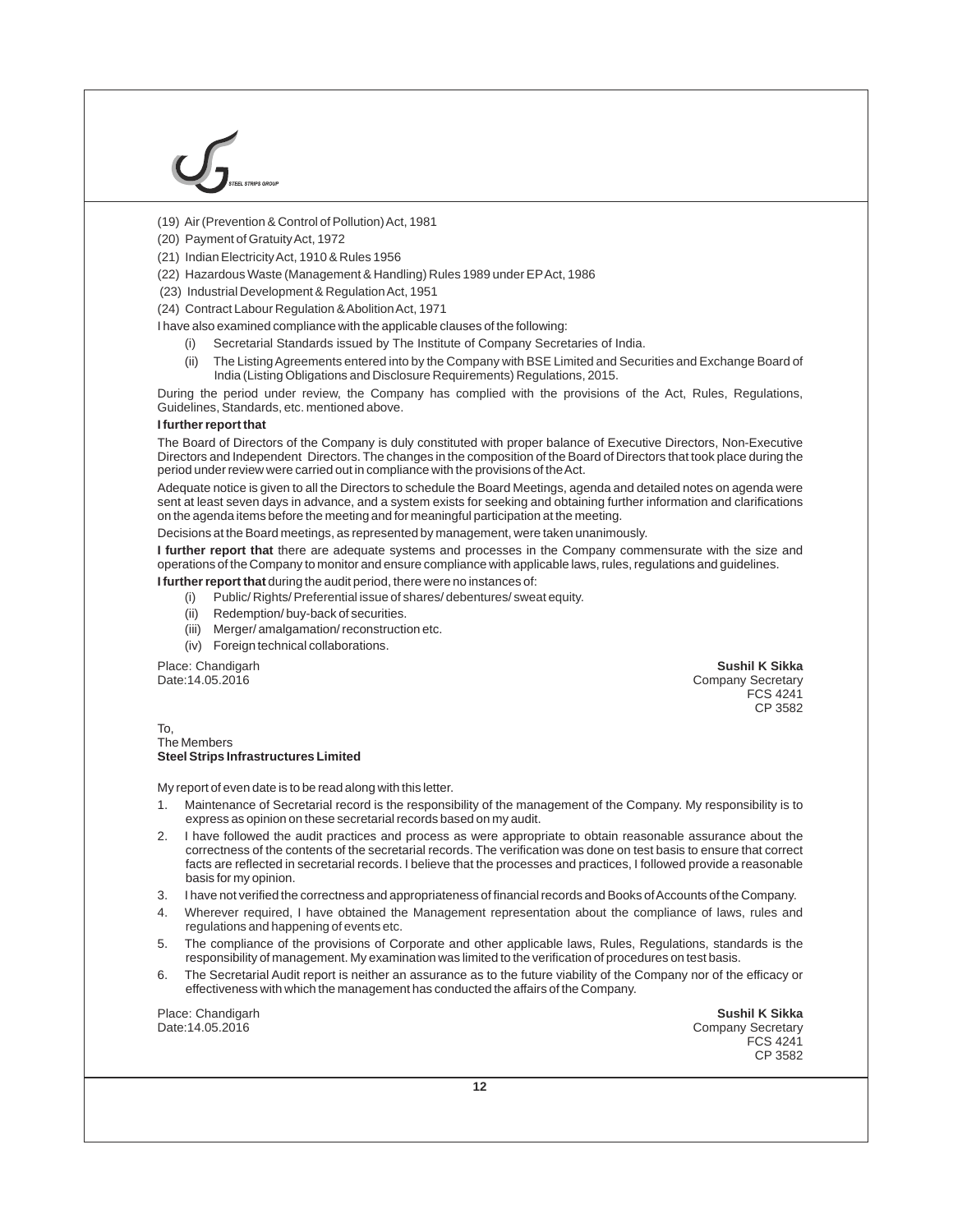#### **ANNEXURE-2**

**DETAILS PERTAINING TO REMUNERATION AS REQUIRED UNDER SECTION 197(2) OF THE COMPANIES ACT, 2013 READ WITH RULE 5(1) OF THE COMPANIES (APPOINTMENT AND REMUNERATION OF MANAGERIAL PERSONNEL) RULES 2014**

(i) The ratio of the remuneration of each director to the median employee's remuneration of the Company for the financial year under review:

| Non Executive Directors    | Ratio to Median Remuneration |
|----------------------------|------------------------------|
| Shri Rajinder Kumar Garg   | 0.38                         |
| Shri S. S. Dawra           | 0.04                         |
| Smt. Manju Lakhanpal       | 0.64                         |
| Shri B. B. Tandon          | 0.70                         |
| Shri S.S. Virdi            | 0.70                         |
| Shri H. K. Singhal         | 0.57                         |
| <b>Executive Directors</b> |                              |
| Shri Sanjay Garg           | 19.95                        |

- **(ii) The percentage increase in remuneration of each Director, Chief Financial Officer, Chief Executive Officer, Company Secretary or Manager, if any, in the financial year;** None of the Directors have been given increase in remuneration except 16.56% to Shri Sanjay Garg, Executive
- Director of the Company. **(iii) The percentage increase in the median remuneration of employees in the financial year 2015-16.**  There is decline in median remuneration of employees by 6%.
- **(iv) The number of permanent employees on the rolls of company.**
- The number of permanent employees on the roll of company as of 31<sup>st</sup> March 2016 was 7.
- **(v) The explanation on the relationship between average increase in remuneration and company performance;**

Increase in the remuneration during the year is 10% to 18% based on individual performance. The profitability and performance of the Company is improved during the year.

#### **(vi) Comparison of the remuneration of the Key Managerial Personnel against the performance of the company;**

| Aggregate Remuneration of KMP in FY-16 (Rupees in Lakhs) | 26.27  |
|----------------------------------------------------------|--------|
| Revenue (Rupees in Lakhs)                                | 616.17 |
| Remuneration of KMPs (As %age of Revenue)                | 4.26%  |
| Profit before tax (PBT) (Rupees in Lakhs)                | 293.57 |
| Remuneration of KMP (As %age of PBT)                     | 8.94%  |

**(vii) Variations in the market capitalization of the Company, price earnings ratio as at the closing date of the current financial year and previous financial year, Percentage increase or decrease in the market quotations of the shares of the Company in comparison to the rate at which the Company came out with the last public offer in case of listed companies,**

| <b>Particulars</b>                | March 31, 2016 | March 31, 2015 $\sqrt{ }$ age change |       |
|-----------------------------------|----------------|--------------------------------------|-------|
| Market capitalization (INR Lakhs) | 1191           | 350                                  | 240%  |
| Market Price (BSE)                | 13.78          | 4.05                                 | 240%  |
| <b>Price Earnings Ratio</b>       | 4.41           | 8.43                                 | (47%) |

**(viii) Average percentile increase already made in the salaries of employees other than the managerial personnel in the last financial year and its comparison with the percentile increase in the managerial remuneration and justification thereof and point out if there are any exceptional circumstances for increase in the managerial remuneration;**

Average annual increase during the year was around 12% and the average increase in managerial remuneration was 21%. The increase in remuneration of Key Managerial Personnel is in line with performance and Industry **Standards**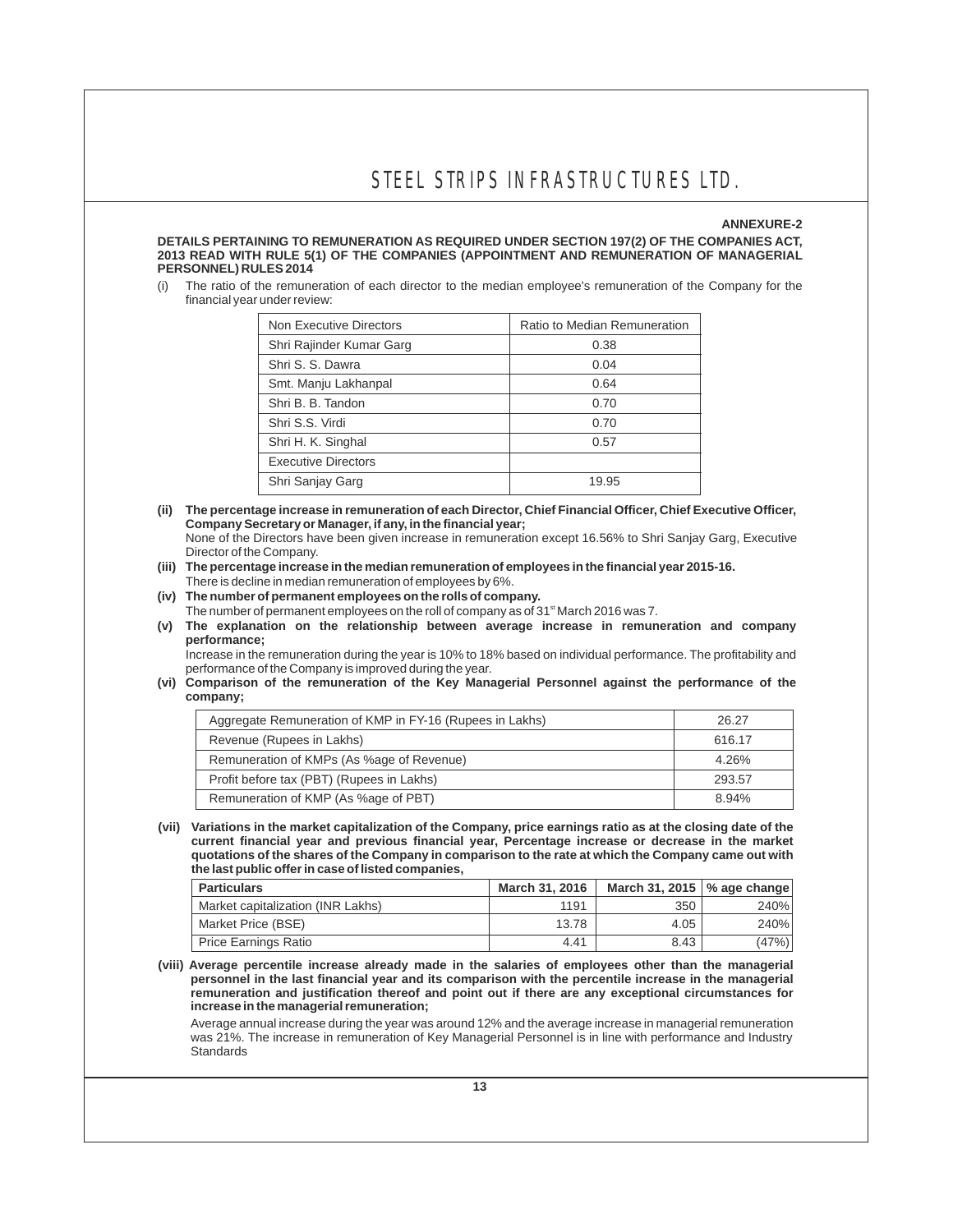### **(ix) Comparison of the remuneration of the each Key Managerial Personnel against the performance of the company;**

| <b>Particulars</b>                               | Sh. Sanjay<br>Garg (Whole<br>Time Director) | Sh. Verinder<br>Kumar Sood<br>(Chief Financial<br>Officer) | Ms. Deepika<br>Gupta<br>(Company<br>Secretary) |
|--------------------------------------------------|---------------------------------------------|------------------------------------------------------------|------------------------------------------------|
| Remuneration in FY16 (Rupees in Lakhs)           | 25.32                                       |                                                            | 0.96                                           |
| Revenue (Rupees in Lakhs)                        | 616.17                                      | 616.17                                                     | 616.17                                         |
| Remuneration as % of revenue                     | 4.10                                        |                                                            | 0.16                                           |
| Profit before tax (PBT) (Rupees in Lakhs) (Loss) | 293.56                                      | 293.56                                                     | 293.56                                         |
| Remuner ation of KMP (As %age of PBT)            | 8.62                                        |                                                            | 0.33                                           |

The remuneration of Key Managerial Personnel is in line with performance and industry standards.

**(x) The key parameters for any variable component of remuneration availed by the directors;** None of the Director is in receipt of any commission or variables from the company.

**(xi) The ratio of the remuneration of the highest paid director to that of the employees who are not directors but receive remuneration in excess of the highest paid director during the year;**  There is no employee in the company who is paid higher than highest paid director.

**(xii) Affirmation that the remuneration is as per the remuneration policy of the company.**

It is confirmed that the remuneration is paid as per the remuneration policy of the Company

**ANNEXURE-3**

### **FORM NO. MGT 9 EXTRACT OF ANNUAL RETURN**

**As on financial year ended on 31.03.2016**

**Pursuant to Section 92 (3) of the Companies Act, 2013 and rule 12(1) of the Company (Management & Administration) Rules, 2014.**

### **I. REGISTRATION & OTHER DETAILS:**

| <b>CIN</b>                               | L27109PB1973PLC003232                           |
|------------------------------------------|-------------------------------------------------|
| <b>Registration Date</b><br>ii.          | 23/02/1973                                      |
| iii. Name of the Company                 | STEEL STRIPS INFRASTRUCTURES LIMITED            |
| iv. Category/Sub-category of the Company | PUBLIC LIMITED                                  |
| v. Address of the Registered office &    | VILLAGE SOMALHERI/ LEHLI, P.O. DAPPAR,          |
| contact details                          | TEHSIL DERABASSI, DISTT. MOHALI, PUNJAB-140506. |
|                                          | PH. +91-0172-2793112, FAX: +91-0172-2794834     |
| vi. Whether listed Company               | <b>LISTED COMPANY</b>                           |
| vii. Name, Address & contact details of  | M/S LINK INTIME INDIA PVT. LIMITED              |
| the Registrar & Transfer Agent, if any.  | A-44, COMMUNITY CENTRE, 2 <sup>ND</sup> FLOOR,  |
|                                          | NEAR PVR, NARAINA INDUSTRIAL AREA, PH-1,        |
|                                          | <b>NEW DELHI 110028.</b>                        |
|                                          | PH.: 011-41410592-94                            |

### **II.** PRINCIPAL BUSINESS ACTIVITIES OF THE COMPANY (All the business activities contributing 10 % or more of the total turnover of the Company shall be stated)

| S. No. | Name and Description of main                                                  | NIC Code of the        | % to total turnover of the |
|--------|-------------------------------------------------------------------------------|------------------------|----------------------------|
|        | products/services                                                             | <b>Product/service</b> | Company                    |
|        | Infrastructure, Real Estate, Trading and<br><b>Commission Agency Business</b> | 9972                   | 100                        |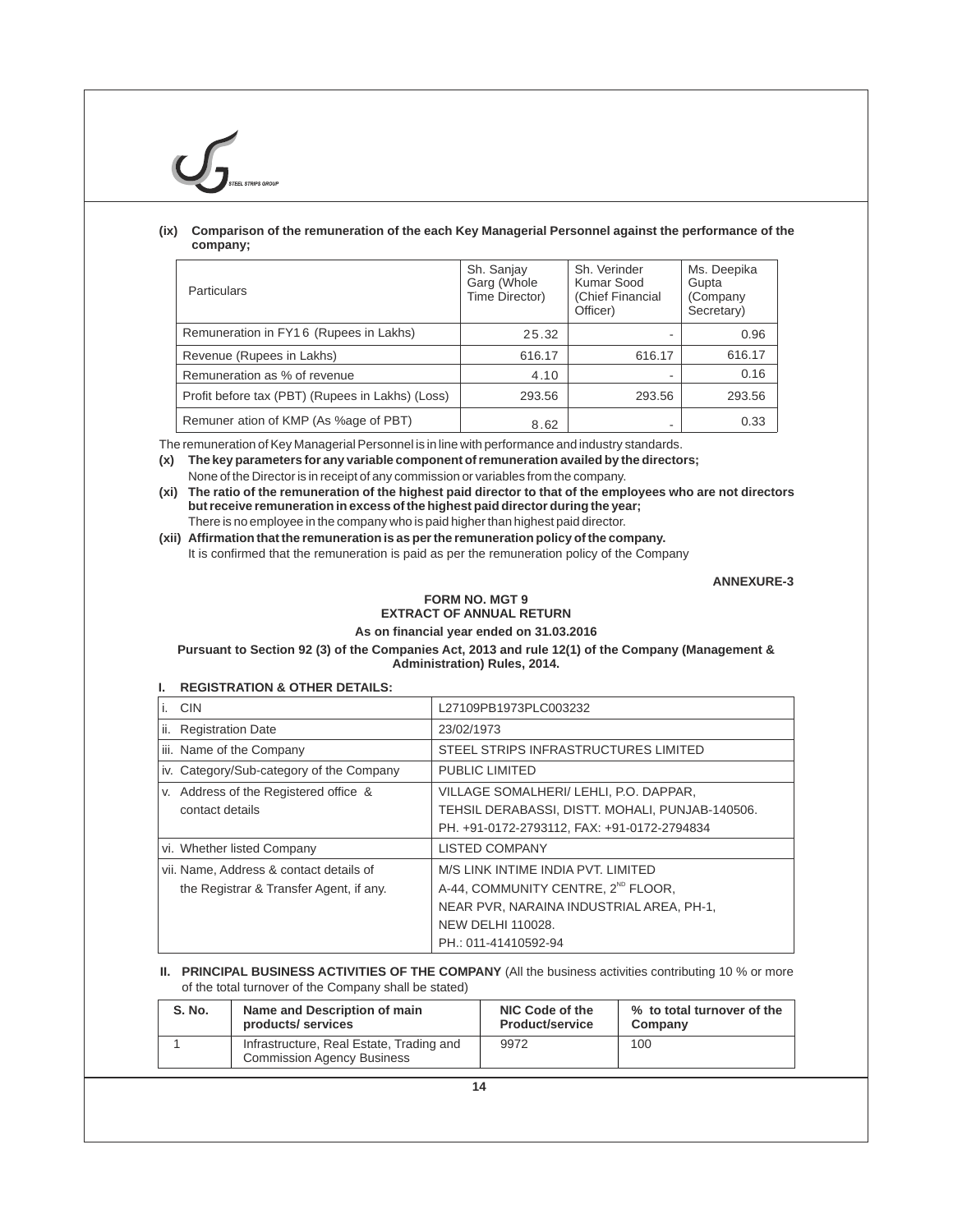### **III. PARTICULARS OF HOLDING, SUBSIDIARY AND ASSOCIATE COMPANIES -**

The company has no holding, subsidiary or associate company holding at least twenty percent of total share capital of the company.

### **IV. SHARE HOLDING PATTERN (Equity Share Capital Breakup as percentage of Total Equity)** (i) Category-wise Share Holding

| Category of<br>Shareholders                                                                                                                                      | of the year             |                                           | No. of Shares held at the beginning |                                  | No. of Shares held at the end of the year |                |         | $\%$<br>Change                 |                        |
|------------------------------------------------------------------------------------------------------------------------------------------------------------------|-------------------------|-------------------------------------------|-------------------------------------|----------------------------------|-------------------------------------------|----------------|---------|--------------------------------|------------------------|
|                                                                                                                                                                  | Demat                   | Physical                                  | Total                               | $%$ of<br>Total<br>Shares        | Demat                                     | Physical       | Total   | % of<br>Total<br><b>Shares</b> | during<br>the year     |
| A. Promoters<br>$(1)$ Indian<br>a) Individual/<br><b>HUF</b><br>b) Central<br>Govt                                                                               | 66000<br>$\overline{a}$ | $\frac{1}{2}$<br>$\overline{\phantom{a}}$ | 66000                               | 0.76<br>$\overline{\phantom{a}}$ | 80650<br>$\overline{a}$                   | $\overline{a}$ | 80650   | 0.93<br>$\overline{a}$         | 0.17<br>$\overline{a}$ |
| c) State<br>Govt(s)<br>d) Bodies<br>Corp.<br>e) Banks / FI<br>2) Foreign                                                                                         | 4260200                 |                                           | 4260200                             | 49.29                            | 4260200                                   |                | 4260200 | 49.29                          |                        |
| <b>Total</b><br>shareholding<br>of Promoter<br>А<br><b>B. Public</b><br>Shareholding<br>1. Institutions                                                          | 4326200                 |                                           | 4326200                             | 50.05                            | 4340850                                   | ÷              | 4340850 | 50.22                          | 0.17                   |
| a) Mutual<br>Funds<br>b) Banks / FI<br>c) Central<br>Govt<br>d) State<br>Govt(s)                                                                                 | 2200                    | 100                                       | 2300                                | 0.03                             | 2200                                      | 100            | 2300    | 0.03                           |                        |
| e) Venture<br>Capital Funds<br>f) Insurance<br>Companies<br>g) Flls<br>h) Foreign<br>Venture<br>Capital Funds<br>i) Others<br>(specify)<br>Sub-total<br>(B)(1):- | 2200                    | 100                                       | 2300                                | 0.03                             | 2200                                      | 100            | 2300    | 0.03                           |                        |
|                                                                                                                                                                  |                         |                                           |                                     |                                  | 15                                        |                |         |                                |                        |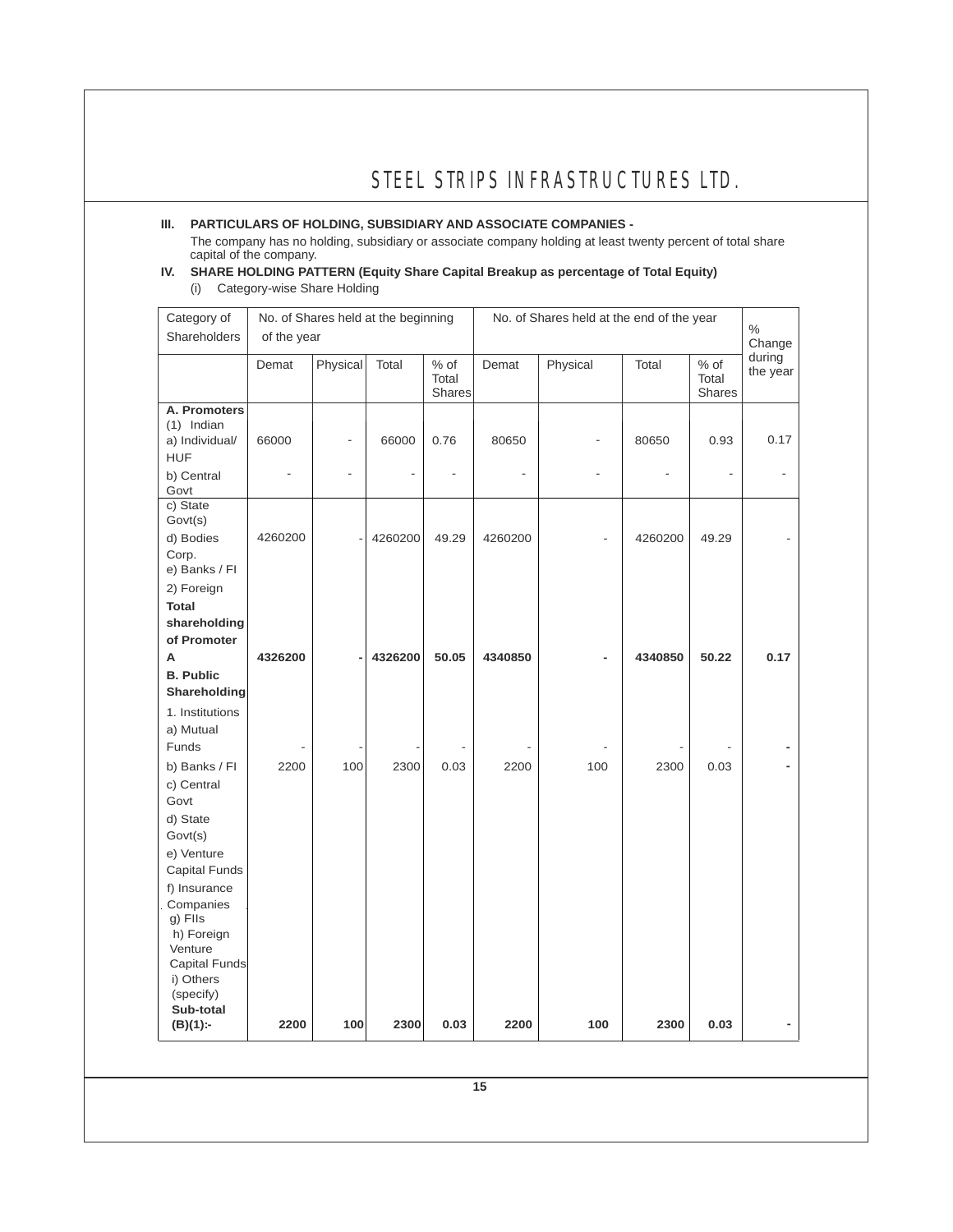

| 2. Non -<br><b>Institutions</b><br>a) Bodies<br>Corp.<br>i) Indian<br>ii) Overseas<br>b) Individuals<br>i) Individual<br>shareholders<br>holding<br>nominal share<br>capital upto<br>`. 2 lakh | 940768<br>1191592  | 3900<br>1582700    | 944668<br>2774292  | 10.93<br>32.10 | 1191373<br>1253655 | 4200<br>1577730    | 1195573<br>2831385 | 13.83<br>32.76 | 2.9<br>0.66      |
|------------------------------------------------------------------------------------------------------------------------------------------------------------------------------------------------|--------------------|--------------------|--------------------|----------------|--------------------|--------------------|--------------------|----------------|------------------|
| ii) Individual<br>shareholders<br>holding<br>nominal share<br>capital in<br>excess of<br>`2 lakh<br>c) Others<br>(specify)                                                                     | 593240             |                    | 593240             | 6.86           | 270418             |                    | 270418             | 3.13           | (3.73)           |
| Non Resident<br>Indians<br>Overseas<br>Corporate<br><b>B</b> odies<br>Foreign<br>Nationals<br>Clearing<br><b>Members</b><br><b>Trusts</b><br>Foreign<br>Bodies-D R<br>Sub-total                | 2030               | 300                | 2330               | 0.03           | 2474               |                    | 2474               | 0.03           |                  |
| $(B)(2)$ :-<br><b>Total Public</b><br>Shareholding<br>$(B)=(B)(1)+$<br>(B)(2)                                                                                                                  | 2727630<br>2729830 | 1586870<br>1586970 | 4314500<br>4316800 | 49.92<br>49.95 | 2717920<br>2720120 | 1581930<br>1582030 | 4299850<br>4302150 | 49.75<br>49.78 | (0.17)<br>(0.17) |
| C. Shares<br>held by<br>Custodian<br>for GDRs &<br><b>ADRs</b><br><b>Grand Total</b><br>$(A+B+C)$                                                                                              | 7056030            | 1586970 8643000    |                    | 100.00         | 7060970            | 1582030            | 8643000            | 100.00         | $\blacksquare$   |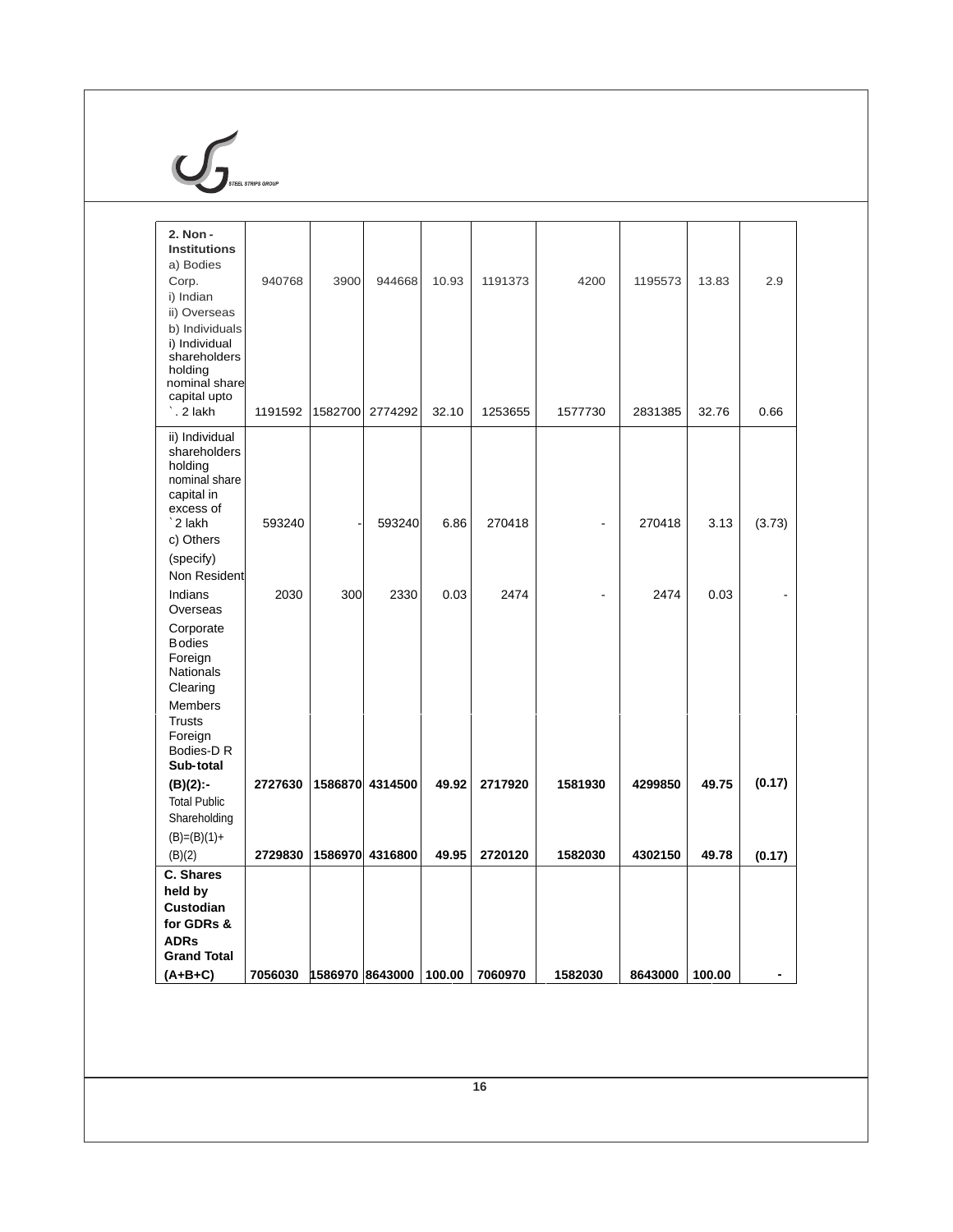## **(ii) Shareholding of Promoter**

| <b>SN</b>           | <b>Shareholder's Name</b>                                          | of the year      | Shareholding at the beginning                         |                                                                           |                  | Shareholding at the end of the<br>year    |                                                                 |                                           |
|---------------------|--------------------------------------------------------------------|------------------|-------------------------------------------------------|---------------------------------------------------------------------------|------------------|-------------------------------------------|-----------------------------------------------------------------|-------------------------------------------|
|                     |                                                                    | No. of<br>Shares | $%$ of<br>total<br><b>Shares</b><br>of the<br>Company | %of<br><b>Shares</b><br>Pledged/<br>encum-<br>bered<br>to total<br>shares | No. of<br>Shares | % of total<br>Shares of<br>the<br>Company | %of Shares<br>Pledged/<br>encumbe-<br>red<br>to total<br>shares | in share<br>holding<br>during<br>the year |
| 1                   | Shri R K Garg                                                      | 4600             | 0.05                                                  |                                                                           | 19250            | 0.22                                      | L,                                                              | 0.17                                      |
| $\overline{2}$      | Shri R K Garg & Sons<br>(HUF)                                      | 100              | 0.00                                                  |                                                                           | 100              | 0.00                                      |                                                                 |                                           |
| 3                   | Smt. Sunena Garg                                                   | 6500             | 0.08                                                  |                                                                           | 6500             | 0.08                                      |                                                                 |                                           |
| $\overline{4}$      | Shri Dheeraj Garg                                                  | 33300            | 0.39                                                  | ۰                                                                         | 33300            | 0.39                                      |                                                                 |                                           |
| 5                   | Ms. Priya Garg                                                     | 21500            | 0.25                                                  | $\overline{\phantom{0}}$                                                  | 21500            | 0.25                                      |                                                                 |                                           |
| 6                   | SAB Udyog Ltd.                                                     | 240300           | 2.78                                                  | $\overline{\phantom{0}}$                                                  | 240300           | 2.78                                      |                                                                 |                                           |
| $\overline{7}$<br>8 | SAB Industries Ltd.<br><b>Steel Strips Industries</b>              | 3900             | 0.05                                                  |                                                                           | 3900             | 0.05                                      |                                                                 |                                           |
|                     | Ltd.                                                               | 1000300          | 11.57                                                 | ÷,                                                                        | 1000300          | 11.57                                     |                                                                 |                                           |
| 9<br>10             | Steel Strips Holding Pvt.<br>Ltd.                                  | 7600             | 0.09                                                  | $\overline{\phantom{0}}$                                                  | 7600             | 0.09                                      | ٠                                                               |                                           |
|                     | <b>Steel Strips Financiers</b><br>Pvt. Ltd                         | 501500           | 5.80                                                  | ÷,                                                                        | 501500           | 5.80                                      | ٠                                                               |                                           |
| 11<br>12            | Munak Investments Pvt.<br>Ltd.<br>Munak Financiers Pvt.            | 1600             | 0.02                                                  | $\overline{\phantom{0}}$                                                  | 1600             | 0.02                                      |                                                                 |                                           |
|                     | Ltd.                                                               | 2900             | 0.03                                                  |                                                                           | 2900             | 0.03                                      |                                                                 |                                           |
| 13                  | Malwa Holding Pvt. Ltd.                                            | 800000           | 9.26                                                  |                                                                           | 800000           | 9.26                                      |                                                                 |                                           |
| 14                  | S J Mercantile Pvt. Ltd.                                           | 750000           | 8.68                                                  |                                                                           | 750000           | 8.68                                      |                                                                 |                                           |
| 15                  | S S Credits Pvt. Ltd.                                              | 451600           | 5.23                                                  |                                                                           | 451600           | 5.23                                      |                                                                 |                                           |
| 16<br>17            | Munak International<br>Pvt. Ltd.<br><b>Steel Strips Mercantile</b> | 500100           | 5.79                                                  | ۰                                                                         | 500100           | 5.79                                      |                                                                 |                                           |
|                     | Pvt. Ltd.                                                          | 400              | 0.00                                                  |                                                                           | 400              | 0.00                                      |                                                                 |                                           |
|                     | Total                                                              | 4326200          | 50.05                                                 | ÷,                                                                        | 4340850          | 50.22                                     |                                                                 |                                           |

### **(iii) Change in Promoters' Shareholding (please specify, if there is no change)**

|  | <b>SN</b>      | <b>Particulars</b>                                                                                              |               | Shareholding at the beginning of the year | Cumulative Shareholding at the end<br>of the year |                    |                                        |
|--|----------------|-----------------------------------------------------------------------------------------------------------------|---------------|-------------------------------------------|---------------------------------------------------|--------------------|----------------------------------------|
|  |                |                                                                                                                 | No. of shares |                                           | % of total<br>shares of the<br>company            | No. of shares      | % of total<br>shares of the<br>company |
|  | $\mathbf{1}$ . | At the beginning of the year                                                                                    |               | 4326200                                   |                                                   |                    |                                        |
|  |                | Date wise Increase/<br>Decrease                                                                                 | Date          | No. of<br><b>Shares</b><br>purchased      | % of total<br>shares of the<br>company            | No. of shares held | % of total<br>shares of the<br>company |
|  |                | Sh. R K Garg                                                                                                    | 07.12.2015    | 590                                       | 0.01                                              | 4326790            | 50.06                                  |
|  |                |                                                                                                                 | 09.12.2015    | 8950                                      | 0.10                                              | 4335740            | 50.16                                  |
|  |                |                                                                                                                 | 10.12.2015    | 4910                                      | 0.06                                              | 4340650            | 50.22                                  |
|  |                |                                                                                                                 | 15.12.2015    | 200                                       | 0.00                                              | 4340850            | 50.22                                  |
|  |                | At the end of the year                                                                                          |               |                                           |                                                   | 4340850            | 50.22                                  |
|  |                | Except market purchase by Shri R K Garg, there is no change in other co-promoters shareholding during the year. |               |                                           |                                                   |                    |                                        |

**17**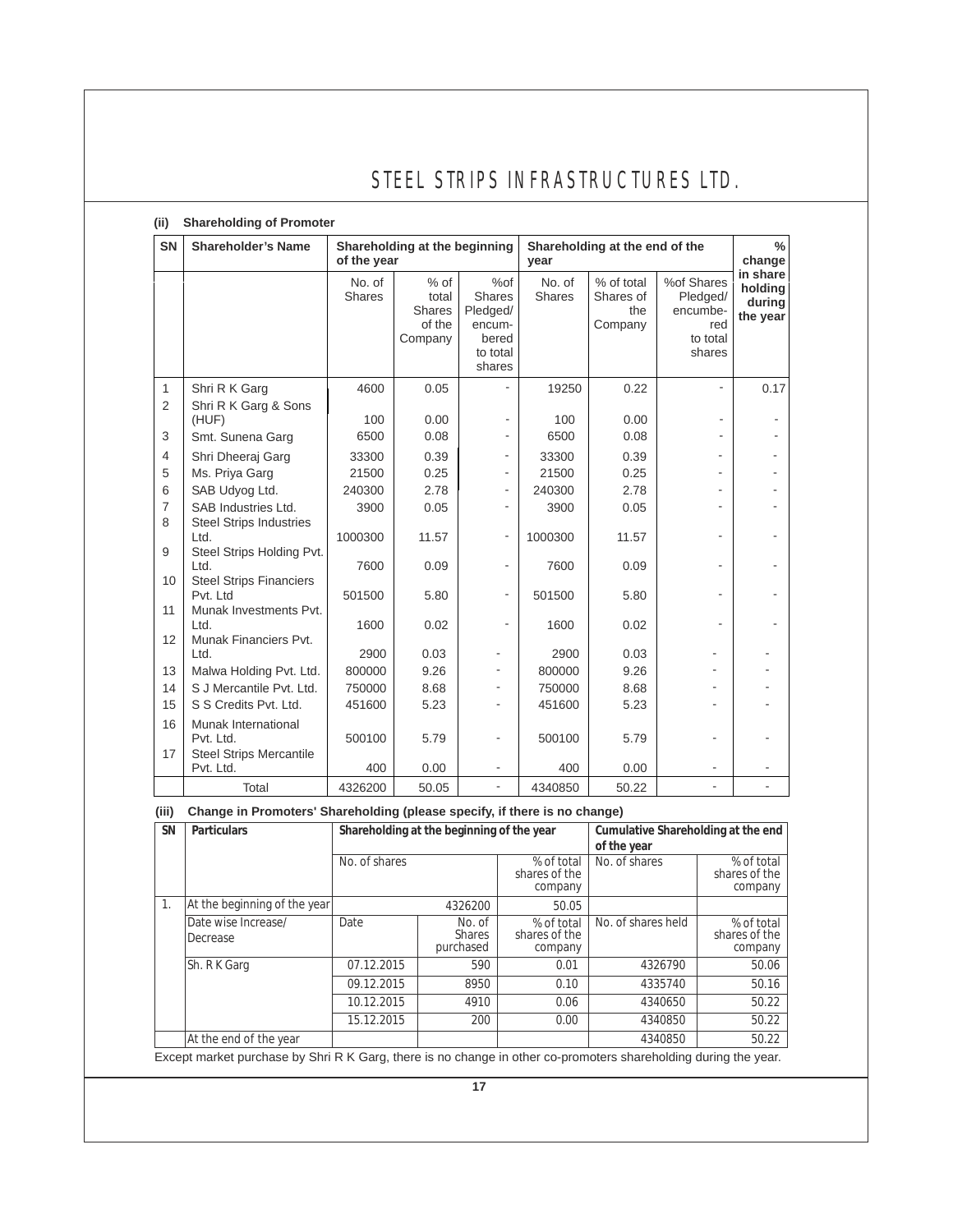### **(iv) Shareholding Pattern of top ten Shareholders (Other than Directors, Promoters and Holders of GDRs and ADRs):**

| <b>SN</b> | Top 10 Shareholders*              | Shareholding at the beginning<br>of the year |                                        | <b>Cumulative Shareholding end</b><br>of the year |                                     |  |
|-----------|-----------------------------------|----------------------------------------------|----------------------------------------|---------------------------------------------------|-------------------------------------|--|
|           |                                   | No. of shares                                | % of total<br>shares of the<br>Company | No. of<br>shares                                  | % of total shares<br>of the Company |  |
| 1.        | Steel Strips Wheels Invt. Ltd.    | 400000                                       | 4.63                                   | 400000                                            | 4.63                                |  |
| 2.        | CIN Research Ltd.                 | 170000                                       | 1.97                                   | 170000                                            | 1.97                                |  |
| 3.        | K P Ostwal                        | 95000                                        | 1.10                                   | 95000                                             | 1.10                                |  |
| 4.        | <b>BJD Securities Private Ltd</b> | 148153                                       | 1.71                                   | 148153                                            | 1.71                                |  |
| 5.        | Bharat Jamnadas Dattani           | 82000                                        | 0.95                                   | 82000                                             | 0.95                                |  |
| 6.        | Bharati Bharat Dattani            | 58445                                        | 0.67                                   | 58445                                             | 0.67                                |  |
| 7.        | Bharat Jamnadas Dattani           | 43200                                        | 0.50                                   | 43200                                             | 0.50                                |  |
| 8.        | SCM Fintrade Pvt. Ltd.            | 37700                                        | 0.44                                   | 37700                                             | 0.44                                |  |
| 9.        | Harshvardhan Jain                 | 35000                                        | 0.40                                   | 35000                                             | 0.40                                |  |
| 10.       | Swadesh Bahl                      | 33291                                        | 0.38                                   | 33291                                             | 0.38                                |  |

The shares of the Company are traded on a daily basis and hence the datewise increase /decrease in shareholding is not indicated.

### **(v) Shareholding of Directors and Key Managerial Personnel:**

| <b>SN</b> | <b>Folio/Benificiary Account</b><br>No. | Name of the Share<br><b>Holder</b> | Shareholding at the<br>beginning of the year |                                        | during the year  | <b>Cumulative Shareholding</b>         |
|-----------|-----------------------------------------|------------------------------------|----------------------------------------------|----------------------------------------|------------------|----------------------------------------|
|           |                                         |                                    | No. of<br>shares                             | % of total<br>shares of<br>the Company | No. of<br>shares | % of total<br>shares of the<br>Company |
|           | IN300476-10368502                       | Sh. R.K. Garg                      | 4600                                         | 0.05                                   | 4600             | 0.05                                   |
|           | Purchase during the year                |                                    | 14650                                        | 0.17                                   | 19250            | 0.22                                   |
|           | Shareholding at the end of the year     |                                    |                                              |                                        | 19250            | 0.22                                   |

### **V. INDEBTEDNESS**-Indebtedness of the Company including interest outstanding/accrued but not due for payment.

| <b>Secured Loans</b><br>excluding<br>deposits | <b>Unsecured</b><br>Loans | <b>Deposits</b> | Total<br><b>Indebtedness</b> |
|-----------------------------------------------|---------------------------|-----------------|------------------------------|
|                                               |                           |                 |                              |
| 457.87                                        |                           |                 | 457.87                       |
|                                               |                           |                 |                              |
| 457.87                                        |                           |                 | 457.87                       |
| 375.00<br>450.25                              |                           |                 | 375.00<br>450.25             |
| (75.25)                                       |                           |                 | (75.25)                      |
| 382.62                                        |                           |                 | 382.62                       |
| 0.13                                          |                           |                 | 0.13                         |
| 382.75                                        |                           |                 | 382.75                       |
|                                               |                           |                 |                              |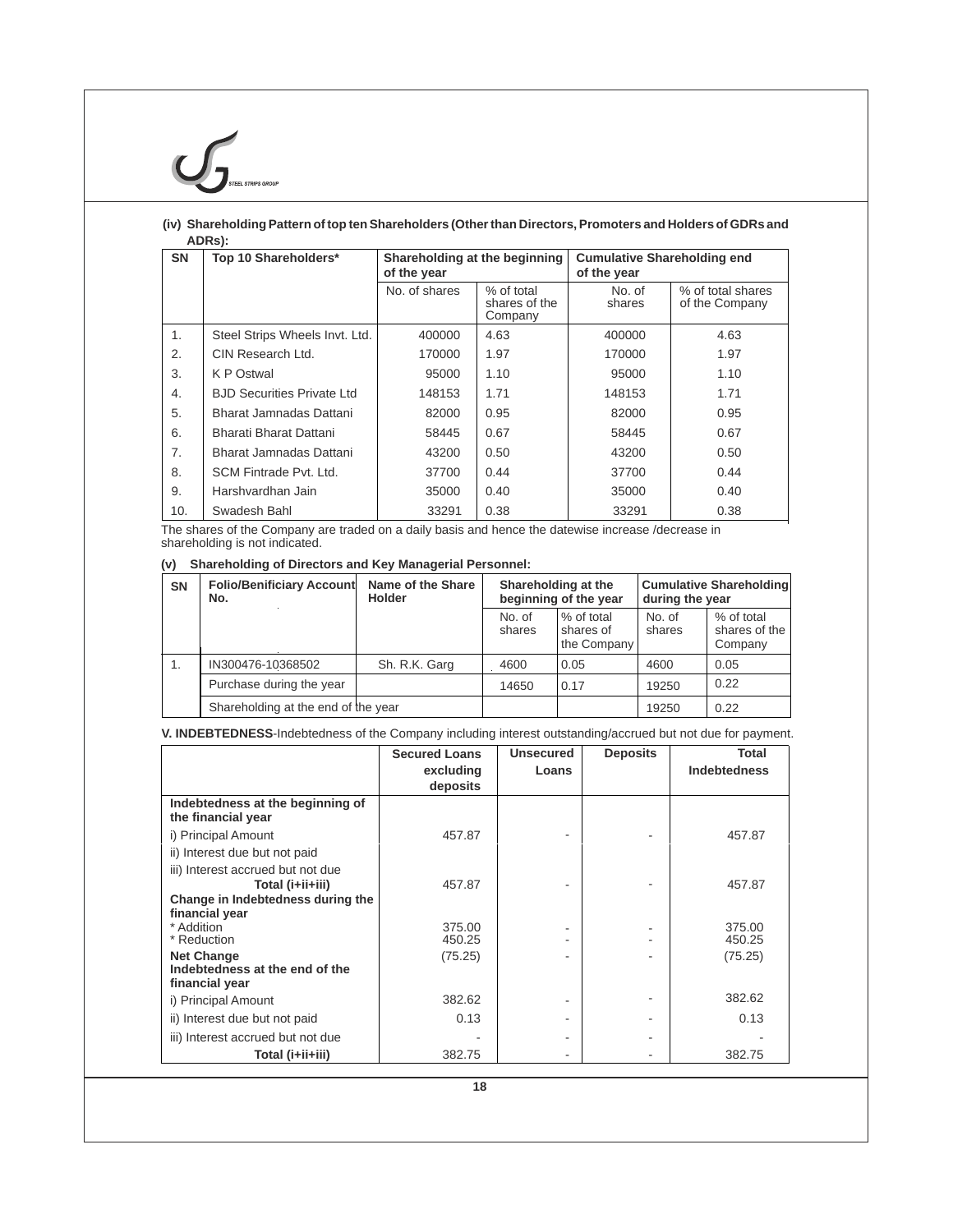### **VI. REMUNERATION OF DIRECTORS AND KEY MANAGERIAL PERSONNEL-**

A. Remuneration to Managing Director, Whole-time Directors and/or Manager:

| SN.            | Particulars of Remuneration                                | <b>Total Amount</b>                                        |
|----------------|------------------------------------------------------------|------------------------------------------------------------|
|                |                                                            | Shri Sanjay Garg (WTD)                                     |
| $\mathbf{1}$   | Gross salary                                               |                                                            |
|                | (a) Salary as per provisions contained in section 17(1) of | 2226000                                                    |
|                | the Income-tax Act, 1961                                   |                                                            |
|                | (b) Value of perquisites u/s 17(2) Income-tax Act, 1961    | 118923                                                     |
|                | (c) Profits in lieu of salary under section 17(3) Income-  |                                                            |
|                | tax Act, 1961                                              |                                                            |
| $\overline{2}$ | <b>Stock Option</b>                                        |                                                            |
| 3              | Sweat Equity                                               |                                                            |
| $\overline{4}$ | Commission: - as % of profit - others, specify             |                                                            |
| 5              | Others, please specify                                     |                                                            |
|                | Total (A)                                                  | 2344923                                                    |
|                | Ceiling as per the Act                                     | 42 Lakhs as per Schedule -V of the<br>Companies Act, 2013. |

### **B. Remuneration to other Directors**

| SN.            | Particulars of<br>Remuneration                |                      | Total<br>Amount             |                                                                         |                    |         |
|----------------|-----------------------------------------------|----------------------|-----------------------------|-------------------------------------------------------------------------|--------------------|---------|
|                |                                               | Sh. S. S.<br>Virdi   | Sh. B. B.<br>Tandon         | Smt. Manju<br>Lakhanpal                                                 | Sh. S. S.<br>Dawra |         |
|                | Independent Directors                         |                      |                             |                                                                         |                    |         |
|                | Fee for attending board<br>committee meetings | 82000                | 82000                       | 75000                                                                   | 5000               | 244000  |
|                | Commission                                    |                      |                             |                                                                         |                    |         |
|                | Others, please specify                        |                      |                             |                                                                         |                    |         |
|                | Total (1)                                     | 82000                | 82000                       | 75000                                                                   | 5000               | 244000  |
| $\mathfrak{D}$ | Other Non-Executive<br><b>Directors</b>       | Sh. H. K.<br>Singhal | Shri R K<br>Garg            |                                                                         |                    |         |
|                | Fee for attending board<br>committee meetings | 67000                | 45000                       |                                                                         |                    | 112000  |
|                | Commission                                    |                      |                             |                                                                         |                    |         |
|                | Others, please specify                        |                      |                             |                                                                         |                    |         |
|                | Total (2)                                     | 67000                | 45000                       |                                                                         |                    | 112000  |
|                | Total $(B)=(1+2)$                             |                      |                             |                                                                         |                    | 356000  |
|                | <b>Total Managerial</b><br>Remuneration (A+B) |                      |                             |                                                                         |                    | 2700923 |
|                | Overall Ceiling as per the                    |                      |                             | -Sitting fee of `.1.00 lac per meeting to each Non - executive Director |                    |         |
|                | Act                                           |                      |                             | and `.42.00 Lac to Whole - time Director as per Schedule -V             |                    |         |
|                |                                               |                      | of the Companies Act, 2013. |                                                                         |                    |         |

### **C. Remuneration to Key Managerial Personnel other than MD/ Manager/ WTD**

| <b>SN</b> | Particulars of Remuneration                                                            | Key Managerial Personnel |
|-----------|----------------------------------------------------------------------------------------|--------------------------|
|           |                                                                                        | CS (Ms. Deepika Gupta)*  |
|           | Gross salary                                                                           |                          |
|           | (a) Salary as per provisions contained in section 17(1) of the<br>Income-tax Act, 1961 | 95500                    |
|           | (b) Value of perquisites u/s 17(2) Income-tax Act, 1961                                |                          |
|           | (c) Profits in lieu of salary under section 17(3) Income-tax Act, 1961                 |                          |
|           | <b>Stock Option</b>                                                                    |                          |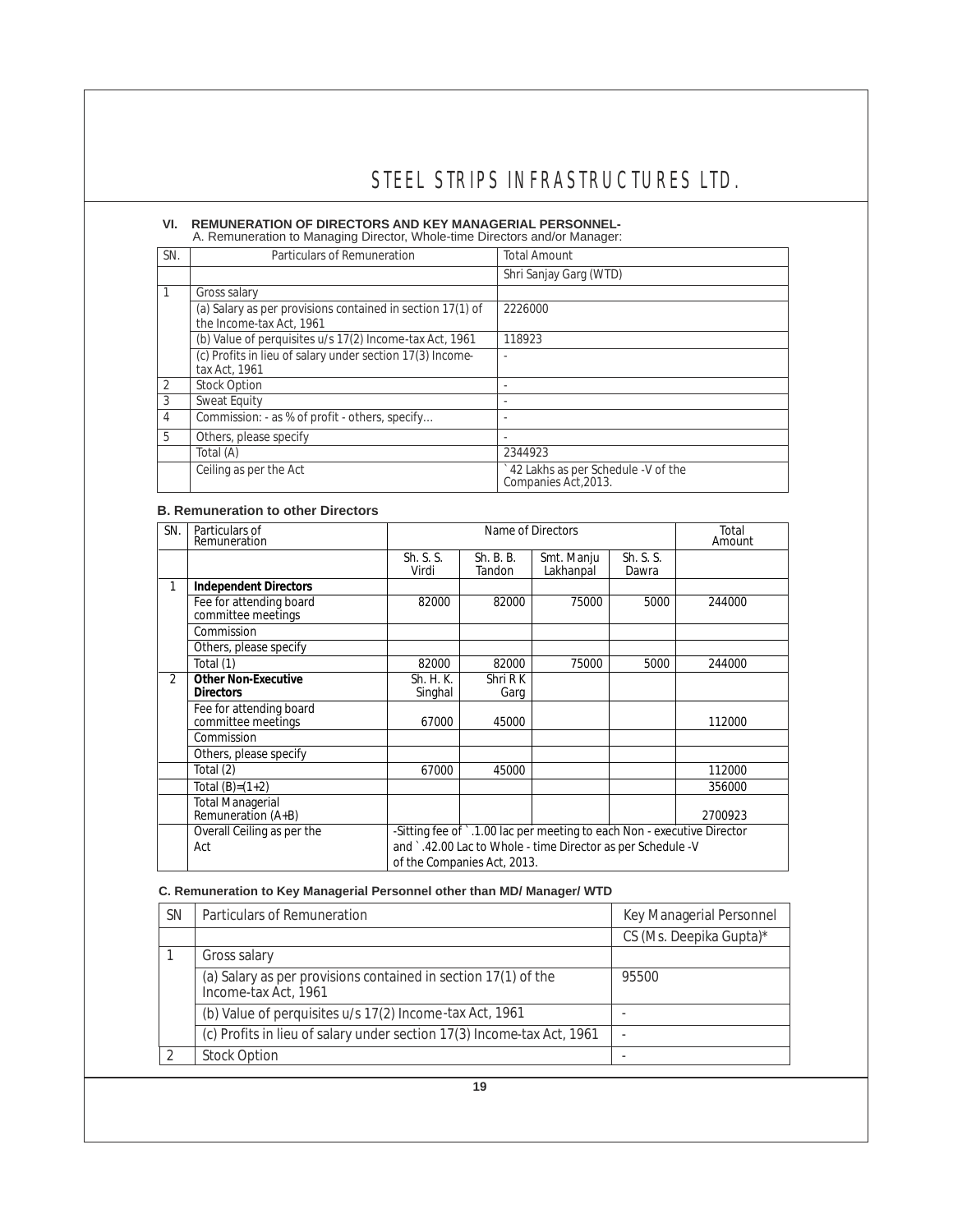|     | Sweat Equity           | $\overline{\phantom{a}}$ |
|-----|------------------------|--------------------------|
|     | Commission             | $\overline{\phantom{a}}$ |
|     | - as % of profit       | $\overline{\phantom{a}}$ |
|     | - Others, Specify      | $\overline{\phantom{a}}$ |
| . ხ | Others, please specify | -                        |
|     | Total                  | 95500                    |

\*Ms Deepika Gupta was appointed as Company Secretary on 01.12.2015 and accordingly her gross salary is calculated

#### **VII. PENALTIES / PUNISHMENT/ COMPOUNDING OF OFFENCES:**

There were no penalties, punishment or compounding of offences during the year ended March 31, 2016.

### **ANNEXURE-4**

### **MANAGEMENT DISCUSSION AND ANALYSIS**

Indian real estate sector is one of the major parts of economy and plays a vital role in the development of country's infrastructure base. It is one of the major labour-intensive Sector after agriculture which contributes about 5-6 per cent to India's Gross Domestic Product (GDP). Earlier it was totally an unorganized sector that gradually moved towards a more organized one. Size of this industry is expected to touch US\$ 180 billion by 2020.

#### **Investments**

The sector has witnessed high growth in recent times with the rise in demand for office as well as residential spaces. According to data released by Department of Industrial Policy and Promotion (DIPP), the construction development sector in India has received large Foreign Direct Investment (FDI) equity inflows in 2015-16.

#### **Govt. Initiatives for the Sector**

The Government of India along with the governments of the respective states has taken several initiatives to encourage the development in the sector. The Smart City Project, where there is a plan to build 100 smart cities, is a prime opportunity for the real estate companies. Below are some of the other major Government Initiatives:

- The Ministry of Housing and Urban Poverty Alleviation (HUPA) has commissioned a study by Indian Institute of Technology, Kanpur on testing of new construction technologies, with the objective of promoting new housing technologies in the country.
- India's Prime Minister Mr Narendra Modi approved the launch of Housing for All by 2022. Under the Sardar Patel Urban Housing Mission, 30 million houses will be built in India by 2022, mostly for the economically weaker sections and lowincome groups, through public-private-partnership (PPP) and interest subsidy.
- The Government of India has relaxed the norms to allow Foreign Direct Investment (FDI) in the construction development sector. This move should boost affordable housing projects and smart cities across the country.
- The Securities and Exchange Board of India (SEBI) has notified final regulations that will govern real estate investment trusts (REITs) and infrastructure investment trusts (InvITs). This move will enable easier access to funds for cashstrapped developers and create a new investment avenue for institutions and high net worth individuals, and eventually ordinary investors.

#### **Road Ahead**

Responding to an increasingly well-informed consumer base and, bearing in mind the aspect of globalization, Indian real estate developers have shifted gears and accepted fresh challenges.

The growing flow of FDI into Indian real estate is encouraging increased transparency. Developers, in order to attract funding, have revamped their accounting and management systems to meet due diligence standards.

Your Company is also looking for right opportunity to enter fresh projects.

#### **Cautionary Statement:**

Statements in this report on Management Discussion and Analysis describing the Company's Objectives, projections, estimates, expectations or predictions may be "forward looking" within the meaning of applicable Securities laws and regulations. Actual results could differ materially from those expressed or implied.

(**References**: Media Reports, Press releases)

For and on behalf of BOARD OF DIRECTORS

| Place: CHANDIGARH | <b>H.K.SINGHAL</b> | <b>SANJAY GARG</b>        |
|-------------------|--------------------|---------------------------|
| Date: 14.05.2016  | <b>DIRECTOR</b>    | <b>EXECUTIVE DIRECTOR</b> |
|                   | DIN-00044328       | DIN-00030956              |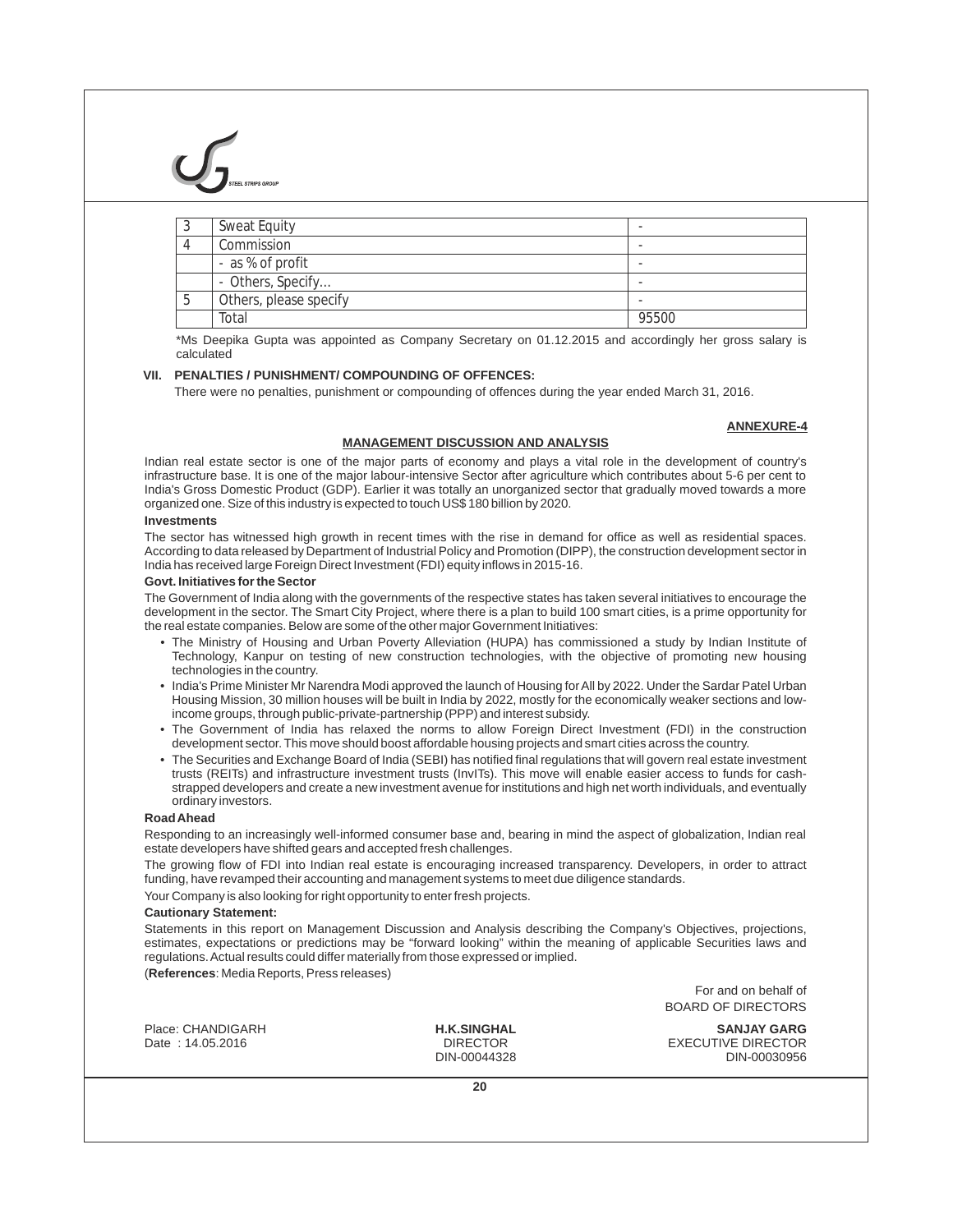### **ANNEXURE-5**

### **REPORT ON CORPORATE GOVERNANCE**

The Company is in Compliance with the requirements stipulated under Schedule V of SEBI (LODR) Regulations, 2015, and with the Listing Regulations entered into with the Stock Exchanges, with regard to corporate governance.

### **BOARD OF DIRECTORS**

- i. As on March 31, 2016, the Company had six Directors including a Non-Executive Chairman. Of the Six Directors five are Non-executive Directors of which, three are Independent Directors. The composition of the Board is in conformity with Regulation 17(1) of SEBI (LODR) Regulations, 2015.
- ii. During the year under review, 4 Board Meetings were held, one each on 30<sup>th</sup> May 2015, 13<sup>th</sup> August 2015, 14<sup>th</sup> November 2015 and 12<sup>th</sup> February 2016 and the gap between two meetings did not exceed one hundred twenty days. The necessary quorum was present for all the meetings.
- None of the Directors on the Board held Directorships in more than ten Public Companies. Further, none of them is a member of more than ten Committees or Chairman of more than five Committees across all the Public Companies in which he was a Director. Necessary disclosures regarding Committee positions in other Public Companies as on March 31, 2016 have been made by the Directors.
- iv. Independent Directors are Non-executive Directors as defined under Regulation 16(1)(b) of SEBI (LODR) Regulations, 2015 entered into with Stock Exchanges. The maximum tenure of the Independent Directors is in compliance with the Companies Act, 2013 ("Act"). All the Independent Directors have confirmed that they meet the criteria as mentioned under Regulation 16(1)(b) of SEBI (LODR) Regulations, 2015 and Section 149 of the Act.
- v. The names and categories of the Directors on the Board, their attendance at Board Meetings held during the year and the number of Directorships and Committee Chairmanships/ Memberships held by them in other Public Companies as on March 31, 2016 are given below. Other Directorships do not include Directorships of Private Limited Companies, Section 8 Companies and of Companies incorporated outside India. Chairmanships/ Memberships of Board Committees include only Audit Committee and Stakeholders' Relationship Committee.

### **The detail of Board Meetings, number of Directorships and Committee Memberships held by Directors**

| Name of<br>Director and<br>Designation    | Category                                        | the year 2014-15 | No. of Board<br>meetings held during | Whether attended<br>No. of Directorships in<br>No.<br>last AGM held on 30th<br>other Public<br>positions held in other<br>public Companies<br>September, 2015<br>Companies |          |                |          | of Committee |
|-------------------------------------------|-------------------------------------------------|------------------|--------------------------------------|----------------------------------------------------------------------------------------------------------------------------------------------------------------------------|----------|----------------|----------|--------------|
|                                           |                                                 | Held             | Attended                             |                                                                                                                                                                            | Chairman | Member         | Chairman | Member       |
| Sh. R.K.Garg,<br>Chairman<br>DIN 00034827 | Promoter<br>Non-Executiv<br>e Director          | 4                | 3                                    | N <sub>0</sub>                                                                                                                                                             | 3        | $\overline{2}$ |          |              |
| Sh. S S Virdi<br>DIN 00035408             | Non Executive<br>Independent<br><b>Director</b> | 4                | 4                                    | N <sub>0</sub>                                                                                                                                                             |          | $\overline{2}$ | 4        |              |
| Sh. Sanjay<br>Garg<br>DIN 00030956        | Executive<br><b>Director</b>                    | $\overline{4}$   | 4                                    | Yes                                                                                                                                                                        |          | $\overline{2}$ |          |              |
| Prof.(Dr.) B B<br>Tandon<br>DIN 00035266  | Non Executive<br>Independent<br><b>Director</b> | 4                | 4                                    | N <sub>0</sub>                                                                                                                                                             |          | $\overline{2}$ | 1        | 1            |
| $*Sh. S. S.$<br>Dawra<br>DIN 00310987     | Non Executive<br>Independent<br><b>Director</b> | 3                | 1                                    | N <sub>0</sub>                                                                                                                                                             |          |                |          |              |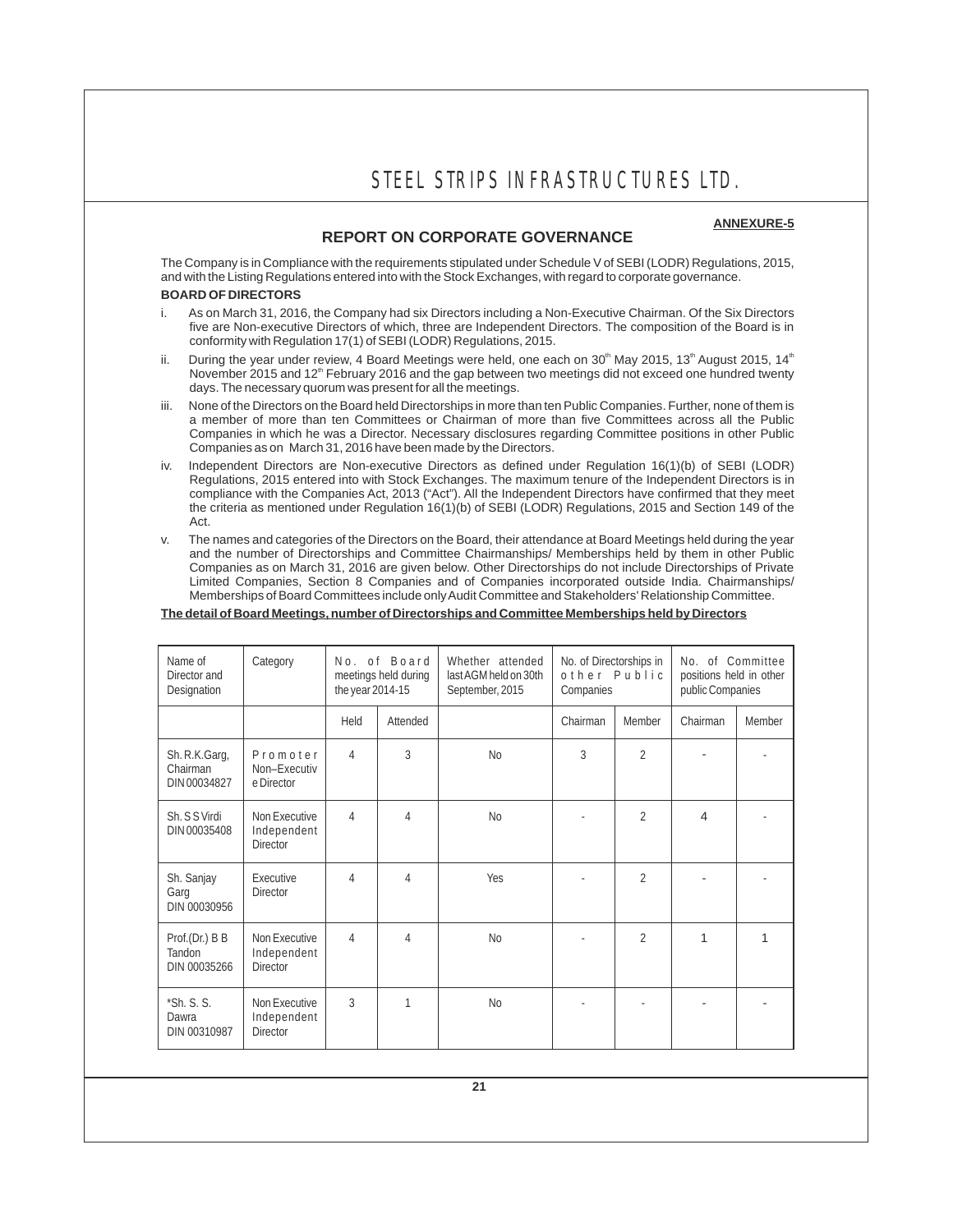

| Sh. H. K.<br>Singhal<br>DIN 00044328    | Non Executive<br><b>Director</b>                | 4 |   | Yes | O |   |
|-----------------------------------------|-------------------------------------------------|---|---|-----|---|---|
| Smt. Manju<br>Lakhanpal<br>DIN 07130592 | Non Executive<br>Independent<br><b>Director</b> | 4 | 4 |     |   | 2 |

\*Shri S S Dawra, being an Independent Director vacated office on 12.02.2016 due to his sudden demise.

- vi. During the year, a separate meeting of the Independent Directors was held inter-alia to review the performance of non-independent Directors and the Board as a whole. The Company has adopted a familiarization programme for the Independent Directors, which has been displayed on the website of the Company.
- vii. The Board periodically reviews compliance reports of all laws applicable to the Company and steps are taken to rectify the instances of non-compliance, if any.

#### **COMMITTEES OF DIRECTORS**

The Board has constituted committees of Directors to deal with matters, which need quick decisions and timely monitoring of the activities falling within their terms of reference. The Board Committees are as follows:

#### **AUDIT & COMPLIANCE COMMITTEE**

The Audit & Compliance Committee comprises of Four Non-executive Directors, Shri S S Virdi, Prof.(Dr.) B B Tandon, Smt Manju Lakhanpal and Shri H K Singhal. During the year, the committee held four meetings, one each on  $30<sup>th</sup>$  May 2015, 13<sup>th</sup> August 2015, 14<sup>th</sup> November 2015 and 12<sup>th</sup> February 2016

The terms of reference of the Audit & Compliance Committee are in accordance with Section 177 of the Companies Act, 2013 and Part C of Schedule II of SEBI (LODR) Regulations, 2015 entered into with the Stock Exchanges and inter-alia include the following:

- a) Overseeing the Company's financial reporting process and ensuring correct, adequate and credible disclosure of financial information.
- b) Recommending appointment and removal of external auditors and fixing of their fees.
- c) Reviewing with management the annual financial statements with special emphasis on accounting policies and practices, compliance with accounting standards and other legal requirements concerning financial statements.
- d) Reviewing the adequacy of the Audit and Compliance function, including their policies, procedures, techniques and other regulatory requirements.
- e) Reviewing the adequacy of internal control systems and significant audit findings.
- f) Reviewing with the management, the quarterly financial statements before submission to the board for approval.
- g) Evaluation of internal financial controls and risk management systems
- h) To review the functioning of whistle blower mechanism.
- i) Carrying out any other function as is mentioned in terms of reference of the Audit Committee.

### **NOMINATION AND REMUNERATION COMMITTEE**

The Company has a Nomination and Remuneration Committee of Directors. The Nomination and Remuneration Committee comprises of three Non executive Directors viz Shri S S Virdi, and Prof.(Dr.) B B Tandon, and Shri H K Singhal. The committee has been constituted to review and recommend compensation payable to the Whole-time Directors and Senior Management of the Company. The committee reviews the overall compensation structure and policies of the Company with a view to attract, retain and motivate employees, reviewing compensation levels of the Company vis-à-vis other Companies and industry in general in line with Remuneration Policy.

### **REMUNERATION POLICY**

The Company's Remuneration Policy is driven by the success and performance of the individual employees and the Company. Through its compensation programme, the Company endeavor to attract, retain, develop and motivate high performance workforce. The Company pays remuneration by way of salary, benefits, perks, perquisite and allowances to its employees.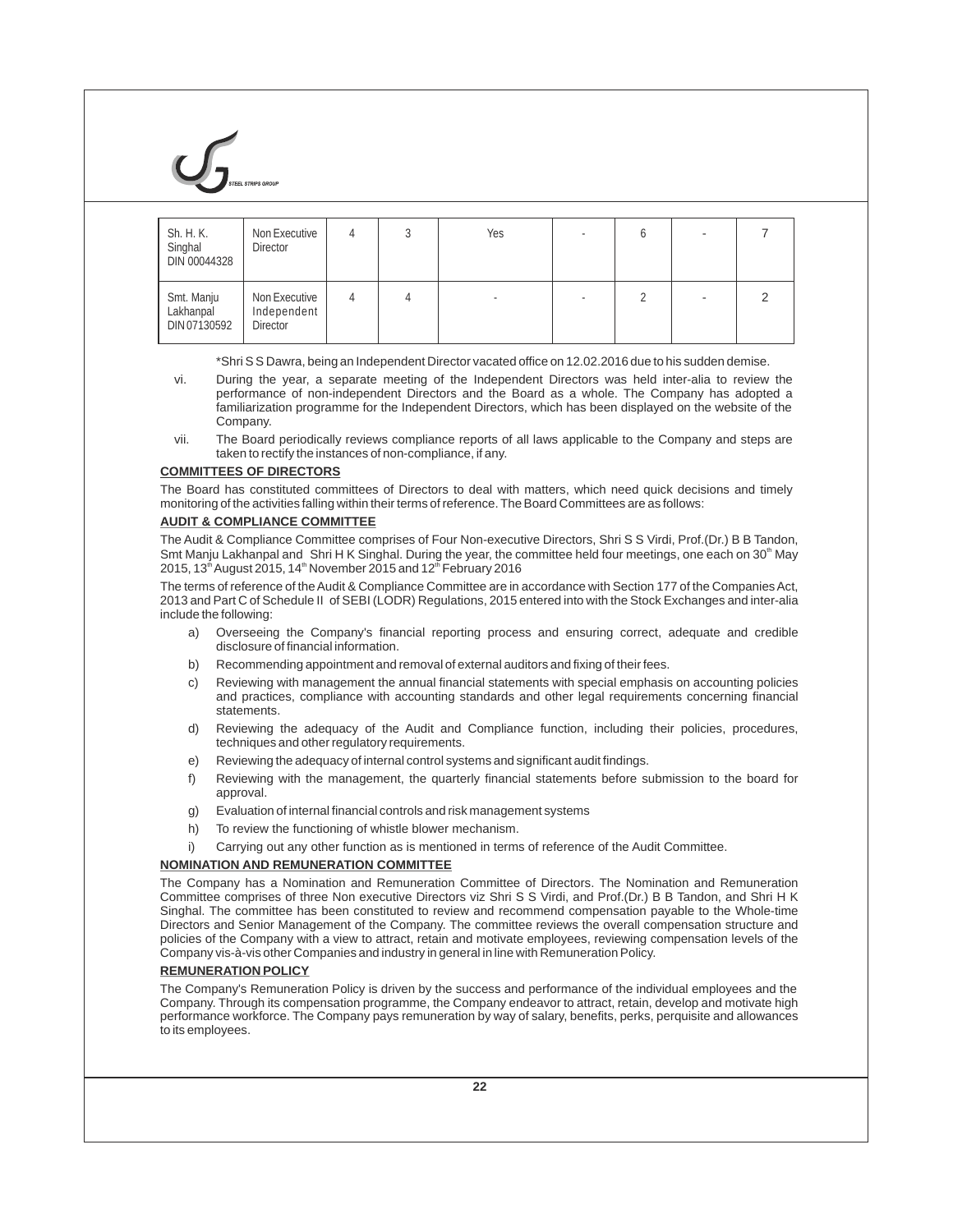### **REMUNERATION OF DIRECTORS**

Shri Sanjay Garg is Whole time Director of the Company. His particulars and details of remuneration paid are as under:

| Designation       | <b>Executive Director</b>                                                   |
|-------------------|-----------------------------------------------------------------------------|
| Last appointed on | 01/04/2013                                                                  |
| Term              | Five years                                                                  |
| Salary            | $\dot{\;}$ .1,30,000/- per month (in the Scale of 1,00,000-10,000-1,40,000) |
| <b>HRA</b>        | 35% of Basic Salary                                                         |
| Special Allowance | $.10,000$ per month                                                         |

Perquisites: In addition to the above, the Executive Director enjoys the following perquisites:

-Contribution to Provident Fund @12% of the Basic Salary;

-Reimbursement of Medical Bills upto one months' basic salary in a year, or upto three months' salary in a period of three years;

-Gratuity not exceeding half month's basic salary for each completed year of service subject to the maximum as prescribed under the Gratuity Act;

-Earned Leave as per Company's Rules (Unavailed portion of the Earned Leave may be encashed at the end of the tenure);

- Chauffeur Driven Car and Telephone at residence for Official use (the private use of Car and telephone shall be billed by the Company to the appointee)

- Reimbursement of Club Fee subject to a maximum of one club (membership fee is not reimbursable).

The remuneration is in conformity with Schedule V of the Companies Act, 2013. Other non-executive Directors are paid sitting fee of `20,000/- for each Meeting of the Board, and `10,000/- for each Meeting of the Audit Committee thereof attended by them. The Company also reimburses out of pocket expenses incurred by the Directors for attending meetings.

### **EMPOYEES STOCK OPTION (ESOP)**

The Company does not have any employee stock option scheme.

### **ST DETAILS OF EQUITYSHARES OF THE COMPANY HELD BYTHE DIRECTORS AS ON 31 MARCH 2016**

None of the Directors are holding shares of the Company except 19250 shares held by Shri R K Garg.

### **SECRETARIAL COMMITTEE**

The Secretarial Committee approves and monitors transfers, transmission, splitting and consolidation of shares of the company. The Secretarial Committee is comprised of Shri Sanjay Garg, Executive Director, Prof.(Dr.) B B Tandon and Shri H. K. Singhal, Directors. The Secretarial Committee of the Company meets as often as required. The Committee met 10 times during the year.

### **STAKEHOLDERS RELATIONSHIP COMMITTEE**

- The Company has a Secretarial Committee/ Investors Grievances Committee of Directors to look after redressal of complaints/ grievances of investors etc. The nomenclature of the said committee was changed to Stakeholders Relationship Committee in light of provisions of the Act and revised Regulation 20 of SEBI (LODR) Regulations, 2015. The Composition of Stakeholders Relationship Committee, comprising of Prof.(Dr.) B B Tandon as Chairman, Shri H K Singhal and Shri S S Virdi, as members. The Committee monitors redressal of complaints from shareholders relating to transfer of shares, non-receipt of balance sheet, dividends, dematerialization of shares etc. The Company attends to most of the investor's grievances/ correspondence within a period of 10 days from the date of receipt, except in cases constrained by disputes or legal impediment.
- Details of Complaints received and redressed: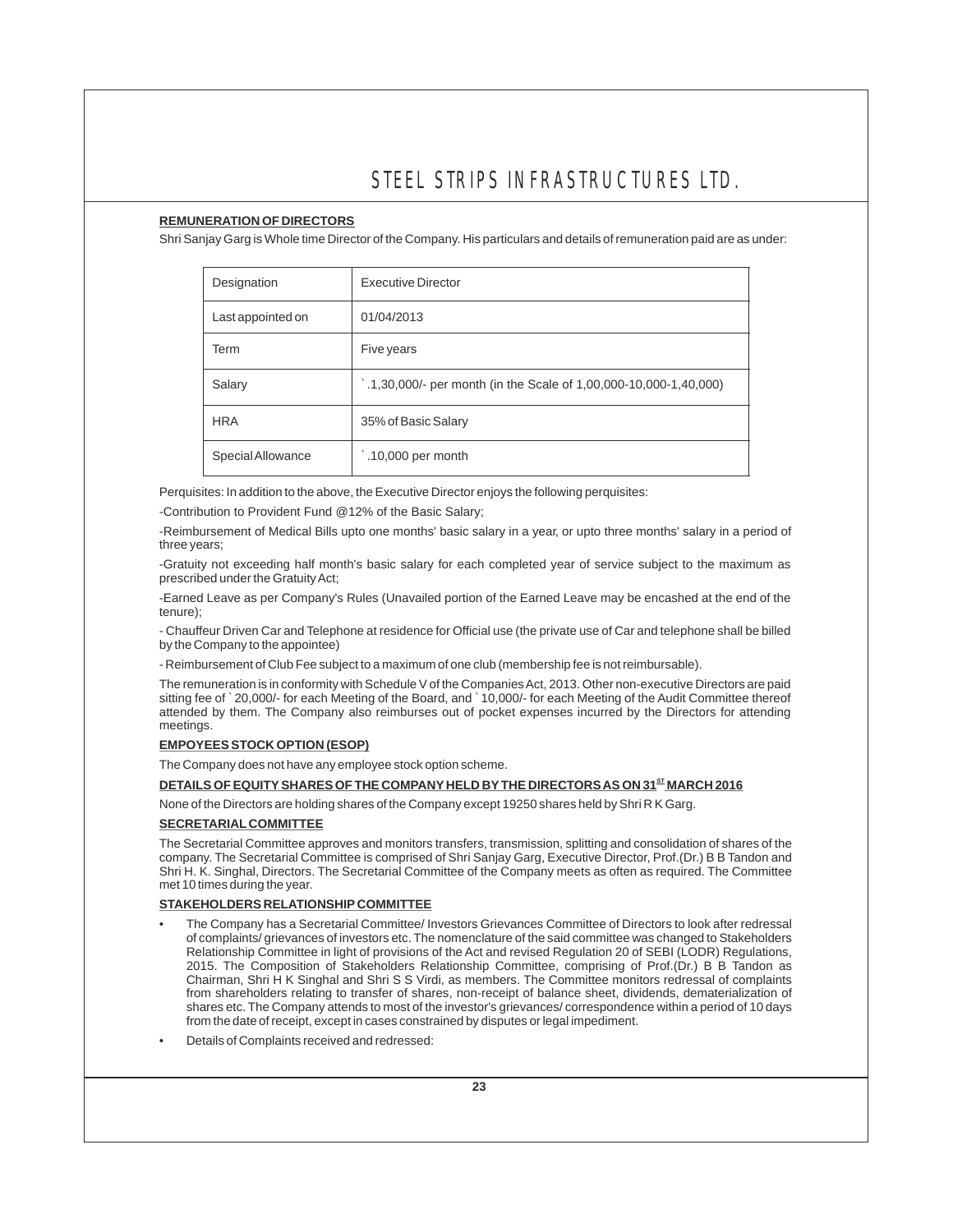| Opening Balance | Received during the year | Resolved during the year | Closing balance |
|-----------------|--------------------------|--------------------------|-----------------|
| <b>NIL</b>      |                          |                          | Nil             |

#### **GENERAL BODY MEETINGS**

Venues & time of previous meetings of shareholders, including three Annual General Meetings

| Nature of Meetings | Day       | Date       | Time       | Venue                                                                                                    |
|--------------------|-----------|------------|------------|----------------------------------------------------------------------------------------------------------|
| AGM                | Wednesday | 30.03.2015 | 3.00 p.m   | At Regd Office at Village Somalheri/Lehli, P.O.<br>Dappar, Tehsil Rajpura, Distt. Mohali (PB).<br>140506 |
| AGM                | Tuesday   | 30.09.2014 | 3.00 p.m.  | Same as above                                                                                            |
| <b>AGM</b>         | Thursday  | 26.09.2013 | 11.00 a.m. | Same as above                                                                                            |

No special resolutions were put through Postal Ballot during last year, as there was no such item, which required to be passed through Postal Ballot.

#### **DISCLOSURES:**

- The transactions with the Companies, where the Directors of the Company were interested, were in the normal course of business and there were no materially significant related party transactions that might have had potential conflict with the interest of the Company at large. The Policy on dealing with Related Party Transactions as approved by the Board is posted on the website of the Company.
- The Company has framed a Whistle Blower Policy, details of which are available on the Company's website.
- Shri R K Garg is also the Chairman of Steel Strips Wheels Ltd., SAB Industries Ltd. Steel Strips Ltd., Managing Director of Indian Acrylics Ltd. and Director of Indlon Chemicals Ltd., SAB Developers Pvt. Ltd. The group, headed by Shri R K Garg & Family members, namely Shri R K Garg & Sons (HUF), Smt. Sunena Garg, Ms. Priya Garg and Shri Dheeraj Garg comprises of the following companies:

Indian Acrylics Ltd., SAB Industries Ltd., Steel Strips Wheels Ltd., Steel Strips Ltd., Steel Strips Infrastructures Ltd., Steel Strips Industries Ltd., Indlon Chemicals Ltd., SAB Developers Pvt. Ltd., Malwa Chemtex Udyog Ltd., S.S. Credits Pvt. Ltd., S.J. Mercantile Pvt. Ltd., Indian Acrylics Investments Ltd., Malwa Holdings Pvt. Ltd., Steel Strips Mercantile Pvt. Ltd., Steel Strips Financiers Pvt. Ltd., Steel Strips Holdings Pvt. Ltd., Munak International Pvt. Ltd., Munak Financiers Pvt. Ltd., Munak Investments Pvt. Ltd., S.A.B. Udyog Ltd., Chandigarh Developers Pvt. Ltd. and DHG Marketing Pvt. Ltd.

There were no penalties, strictures imposed on the Company by Stock Exchange or SEBI or any statutory authority on any matter related to Capital Markets during the last three years.

#### **INSIDER TRADING**

Pursuant to the requirements of SEBI (Prohibition of Insider Trading) Regulations, as amended, the Company has adopted a "Code of Conduct for Prevention of Insider Trading". Sh. H K Singhal, Director of the Company had been appointed as the Compliance Officer for this purpose. The Code is applicable to all such employees of the Company who are expected to have access to unpublished price sensitive information relating to the Company as well as all **Directors** 

#### **MEANS OF COMMUNICATION**

#### **Quarterly Results:**

The quarterly financial results are regularly published in Financial Express/ Business Standard and Punjabi Tribune. All price sensitive information is made available at the earliest under intimation to Stock Exchanges.

#### **GENERALSHAREHOLDER INFORMATION**

Annual General Meeting: To be held on 30<sup>th</sup> September 2016, at 3.00pm. at Regd. Office of the Company.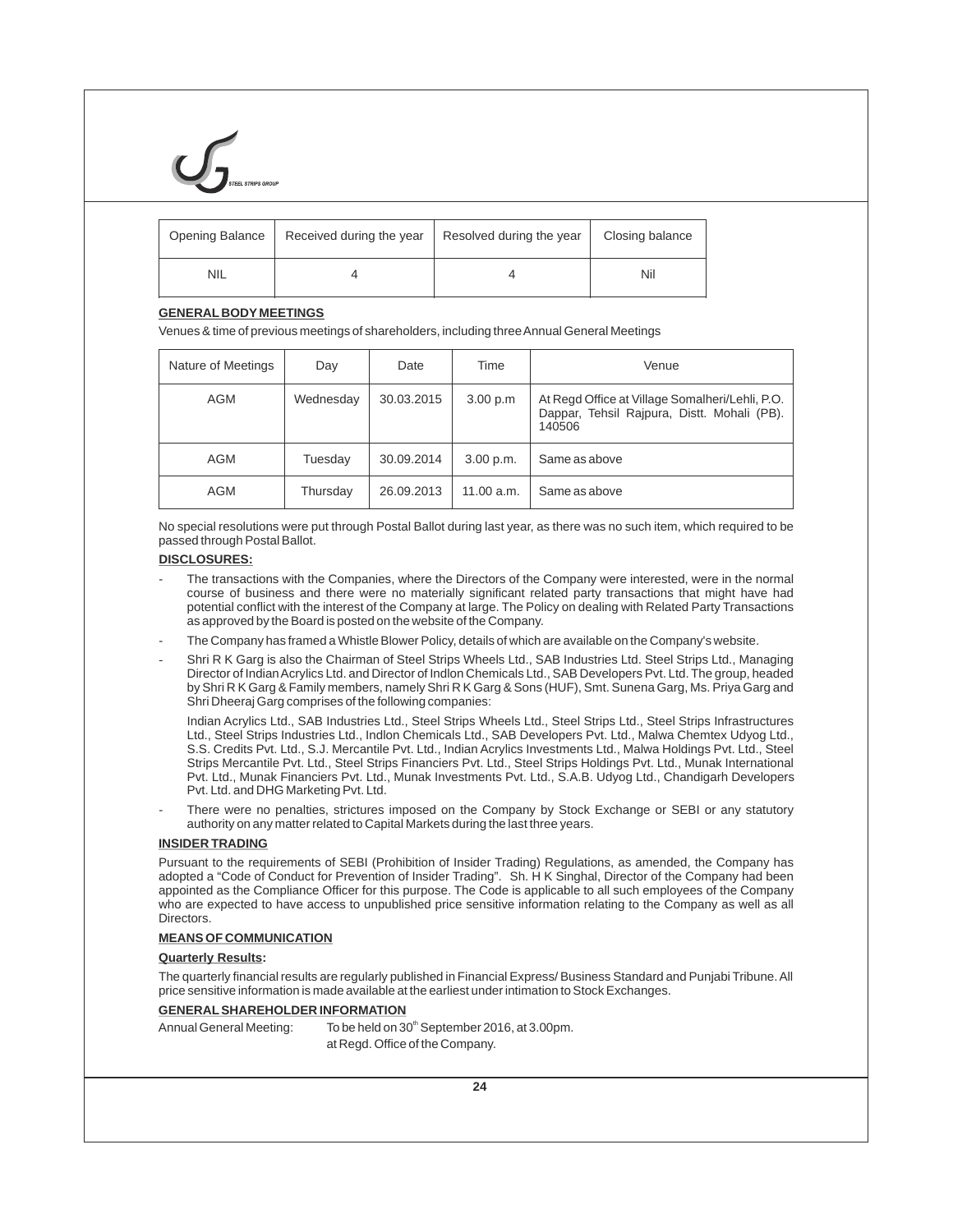### **FINANCIAL CALENDER (Tentative)**

Results for quarter ending June 2016 - Second week of Aug., 2016 Results for quarter ending Sept. 2016 - Second week of Nov., 2016 Results for quarter ending Dec. 2016 - Second week of Feb., 2017 Results for quarter ending March 2017 - Last week of May, 2017 Date of Book Closure : 23rd September 2016 to 30th September 2016

Dividend Payment Date : Not Applicable Scrip Code on BSE : 513173

### **STOCK MARKET DATA**

|              |                     |                    | <b>BOMBAY STOCK EXCHANGE</b> |               | (`./Per Share)  |
|--------------|---------------------|--------------------|------------------------------|---------------|-----------------|
| <b>MONTH</b> | <b>MONTH'S HIGH</b> | <b>MONTH'S LOW</b> | NO. OF SHARES                | NO. OF TRADES | NETTURNOVER(`.) |
| April-15     | 4.56                | 3.85               | 58031                        | 147           | 2,41,846.00     |
| May-15       | 4.32                | 3.91               | 605                          | 12            | 2,536.00        |
| June-15      |                     |                    |                              |               |                 |
| July-15      | 7.71                | 7.71               | 30860                        | 66            | 1,54,680.00     |
| August-15    | 9.00                | 9.00               | 13207                        | 58            | 1,11,379.00     |
| September-15 | 9.50                | 9.50               | 76                           | 7             | 700.00          |
| October-15   |                     |                    |                              |               |                 |
| November-15  | 10.40               | 9.88               | 65                           | 3             | 645.00          |
| December-15  | 12.50               | 12.50              | 24375                        | 88            | 2,52,503.00     |
| January-16   | 16.25               | 13.18              | 34740                        | 52            | 5,37,818.00     |
| February-16  | 14.50               | 14.50              | 550                          | 4             | 7,673.00        |
| March-16     | 13.78               | 13.78              | 3000                         | 1             | 41,340.00       |

### **Shareholding Pattern as on 31st March, 2016**

| S.NO.          | <b>PARTICULARS</b>                           | <b>NO. OF SHARES</b> | $(\% )$ |
|----------------|----------------------------------------------|----------------------|---------|
| 1              | Promoter & Persons Acting in Concert         | 4340850              | 50.22   |
| 2              | <b>Bodies Corporate</b>                      | 1195573              | 13.83   |
| 3              | Financial Institutions, Banks & Mutual Funds | 2300                 | 0.03    |
| $\overline{4}$ | NRI's                                        |                      |         |
| 5              | <b>General Public</b>                        | 3104277              | 35.92   |
|                | TOTAL SHAREHOLDING                           | 8643000              | 100.00  |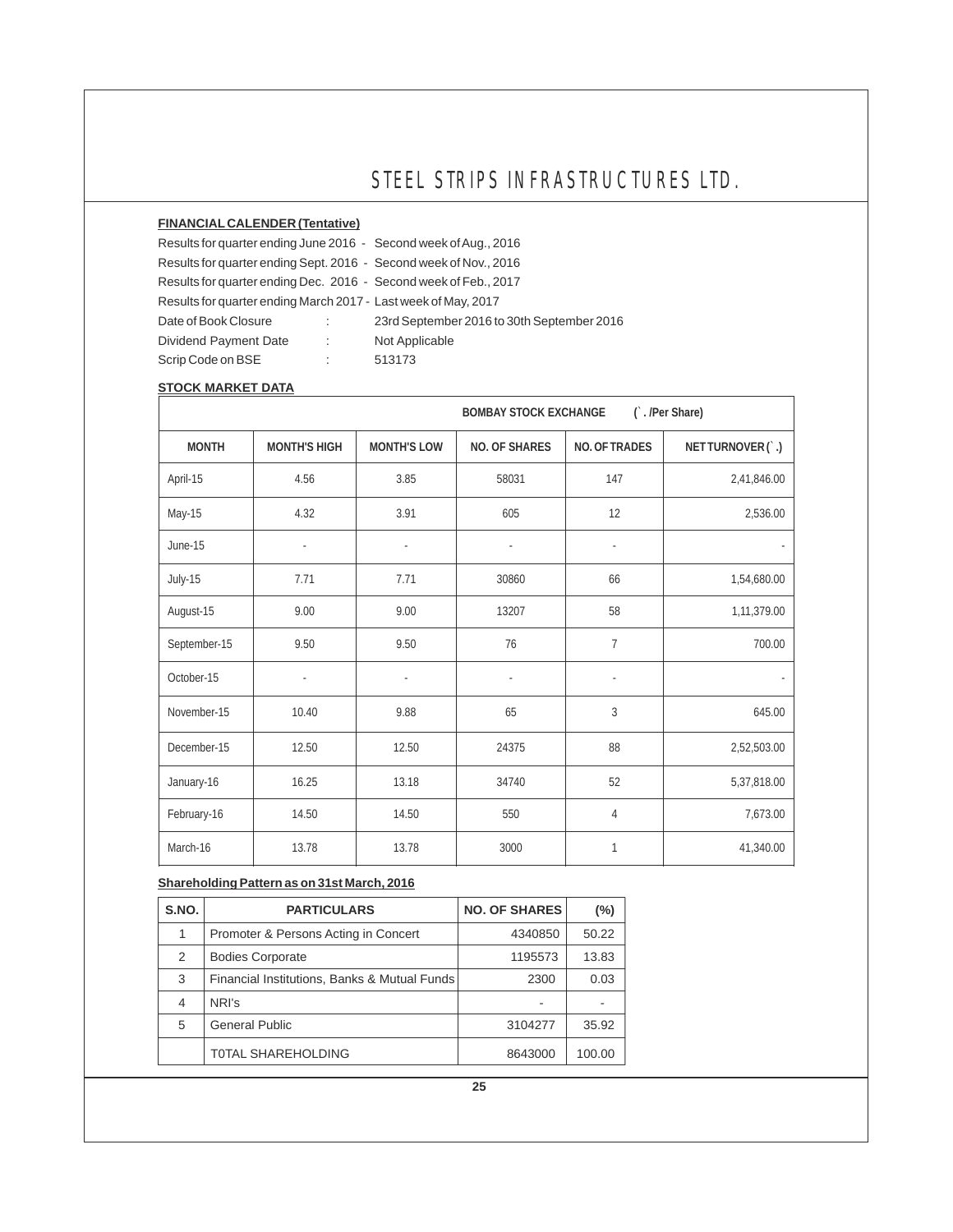

### **Distribution of shareholding as on 31st March 2016**

| Share holding of  |                   |        | Shareholders  | Share Amount    |               |  |
|-------------------|-------------------|--------|---------------|-----------------|---------------|--|
| Face Value (`.10) | Face Value (`.10) | Number | %age to Total | $\ln$ $\cdot$ . | %age to Total |  |
|                   | To 500            | 13751  | 96.12         | 20464120        | 23.68         |  |
| 501               | To 1000           | 322    | 2.25          | 2641530         | 3.06          |  |
| 1001              | To 2000           | 109    | 0.70          | 1534170         | 1.77          |  |
| 2001              | To 3000           | 36     | 0.25          | 920560          | 1.07          |  |
| 3001              | To 4000           | 13     | 0.09          | 469650          | 0.54          |  |
| 4001              | To 5000           | 17     | 0.12          | 791720          | 0.92          |  |
| 5001              | To 10000          | 25     | 0.18          | 1740390         | 2.01          |  |
| 10001             | and Above         | 42     | 0.29          | 57867860        | 66.95         |  |
|                   |                   | 14306  | 100.00        | 86430000        | 100.00        |  |

#### **DEMATERIALIZATION OF SHARES AND LIQUIDITY:**

The Company's script forms part of the "Compulsory demat segment" for all investors. The Company has established connectivity with National Securities Depository Limited (NSDL) and Central Depository Services Limited (CDSL) through the Registrar M/s Link Intime India Pvt. Limited, 44, Community Centre, 2<sup>nd</sup> Floor, Naraina Industrial Area, Phase I, Near PVR Naraina, New Delhi 110028.

Phone: +911141410592-94, Fax- +911141410591, **Email:delhi@linkintime.co.in**

The Company has also appointed them as Common Agency to look after dematerialization of shares as well as for physical transfer of shares. Members are requested to address all their correspondence with the Registrar at the above address.

As on 31<sup>st</sup> March 2016, 7060970 equity shares, representing 81.70% of equity share capital have been dematerialized and 4006 shareholders are holding shares in dematerialized form. Demat ISIN Number allotted to the Company by NSDLfor equity shares is **INE205F01016.**

**CORPORATE IDENTIFICATION NUMBER (CIN):** L27109PB1973PLC003232

#### **NAME, DESIGNATION, ADDRESS & E-MAILOF COMPLIANCE OFFICER:**

Shri Humesh Kumar Singhal, Director & Compliance Officer

STEELSTRIPS INFRASTRUCTURES LIMITED

Corporate Office: S C O 49-50, Sector – 26,

Madhya Marg, Chandigarh-160019

E-mail: hksinghal@glide.net.in

#### **REGISTERED OFFICE:**

Village Somalheri/ Lehli, P.O. Dappar, Tehsil Rajpura, Distt. Mohali (PB)-140506.

#### **ADDRESS FOR CORRESPONDENCE:**

SCO 49-50, Sector 26, Madhya Marg, Chandigarh – 160 019.

Phone No. 0172-2793112, 2792385, 2790979, Fax No. 0172-2794834, 2790887

Designated E-Mail address for Investor Services: **ssl\_ssg@glide.net.in, Website : www.ssilindia.net**

 For and on behalf of BOARD OF DIRECTORS

Place: CHANDIGARH Date : 14.05.2016

**H.K.SINGHAL** DIRECTOR DIN-00044328

**SANJAY GARG** EXECUTIVE DIRECTOR DIN-00030956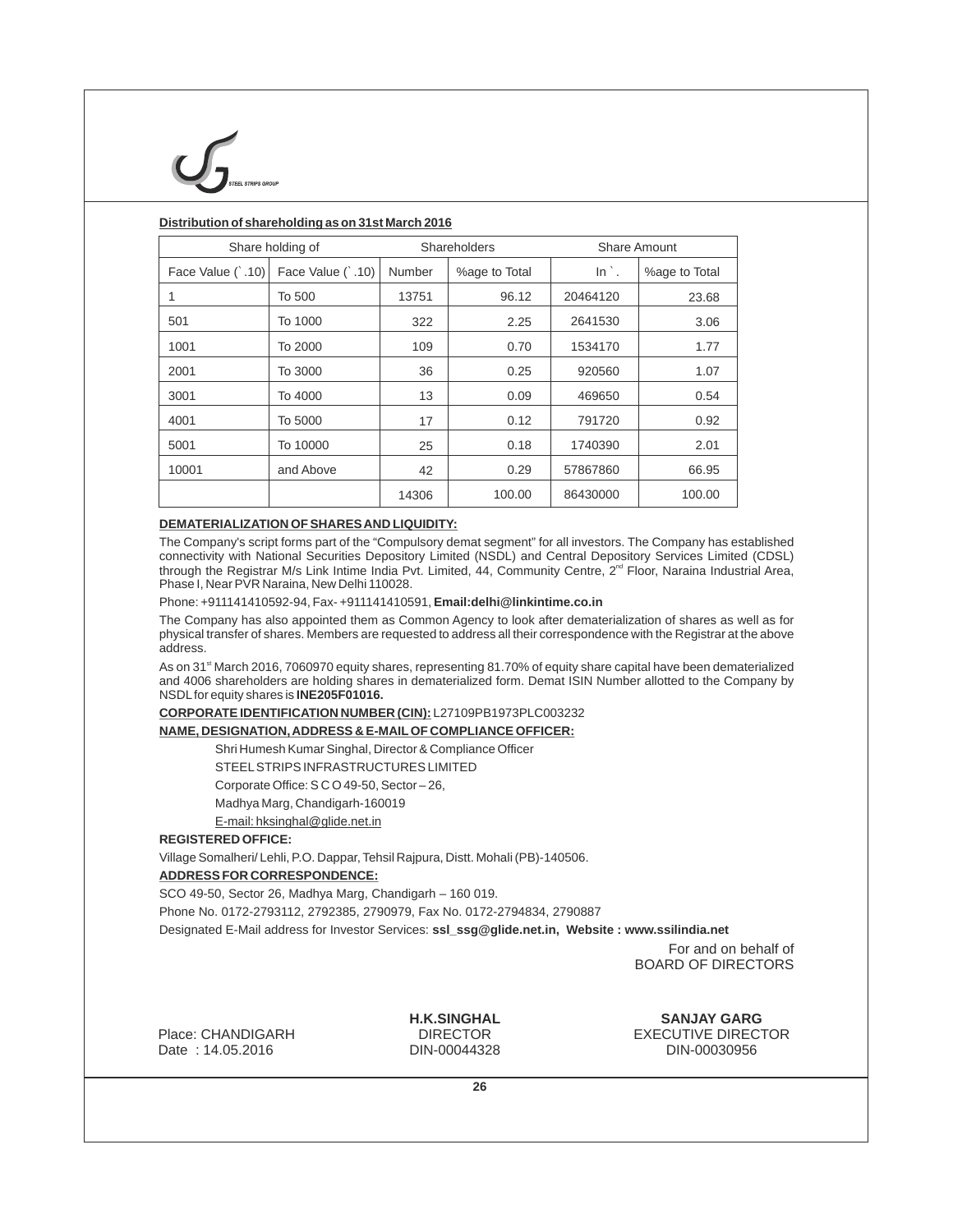We have examined the Company's compliance of conditions of Corporate Governance by Steel Strips conditions of Corporate Governance by Steel Strips In Compliance to Regulation 17(8) of SEBI (LODR)<br>Infrastructures Limited for the year ended on 31<sup>st</sup> March Regulations, 2015, we certify that: 2016 as stipulated in Schedule V of SEBI (LODR)

The compliance of conditions of Corporate Governance<br>is the responsibility of the management. Our examination of our knowledge and belief: was limited to review of the procedures and i. these statements do not contain any materially<br>implementation thereof, adopted by the Company for unitrue statement or omit any material fact or implementation thereof, adopted by the Company for untrue statement or omit any material fact or ensuring the compliance with the conditions of the contain statements that might be misleading; Corporate Governance as stipulated in the said clause. It is neither an audit nor an expression of opinion on the ii. these statements together present a true and fainancial statements of the Company.<br>
financial statements of the Company.

On the basis of our review of the relevant records and<br>documents maintained by the Company and furnished to<br>us for review and the information and explanations given<br>by the pass of the basis of our knowledge and bel to us by the Company, we certify that the Company<br>
complied with the conditions of Corporate Governance<br>
the year which are fraudulent illegal or violative of as stipulated in Regulation 27 of SEBI (LODR) Regulations, 2015 of the above mentioned Listing<br>Agreement with the Stock Exchanges.

> **for S.C. Dewan & Co. Chartered Accountants FRN:000934N**

**Place Chandigarh** Date: 14.05.2016 M. No. 015678

 **S.C.Dewan**

## **I.** significant changes in internal control over **BOARD MEMBERS AND SENIOR MANAGEMENT Example 1.** Significant changes in internal control over financial reporting during the year, **PERSONNEL WITH THE COMPANY'S CODE OF PERSONNEL WITH THE COMPANY'S CODE OF** ii. significant changes in accounting policies

This is to confirm that the Company has adopted a Code The disclosed in the notes to the financial of Conduct for Director & Senior Management of the statements; and

I confirm that the Company has in respect of the financial year ended March 31, 2016 received from the senior Management Team of the Company and the Members of internal internal control system over the Board. a declaration of compliance with the Code of internal control system over the Board. the Board, a declaration of compliance with the Code of conduct applicable to them.

## **CERTIFICATE OF CORPORATE GOVERNANCE CEO'S/CFO'S Certificate**

- a. We have reviewed the financial statements and the cash flow statement for the year and that to the best
	-
	- fair view of the Company's affair and are in compliance with existing accounting
- b. There are, to the best of our knowledge and belief, the year which are fraudulent, illegal or violative of the Company's Code of conduct.
- c. We accept responsibility for establishing and maintaining internal controls and that we have evaluated the effectiveness of the internal control systems of the Company pertaining to financial reporting and we have disclosed to the Auditors and the Audit Committee, deficiencies in the design or operation of such internal control, if any, of which we are aware and the steps we have taken or purpose to take to rectify these deficiencies.
- d. We have indicated to the Auditors and the Audit Committee:
	-
	- during the year and that the same have been disclosed in the notes to the financial
- Company, the Code of Conduct is available on the iii. instances of significant fraud of which we have website.<br>
Website.<br>
I confirm that the Company has in respect of the financial any, of the management or an employee having a significant role in the Company's<br>internal control system over financial

For Steel Strips Infrastructures Limited For Steel Strips Infrastructures Limited

Place: Chandigarh **Sanjay Garg** Place: Chandigarh **Sanjay Garg**<br>Date: 14.05.2016 Executive Director Date: 14.05.2016 C.F.O Executive Director<br>DIN-00030956 DIN-00030956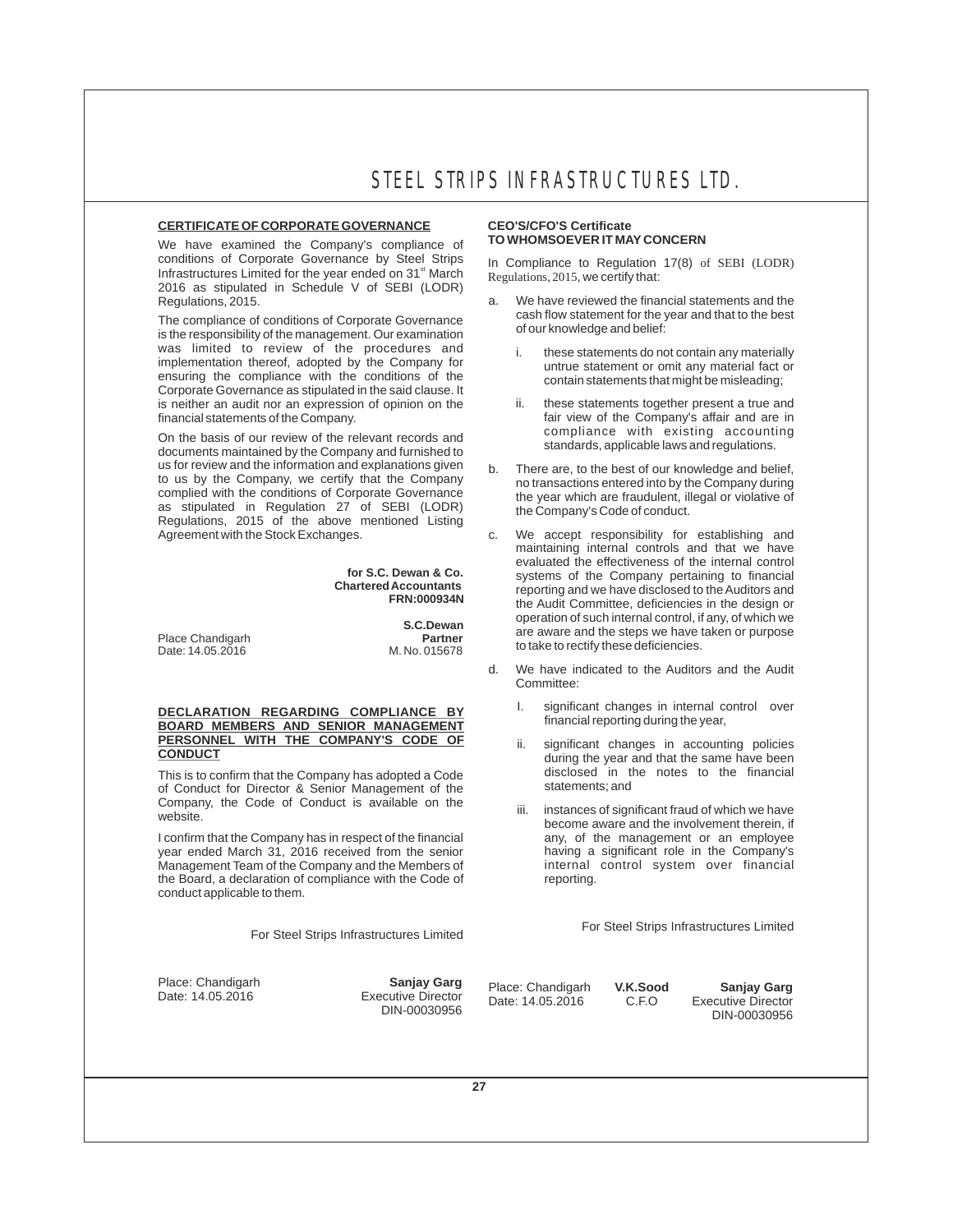

### **INDEPENDENT AUDITOR'S REPORT**

STEEL STRIPS INFRASTRUCTURES LIMITED financial statements.

We have audited the accompanying financial statements sufficient and appropriate to provide of **STEFL STRIPS INFRASTRUCTURES LIMITED** ("the opinion on the financial statements. of **STEEL STRIPS INFRASTRUCTURES LIMITED** ("the opinion") which comprise the Balance Sheet as at 31 **Opinion** Company"), which comprise the Balance Sheet as at 31 **March 2016**, the Statement of Profit and Loss, the Cash 8. In our opinion and to the best of our information and Flow Statement for the year then ended, and a summary of according to the explanations given to us, the afor

## **Management's Responsibility for the Financial** in conformity with the accounting principles generally<br> **Statements** accepted in India of the state of affairs of the Company as

2. The Company's Board of Directors is responsible for the at **31 March 2016**, and matters stated in Section 134(5) of the Companies Act. year ended on that date. matters stated in Section 134(5) of the Companies Act, year ended on that date.<br>2013 ("the Act") with respect to the preparation of these **Report on Other Legal and Regulatory Requirements** 2013 ("the Act") with respect to the preparation of these Standards specified under Section 133 of the Act, read paragraphs 3 and 4 of the Order.<br>with Rule 7 of the Companies (Accounts) Rules, 2014 (as  $10\sqrt{2}$  as required by Section 143(3) of with Rule 7 of the Companies (Accounts) Rules, 2014 (as 10. As required by Section 143(3) of the Act, we report that:<br>a we have sought and obtained all the information and<br>a we have sought and obtained all the information amended). This responsibility also includes maintenance<br>of adequate accounting records in accordance with the<br>provisions of the Act; safegurarily ends to the Company; preventing and detecting frauds and other<br>Company; prev accounting policies; making judgments and estimates that<br>are reasonable and prudent; and design, implementation<br>and mointanance of adoptate internal financial controls<br>c. the financial statements dealt with by this report and maintenance of adequate internal financial controls, c. the financial statements dealt with he had the statement with the books of account: that were operating effectively for ensuring the accuracy<br>and completeness of the accounting records, relevant to d. in our opinion, the aforesaid financial statements comply statements that give a true and fair view and are free from and 33 of the Act, read with Rule 7<br>material misstatement, whether due to fraud or error. (Accounts) Rules, 2014 (as amended); material misstatement, whether due to fraud or error.

- 3. Our responsibility is to express an opinion on these financial statements based on our audit.
- $\alpha$  accounting and auditing standards and matters which are<br>required to be included in the audit report under the fight with respect to the adequacy of the internal financial
- 5. We conducted our audit in accordance with the Standards operating effectiveness of such controls. The Standards of the Act separate Report in Annexure B on Auditing specified under Section 143(10) of the Act.<br>Those Standards require that we comply with ethical g. with respect to the other matters to be included in the statements are free from material misstatement. example opinion and to the best of our information and to the best of our information and according to obtain and according to the explanations quiven to us:
- 6. An audit involves performing procedures to obtain audit evidence about the amounts and the disclosures in the financial statements. The procedures selected depend on the auditor's judgment, including the assessment of the ii. the Company did not have any long-term contracts risks of material misstatement of the financial statements, including derivative contracts for which there were a whether due to fraud or error. In making those risk assessments, the auditor considers internal financial financial statements that give a true and fair view in order to design audit procedures that are appropriate in the circumstances, but not for the purpose of expressing an opinion on whether the Company has in place an adequate internal financial controls system over financial reporting and the operating effectiveness of such controls. An audit also includes evaluating the appropriateness of the accounting policies used and the reasonableness of the accounting estimates made by the Company's Directors,

To the Members of and the Members of and the Members of the assessment as well as evaluating the overall presentation of the

**Report on the Financial Statements** 7. We believe that the audit evidence we have obtained is<br>1. We have audited the accompanying financial statements sufficient and appropriate to provide a basis for our audit

Flow Statement for the year then ended, and a summary of according to the explanations given to us, the aforesaid<br>the significant accounting policies and other explanatory financial statements give the information required financial statements give the information required by the information.  $\blacksquare$  and  $\blacksquare$  are the manner so required and give a true and fair view accepted in India, of the state of affairs of the Company as at **31 March 2016**, and its profit and its cash flows for the

- financial statements, that give a true and fair view of the 9. As required by the Companies (Auditor's Report) Order, financial position, financial performance and cash flows of 2016 ("the Order") issued by the Central Government of the Company in accordance with the accounting principles India in terms of Section 143(11) of the Act, we give in the<br>India in the Act, we give in the Actrice in the Accounting Annexure A. a statement on the matters specif Annexure A, a statement on the matters specified in
	-
	-
	-
	-
- and completeness of the accounting records, relevant to d. in our opinion, the atoresaid financial statements comply<br>the preparation and presentation of the financial with the Accounting Standards specified under Section the preparation and presentation of the financial with the Accounting Standards specified under Section statements that give a true and fair view and are free from 133 of the Act, read with Rule 7 of the Companies
- Auditor's Responsibility<br>3. Our responsibility is to express an opinion on these the directors as on 31 March 2016 and taken on record by the Board of Directors, none of the directors is disqualified as on **31 March 2016** from being appointed as a director in<br>A. We have taken into account the provisions of the Act, the account the provisions of the Act, the secounting and pulling the provisions of the Act, the section
	- required to be included in the audit report under the the with respect to the adequacy of the internal financial<br>provisions of the Act and the Rules made thereunder controls over financial reporting of the company and the provisions of the Act and the Rules made thereunder. The controls over financial reporting of the company and the<br>We conducted our audit in accordance with the Standards operating effectiveness of such controls, refer to o
	- Those Standards require that we comply with ethical g. with respect to the other matters to be included in the<br>requirements and plan and perform the audit to obtain and Auditor's Report in accordance with Rule 11 of the requirements and plan and perform the audit to obtain and Auditor's Report in accordance with Rule 11 of the reasonable assurance about whether the financial Companies (Audit and Auditors) Rules, 2014, in our reasonable assurance about whether the financial Companies (Audit and Auditors) Rules, 2014, in our<br>statements are free from material misstatement opinion and to the best of our information and according to
		- the Company does not have any pending litigations which would impact its financial position;
		- including derivative contracts for which there were any material foreseeable losses;
	- assessments, the auditor considers internal financial iii. there were no amounts which were required to be controls relevant to the Company's preparation of the transferred to the lnyestor Education and Protection Fund transferred to the Investor Education and Protection Fund<br>by the Company.

 **for S.C. Dewan & Co. Chartered Accountants ICAI Firm Registration Number: 000934N**

Place Chandigarh **Partner** Date: 14.05.2016

 **S.C.Dewan**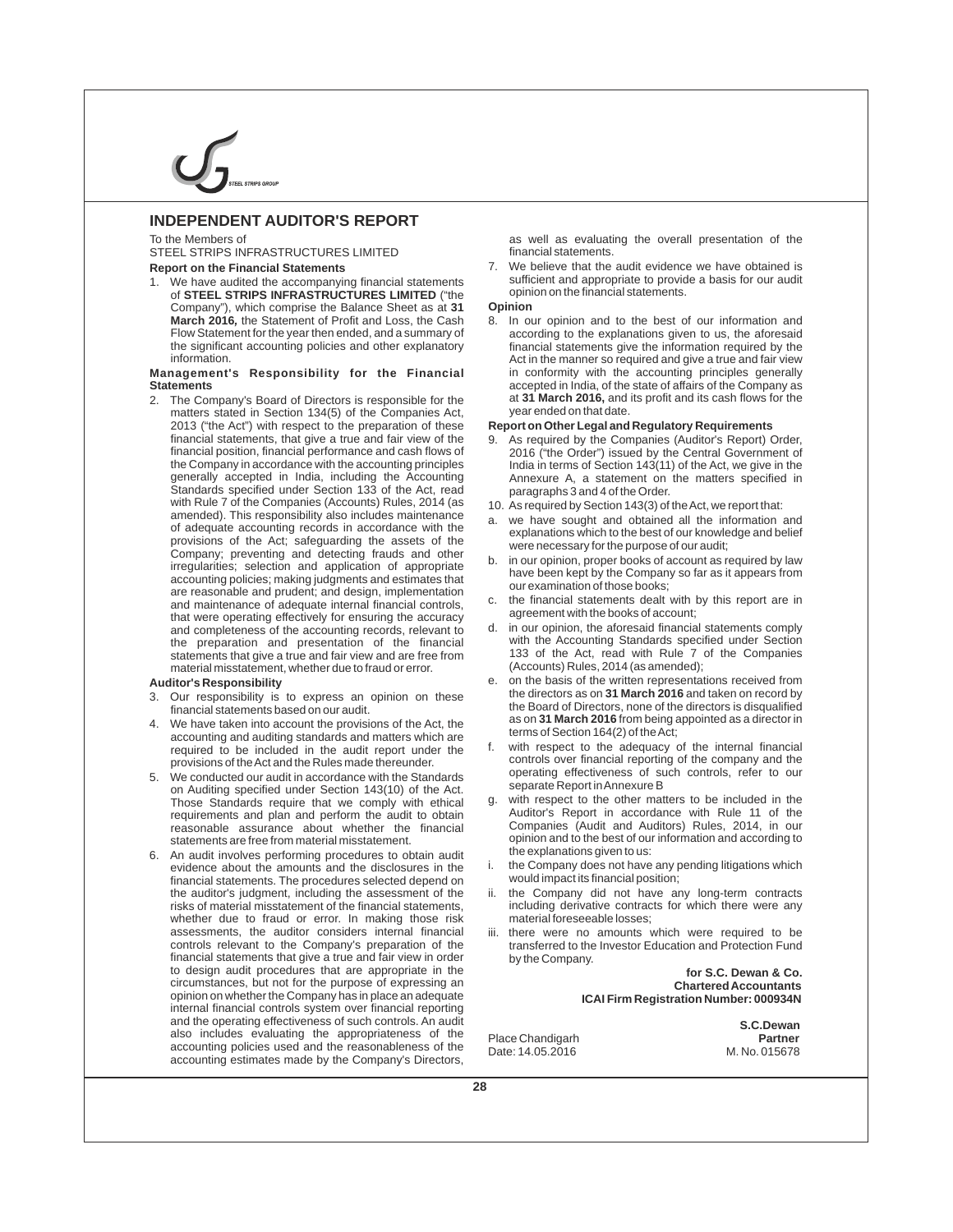#### **ANNEXURE A TO THE INDEPENDENT AUDITOR'S REPORT OF EVEN DATE TO THE MEMBERS OF STEEL STRIPS INFRASTRUCTURES LIMITED, ON THE FINANCIAL STATEMENTS FOR THE YEAR ENDED 31<sup>8T</sup> MARCH 2016**

Based on the audit procedures performed for the purpose of customs duty, excise duty, value added tax and cess which<br>reporting a true and fair view on the financial statements of the have not been deposited on account of a reporting a true and fair view on the financial statements of the have not been deposited on account of any dispute<br>Company and taking into consideration the information and (viii) Based on our audit procedures performed f Company and taking into consideration the information and (viii) explanations given to us and the books of account and other records explanations given to us and the books of account and other records reporting the true and fair view of the financial statements<br>examined by us in the normal course of audit, we report that:<br>and according to information an

- (i) (a) The Company has maintained proper records showing full particulars, including quantitative details and situation of
	- (b) The fixed assets have been physically verified by the management during the year and no material discrepancies (ix) having regard to the size of the Company and the nature of
	- (c) Based on our audit procedures performed for the purpose of reporting the true and fair view of the financial statements and according to information and explanations given by the applied for the purposes for which those are raised.<br>
	management, the title deeds of immovable properties (x) Based upon the audit procedures performed for the pur
- inventory at reasonable intervals during the year and no material discrepancies were noticed on such physical
- (iii) (a) The Company has granted loans to one company covered in the register maintained under section 189 of the Companies Act, 2013. In our opinion and according to the information and explanations given to us, the terms and conditions of the
	- loan during the year, and thus, there has been no default on the part of the parties to whom the money has been lent. upon.<br>The payment of interest has been regular. Accordingly, the (xiii) Base The payment of interest has been regular. Accordingly, the (xiii) Based on our audit procedures performed for the purpose of provisions of clause 3(iii) (c) of the Order are not applicable reporting the true and fair view
- of the Companies Act 2013 in respect of loans to directors including entities in which they are interested and in respect of loans and advances given, investments made and, guarantees, and securities given have been complied with
- 
- (vi) To the best of our knowledge and as explained, the Central Government has not specified the maintenance of cost records under Section 148(1) of the Companies Act, 2013, for the products/services of the Company.
- (vii)(a) The Company is regular in depositing with appropriate non-cash non-cash authorities undisputed statutory dues including provident with him. authorities undisputed statutory dues including provident<br>fund, employees state insurance, income-tax, sales-tax, (xvi) cess and other material statutory dues applicable to it.
	- (b) According to the information and explanations given to us, no undisputed amounts payable in respect of provident **Form of Conduct 10 and Form S.C. Dewan & Co.**<br> **Form S.C. Dewan & Co. Form S.C. Dewan & Co.** Chartered Accountants fund, employees' state insurance, income-tax, service tax, sales-tax, duty of custom, duty of excise, value added tax, cess and other material statutory dues were outstanding, at the year end, for a period of more than six months from the Date: 14.05.2016 S.C. Dewan<br>
	(c) According to the information and explanations given to us, Place : Chandigarh **Partner** (c) According to the information and expl
	- there are no dues of income tax, sales-tax, service tax,

- and according to information and explanations given by the management, we are of the opinion that the Company has particulars, including quantitative details and situation of not defaulted in repayment of dues to a financial institution, fixed assets.<br>
bank or debenture holders or government or debenture bank or debenture holders or government or debenture<br>holders.
- Based on our audit procedures performed for the purpose of were noticed on such verification. In our opinion, the reporting the true and fair view of the financial statements<br>
frequency of verification of the fixed assets is reasonable and according to the information and explanat and according to the information and explanations given by the management and on an overall examination of the balance sheet, we report that no monies have been raised<br>by way of initial public offer / further public offer /debt instruments. Monies raised by way of term loans were applied for the purposes for which those are raised.
- management, the title deeds of immovable properties (x) Based upon the audit procedures performed for the purpose<br>included in property, plant and equipment/ fixed assets are freporting the true and fair view of the financi held in the name of the company.<br>
held in the name of the company.<br>
The management has conducted physical verification of the management, we report that no fraud /material fraud by (ii) The management has conducted physical verification of the management, we report that no fraud /material fraud by<br>inventory at reasonable intervals during the year and no the company or on the company by the officers a employees of the Company has been noticed or reported verification.<br>The Company has granted loans to one company covered in (xi) Based on our audit procedures performed for the purpose of
	- reporting the true and fair view of the financial statements and according to the information and explanations given by the management, we report that the managerial remuneration has been paid / provided in accordance with grants and loans not prejudicial to the company's interest.<br>The Company has granted loans that are re-payable on the requisite approvals mandated by the provisions of (b) The Company has granted loans that are re-payable on the requisite approvals mandated by the provisions of<br>demand to a company covered in the register maintained section 197 read with Schedule V to the Companies Act, demand, to a company covered in the register maintained section 197 read with Schedule V to the Companies Act,<br>under section 189 of the Companies Act, 2013. The loans 2013.
		- granted are re-payable on demand. We are informed that (xii) In our opinion, the Company is not a nidhi company.<br>Therefore, the provisions of clause 3(xii) of the order are not the company has not demanded repayment of any such Therefore, the provisions of clause 3(xii)of the order are not<br>Ioan during the year, and thus, there has been no default on applicable to the Company and hence not comment
- provisions of clause 3(iii) (c) of the Order are not applicable reporting the true and fair view of the financial statements<br>to the Company and hence not commented upon and according to the information and explanations giv and according to the information and explanations given by the management, transactions with the related parties are in (iv) In our opinion and according to the information and the management, transactions with the related parties are in explanations given to us, provisions of section 185 and 186 compliance with section 177 and 188 of Companies Act,<br>
of the Companies Act 2013 in respect of loans to directors 2013 where applicable and the details have been in the notes to the financial statements, as required by the applicable accounting standards
- According to the information and explanations given to us by the company. The company of the company of the balance sheet, the sheet and on an overall examination of the balance sheet, the (v) The Company has not accepted any deposits within the company has not made any preferential allotment or private<br>meaning of Sections 73 to 76 of the Act and the Companies placement of shares or fully or partly convertib Accordingly, the provisions of clause 3(v) of the said Order requirements under clause 3(xiv) are not applicable to the company.<br>
are not applicable to the company. are not applicable to the company.<br>To the best of our knowledge and as explained, the Central (xv) Based on our audit procedures performed for the purpose of
	- reporting the true and fair view of the financial statements and according to the information and explanations given by the management, the Company has not entered into any<br>non-cash transactions with directors or persons connected
	- fund, employees' state insurance, income-tax, sales-tax, (xvi) According to the information and explanations given to us, service tax, customs duty, excise duty, value added tax, the provisions of section 45-IA of the Rese the provisions of section 45-IA of the Reserve Bank of India<br>Act, 1934 are not applicable to the Company.

**ICAI Firm Registration Number: 000934N**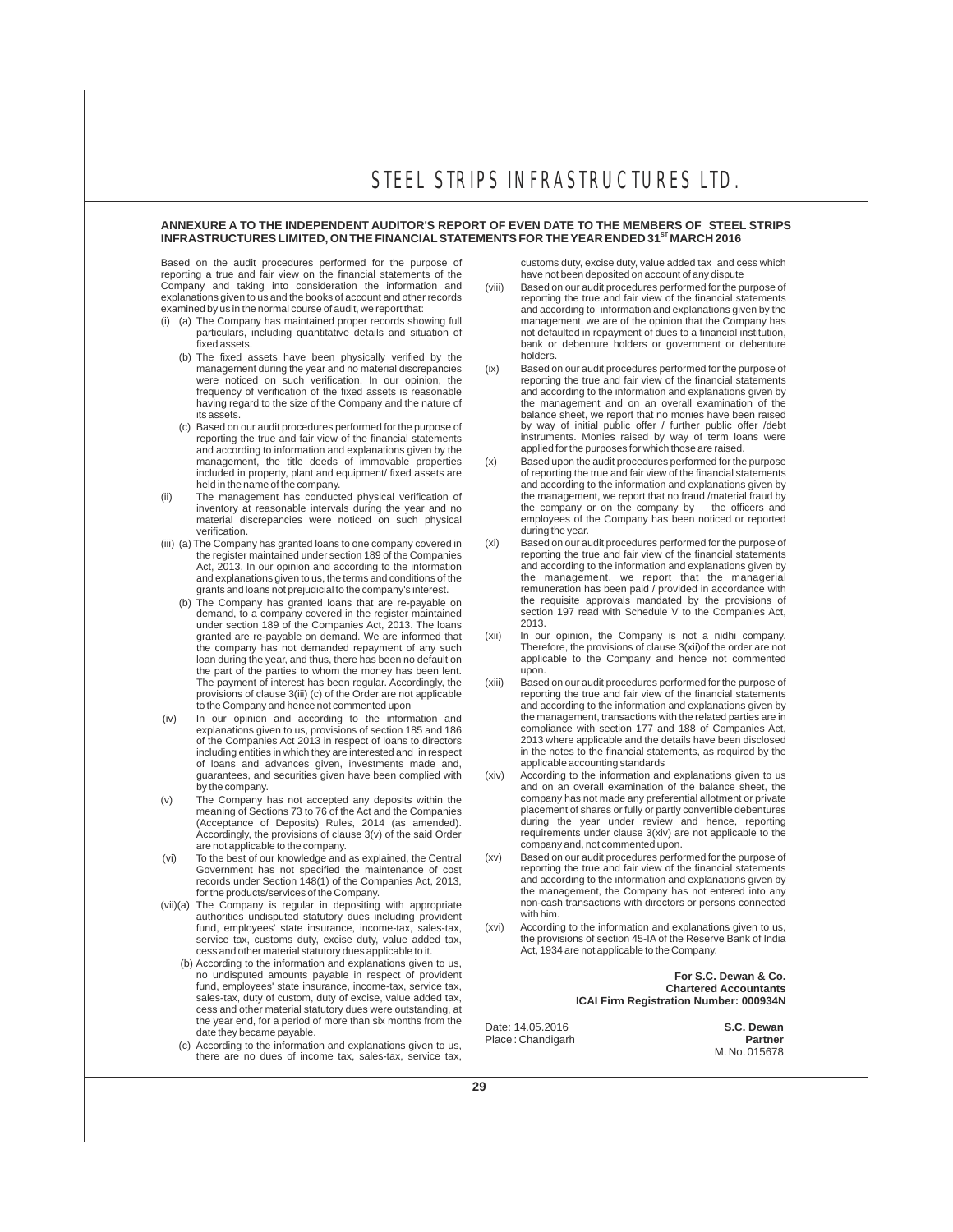### **ANNEXURE B TO THE INDEPENDENT AUDITOR'S REPORT OF EVEN DATE ON THE FINANCIAL STATEMENTS OF STEELSTRIPS INFRASTRUCTURES LIMITED**

**of Sub-section 3 of Section 143 of the Companies Act, Reporting** 

("the Company") as of March 31, 2016 in conjunction with our maintenance of records that, in reasonable detail, accurately

## **Management's Responsibility for Internal Financial Controls**

The Company's Management is responsible for establishing<br>and maintaining internal financial controls based on the<br>internal control over financial reporting criteria established by<br>internal control over financial reporting Financial Controls Over Financial Reporting issued by the disposition of the company's assets that could have a material<br>Institute of Chartered Accountants of India. These<br>Institute of Chartered Accountants of India. These **Inherent Limitations** of adopted the design, implementation and **Inherent Limitations**<br>maintenance of adopted internal financial controls that were **Financial Reporting** maintenance of adequate internal financial controls that were operating effectively for ensuring the orderly and efficient conduct of its business, including adherence to the Company's over financial reporting, including the possibility of collusion or policies, the safeguarding of its assets, the prevention and improper management override of controls, material detection of frauds and errors, the accuracy and completeness misstatements due to error or fraud may occur an of the accounting records, and the timely preparation of detected. Also, projections of any evaluation of the internal reliable financial information, as required under the financial controls over financial reporting to future periods are Companies Act, 2013. subject to the risk that the internal financial control over

Our responsibility is to express an opinion on the Company's<br>internal financial controls over financial reporting based on our<br>audit. We conducted our audit in accordance with the **Opinion** audit. We conducted our audit in accordance with the Guidance Note on Audit of Internal Financial Controls Over Guidance Note on Audit of Internal Financial Controls Over In our opinion, the Company has, in all material respects, an<br>Financial Reporting (the "Guidance Note") and the Standards adequate internal financial controls syst Financial Reporting (the "Guidance Note") and the Standards adequate internal financial controls system over financial<br>on Auditing as specified under section 143(10) of the reporting and such internal financial controls ov on Auditing as specified under section 143(10) of the reporting and such internal financial controls over financial<br>Companies Act, 2013, to the extent applicable to an audit of reporting were operating effectively as at Ma Companies Act, 2013, to the extent applicable to an audit of reporting were operating effectively as at March 31, 2016, internal financial controls, both applicable to an audit of based on the internal control over financi internal financial controls, both applicable to an audit of based on the internal control over financial reporting criteria Internal Financial Controls and, both issued by the Institute of established by the Company considering the essential Chartered Accountants of India. Those Standards and the components of internal control stated in the Gui Chartered Accountants of India. Those Standards and the components of internal control stated in the Guidance Note on<br>Guidance Note require that we comply with ethical Audit of Internal Financial Controls Over Financial Re requirements and plan and perform the audit to obtain reasonable assurance about whether adequate internal **Explanatory paragraph**

Our audit involves performing procedures to obtain audit financial statements of STEEL STRIPS INFRASTRUCTURES evidence about the adequacy of the internal financial controls [MITED which comprise the Balance Sheet as at Mar system over financial reporting and their operating effectiveness. Our audit of internal financial controls over effectiveness. Our audit of internal financial controls over Flow Statement for the year then ended, and a summary of<br>financial reporting included obtaining an understanding of significant accounting policies and other exp financial reporting included obtaining an understanding of significant accounting policies and other explanatory<br>internal financial controls over financial reporting assessing information and our report dated 14th May 2016 the risk that a material weakness exists, and testing and evaluating the design and operating effectiveness of internal control based on the assessed risk. The procedures selected depend on the auditor's judgment, including the assessment of the risks of material misstatement of the financial statements, whether due to fraud or error.

We believe that the audit evidence we have obtained is sufficient and appropriate to provide a basis for our audit opinion on the internal financial controls system over financial reporting.

## **Report on the Internal Financial Controls under Clause (i) Meaning of Internal Financial Controls Over Financial**

A company's internal financial control over financial reporting is a process designed to provide reasonable assurance To the Members of<br>
To the Members of the regarding the reliability of financial reporting and the<br>
regarding the reliability of financial reporting and the<br>
report of financial reporting and the reporting and the reporting preparation of financial statements for external purposes in accordance with generally accepted accounting principles. A We have audited the internal financial controls over financial company's internal financial control over financial reporting<br>reporting of STEEL STRIPS INFRASTRUCTURES LIMITED includes those policies and procedures that (1) reporting of STEEL STRIPS INFRASTRUCTURES LIMITED includes those policies and procedures that (1) pertain to the<br>("the Company") as of March 31, 2016 in conjunction with our maintenance of records that, in reasonable detai audit of the standalone financial statements of the Company and fairly reflect the transactions and dispositions of the assets of the company; (2) provide reasonable assurance that transactions are recorded as necessary to permit preparation of financial statements in accordance with generally accepted<br>accounting principles, and that receipts and expenditures of

Because of the inherent limitations of internal financial controls misstatements due to error or fraud may occur and not be detected. Also, projections of any evaluation of the internal **Auditor's Responsibility** financial reporting may become inadequate because of changes in conditions, or that the degree of compliance with  $\Omega$ 

Audit of Internal Financial Controls Over Financial Reporting<br>issued by the Institute of Chartered Accountants of India.

maintained and if such controls operated effectively in all<br>maintained and if such controls operated effectively in all<br>material respects.<br>Our audit involves performing procedures to obtain audit<br>financial statements of ST LIMITED, which comprise the Balance Sheet as at March 31, 2016, and the related Statement of Profit and Loss and Cash information, and our report dated 14<sup>th</sup> May 2016 expressed an unqualified opinion.

> **For S.C. Dewan & Co. Chartered Accountants ICAI Firm Registration Number: 000934N**

Date: 14.05.2016 **S.C. Dewan**  $Place:$ **Chandigarh** 

M. No. 015678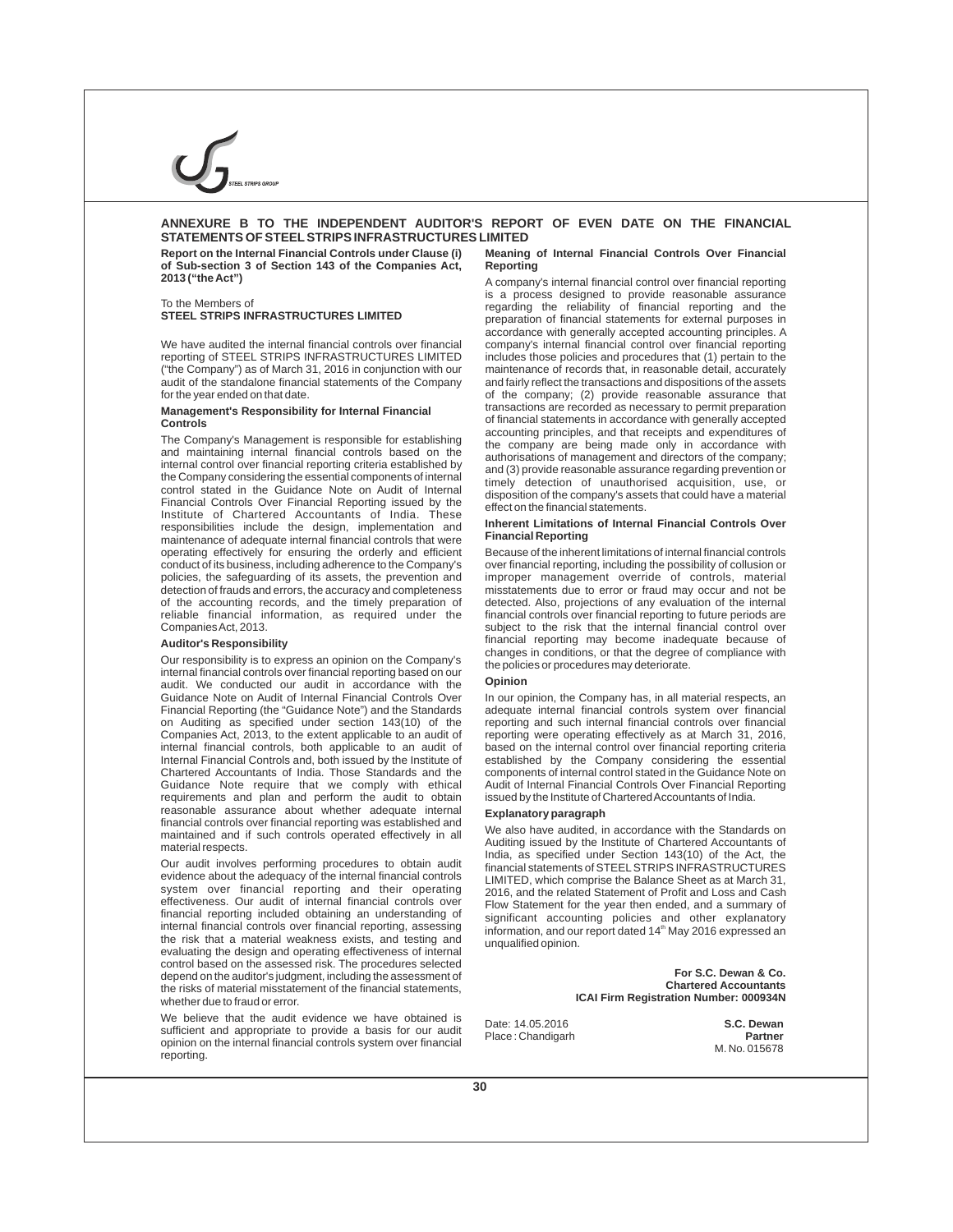## **BALANCE SHEET AS AT 31ST MARCH 2016**

| Particulars                                                           | <b>Note No</b>                                        | As On<br>31.03.2016<br>$\left( \cdot \right)$ | As On<br>31.03.2015<br>$(\dot{\ })$ |
|-----------------------------------------------------------------------|-------------------------------------------------------|-----------------------------------------------|-------------------------------------|
| <b>I. EQUITY AND LIABILITIES</b>                                      |                                                       |                                               |                                     |
| (1) Shareholders's Funds                                              | 1                                                     |                                               |                                     |
| (a) Share Capital                                                     |                                                       | 8,64,30,000                                   | 8,64,30,000                         |
| (b) Reserve and Surplus                                               |                                                       | 39325729                                      | 12354887                            |
| (c) Money received against share warrants                             |                                                       |                                               |                                     |
| (2) Share application money pending allotment                         |                                                       |                                               |                                     |
| (3) Non-Current Liabilities                                           | $\mathbf{2}$                                          |                                               |                                     |
| (a) Long-term borrowings                                              |                                                       | 2,96,70,500                                   | 3,83,61,577                         |
| (b) Deferred tax Liabilitis (Net)                                     |                                                       | (3,98,612)                                    | 1,55,612                            |
| (c) Other Long term liabilities                                       |                                                       | 1,37,37,417                                   | 97,80,125                           |
| (d) Long term Provisions                                              |                                                       |                                               |                                     |
| (4) Current Liabilities                                               | 3                                                     |                                               |                                     |
| (a) Trade payables                                                    |                                                       | 22,40,413                                     | 20,46,579                           |
| (b) Other current liabilities                                         |                                                       | 1,48,64,367                                   | 1,06,34,905                         |
| (c) Short term provisions                                             |                                                       | 26,50,000                                     | 3,30,000                            |
|                                                                       | <b>TOTAL</b>                                          | 18,85,19,814                                  | 16,00,93,685                        |
| <b>II. ASSETS</b>                                                     |                                                       |                                               |                                     |
| (1) Non-current assets                                                |                                                       |                                               |                                     |
| (a) Fixed assets                                                      | 4                                                     |                                               |                                     |
| Gross Block                                                           |                                                       | 2,77,85,533                                   | 3,10,86,693                         |
| Less: Depriciation                                                    |                                                       | 2,34,52,980                                   | 2,56,61,683                         |
| (i) Tangible Assets                                                   |                                                       | 43,32,553                                     | 54,25,010                           |
| (ii) Intangible Assets                                                |                                                       |                                               |                                     |
| (iii) Capital Work-in-Progress                                        |                                                       |                                               |                                     |
| (iv) Intangible Assets under Development                              |                                                       |                                               |                                     |
| (b) Non-current investments                                           |                                                       | 5,24,56,525                                   | 3,33,62,525                         |
| (c) Deferred Tax Assets (Net)                                         |                                                       |                                               |                                     |
| (d) Long term loans and advances                                      |                                                       | 13,29,842                                     | 13,29,842                           |
| (e) Other Non-current Assets                                          |                                                       |                                               |                                     |
| (2) Current assets                                                    | 5                                                     |                                               |                                     |
| (a) Current Investments                                               |                                                       |                                               |                                     |
| (b) Inventories                                                       |                                                       | 8,38,08,004                                   | 9,12,52,707                         |
| (c) Trade receivables                                                 |                                                       | 40,74,517                                     | 52,45,135                           |
| (d) Cash and Bank Balances                                            |                                                       | 11,78,994                                     | 1,04,29,018                         |
| (e) Short-term loans and advances                                     |                                                       | 3,02,24,842                                   | 32, 17, 975                         |
| (f) Other current assets                                              |                                                       | 1, 11, 14, 537                                | 98, 31, 473                         |
|                                                                       | <b>TOTAL</b>                                          | 18,85,19,814                                  | 16,00,93,685                        |
| Significant Accounting Policies Notes on Financial Statements 1 to 12 |                                                       |                                               |                                     |
| <b>AUDITORS' REPORT</b>                                               |                                                       |                                               |                                     |
| Certified in terms of our separate report of even date annexed.       |                                                       |                                               |                                     |
|                                                                       | For S. C. Dewan & Co.<br><b>Chartered Accountants</b> | <b>SANJAY GARG</b>                            | <b>B.B. TANDON</b>                  |
|                                                                       | (Regn. No. 000934N)                                   | Executive Director                            | <b>H.K. SINGHAL</b>                 |
|                                                                       | <b>S.C. DEWAN</b>                                     |                                               | <b>S.S VIRDI</b>                    |
| Place: CHANDIGARH                                                     | Partner                                               | <b>DEEPIKA GUPTA</b>                          | <b>MANJU LAKHANPAL</b>              |
| Dated: 14.05.2016                                                     | (M.No. 015678)                                        | <b>Company Secretary</b>                      | <b>Directors</b>                    |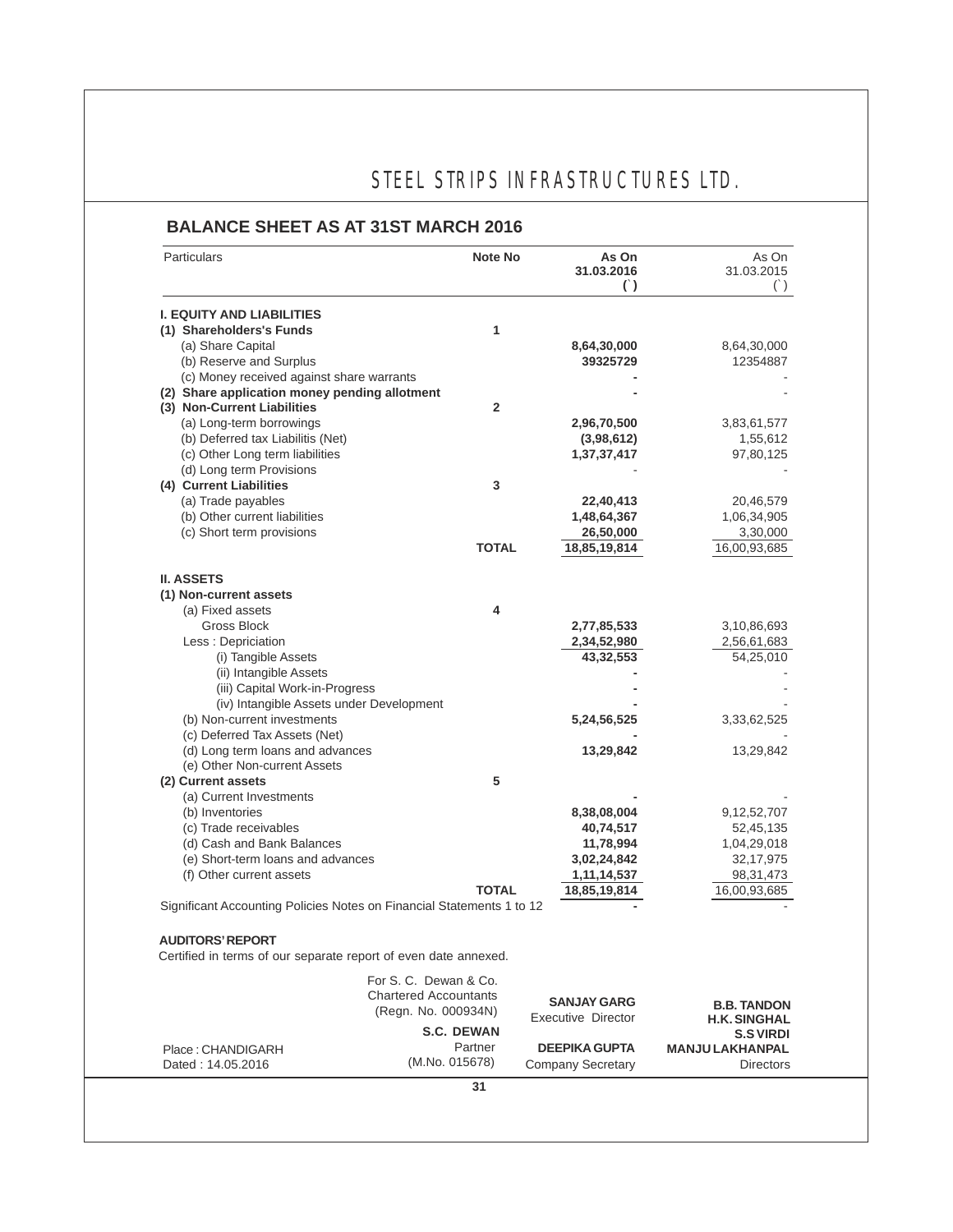|    | PROFIT AND LOSS STATEMENT AS AT 31ST MARCH, 2016                                                                   |                   |                                               |                                           |
|----|--------------------------------------------------------------------------------------------------------------------|-------------------|-----------------------------------------------|-------------------------------------------|
|    | <b>Particulars</b>                                                                                                 | Note No.          | As On<br>31.03.2016<br>$\left( \cdot \right)$ | As On<br>31.03.2015<br>$($ )              |
| L. | <b>Revenue from operations</b>                                                                                     | 6                 | 6,00,77,362                                   | 4,00,13,270                               |
| Ш. | <b>Other Income</b>                                                                                                |                   | 15,39,779                                     | 20,15,985                                 |
|    | III. Total Revenue (I +II)                                                                                         |                   | 6, 16, 17, 141                                | 4,20,29,255                               |
|    | <b>IV. EXPENSES:</b>                                                                                               |                   |                                               |                                           |
|    | Cost of materials consumed                                                                                         |                   |                                               |                                           |
|    | Purchase of Stock-in-Trade                                                                                         |                   |                                               |                                           |
|    | Changes in inventories of finished goods, work<br>In-progress and Stock-in-Trade                                   | 7                 | 7444703                                       | 1,18,000                                  |
|    | Employee benefit expense                                                                                           | 8                 | 62,48,640                                     | 64,77,080                                 |
|    | <b>Financial costs</b>                                                                                             | 9                 | 57,03,757                                     | 86,80,134                                 |
|    | Depreciation and amortization expense                                                                              | 4(a)              | 12, 11, 297                                   | 14,80,619                                 |
|    | Other expenses<br><b>Total Expenses</b>                                                                            | 10                | 1, 16, 52, 122<br>3,22,60,519                 | 2,17,21,390<br>3,84,77,223                |
|    |                                                                                                                    |                   |                                               |                                           |
|    | V. Profit before exceptional and extraordinary<br>items and tax(III - IV)                                          |                   | 2,93,56,622                                   | 35,52,032                                 |
|    | VI. Exceptional Items                                                                                              |                   |                                               |                                           |
|    | VII. Profit before extra ordinary items and tax (V - VI)                                                           |                   | 2,93,56,622                                   | 35,52,032                                 |
|    | <b>VIII. Extraordinary Items</b>                                                                                   | 11                | 2,90,003                                      | (6,93,109)                                |
|    | IX. Profit before tax (VII - VIII)                                                                                 |                   | 2,90,66,619                                   | 42,45,141                                 |
|    | X. Tax expense:                                                                                                    |                   |                                               |                                           |
|    | (1) Current tax                                                                                                    |                   | 26,50,000                                     | 3,30,000                                  |
|    | (2) Deferred tax                                                                                                   |                   | (5, 54, 223)                                  | (2,60,506)                                |
|    | XI. Profit (Loss) for the period from continuing operations                                                        |                   | 2,69,70,842                                   | 41,75,647                                 |
|    | XII. Profit(Loss) from discontinuing operations                                                                    |                   |                                               |                                           |
|    | XIII. Tax expenses of disontinuing operations                                                                      |                   |                                               |                                           |
|    | XIV. Profit (Loss) from discontinuing operations(after tax)                                                        |                   |                                               |                                           |
|    | XV. Profit(Loss) for the period                                                                                    |                   | 2,69,70,842                                   | 41,75,647                                 |
|    | <b>EARNING PER EQUITY SHARE-BASIC AND DILUTED</b><br>Significant Accounting Policies Notes on Financial Statements |                   | 3.12<br>1 to 12                               | 0.48                                      |
|    | <b>AUDITORS' REPORT</b>                                                                                            |                   |                                               |                                           |
|    | Certified in terms of our separate report of even date annexed.                                                    |                   |                                               |                                           |
|    | For S. C. Dewan & Co.                                                                                              |                   |                                               |                                           |
|    | <b>Chartered Accountants</b>                                                                                       |                   | <b>SANJAY GARG</b>                            |                                           |
|    | (Regn. No. 000934N)                                                                                                |                   | <b>Executive Director</b>                     | <b>B.B. TANDON</b><br><b>H.K. SINGHAL</b> |
|    |                                                                                                                    | <b>S.C. DEWAN</b> |                                               | <b>S.S VIRDI</b>                          |
|    | Place: CHANDIGARH                                                                                                  | Partner           | <b>DEEPIKA GUPTA</b>                          | <b>MANJU LAKHANPAL</b>                    |
|    | Dated: 14.05.2016                                                                                                  | (M.No. 015678)    | <b>Company Secretary</b>                      | <b>Directors</b>                          |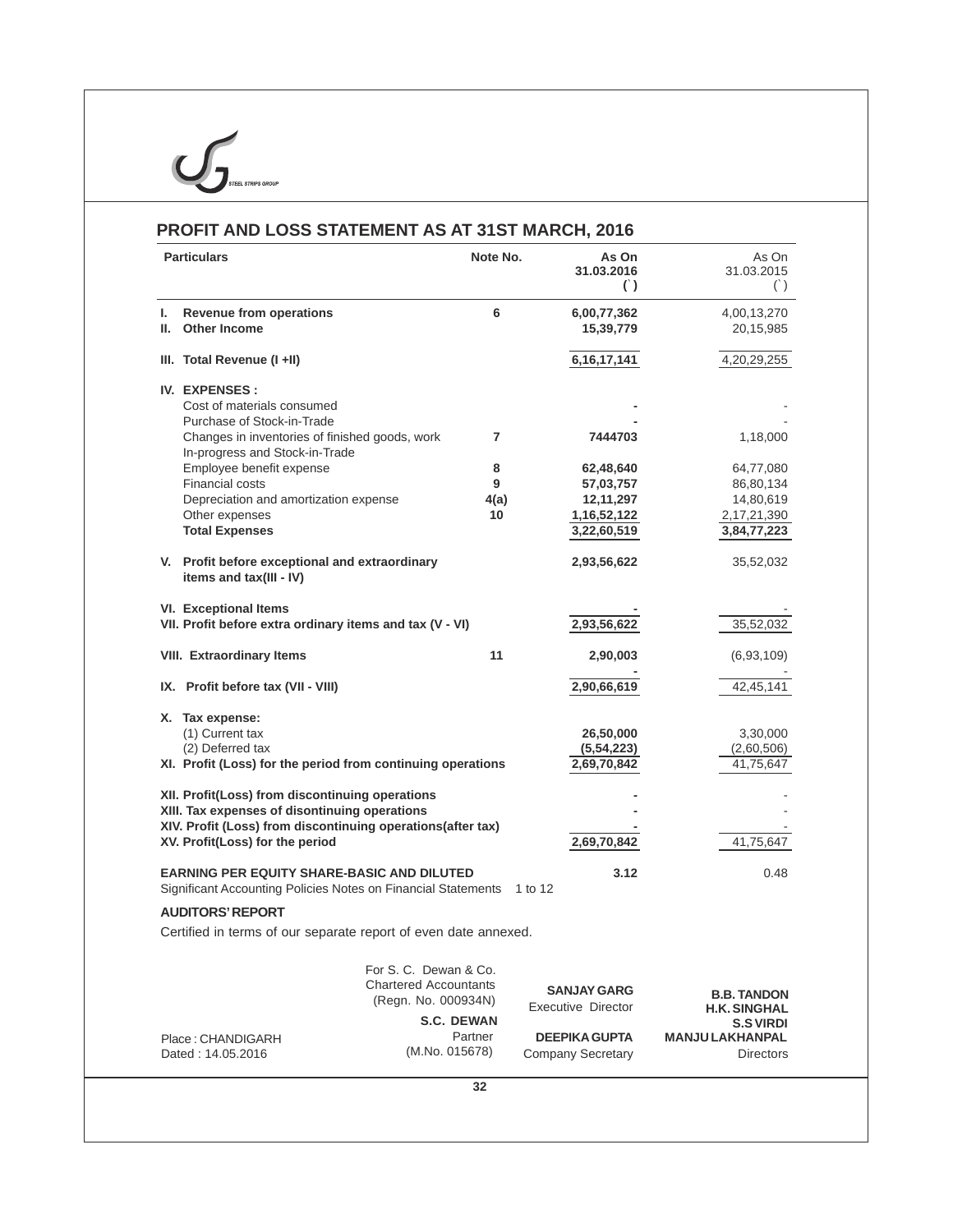## **CASH FLOW STATEMENT AS AT 31.03.2016**

|                                                                                                                                                                                                                                                                                                                                                                              |                                                                              |                                                  | AS ON 31.03.2016                                                                                            | (AMOUNT IN `)<br>AS ON 31.03.2015                             |
|------------------------------------------------------------------------------------------------------------------------------------------------------------------------------------------------------------------------------------------------------------------------------------------------------------------------------------------------------------------------------|------------------------------------------------------------------------------|--------------------------------------------------|-------------------------------------------------------------------------------------------------------------|---------------------------------------------------------------|
| A. CASH FLOW FROM OPERATING ACTIVITIES                                                                                                                                                                                                                                                                                                                                       |                                                                              |                                                  |                                                                                                             |                                                               |
| NET PROFIT BEFORE TAX AND EXTRAORDINARY ITEMS:<br><b>ADJUSTMENT FOR:-</b>                                                                                                                                                                                                                                                                                                    |                                                                              |                                                  | 2,93,56,622                                                                                                 | 35,52,032                                                     |
| LESS - PRIOR PERIOD ADJUSTMENT<br>-DEPRICIATION                                                                                                                                                                                                                                                                                                                              |                                                                              |                                                  | (2,90,003)<br>12, 11, 297                                                                                   | 6,93,109<br>14,80,619                                         |
| -INTEREST AND OTHER FINANCIAL CHARGES                                                                                                                                                                                                                                                                                                                                        |                                                                              |                                                  | 57,03,757                                                                                                   | 86,80,134                                                     |
| OPERATING PROFIT BEFORE WORKING CAPITAL CHANGES<br><b>ADJUSTMENT FOR:-</b>                                                                                                                                                                                                                                                                                                   |                                                                              |                                                  | 3,59,81,673                                                                                                 | 1,44,05,894                                                   |
| -TRADE AND OTHER RECEIVABLES                                                                                                                                                                                                                                                                                                                                                 |                                                                              | 2,71,19,313                                      |                                                                                                             | (3,00,23,137)                                                 |
| -INVENTORIES                                                                                                                                                                                                                                                                                                                                                                 |                                                                              | (74, 44, 703)                                    |                                                                                                             | (1, 18, 000)                                                  |
| -TRADE PAYABLES / Current liabilities                                                                                                                                                                                                                                                                                                                                        |                                                                              |                                                  | $(67, 43, 296)$ 1, 29, 31, 314                                                                              | 2,10,429 (2,99,30,708)                                        |
| CASH GENERATED FROM OPERATIONS                                                                                                                                                                                                                                                                                                                                               |                                                                              |                                                  | 2,30,50,359                                                                                                 | 4,43,36,602                                                   |
| -INTEREST AND OTHER FINANCIAL CHARGES PAID                                                                                                                                                                                                                                                                                                                                   |                                                                              |                                                  | 57,03,757                                                                                                   | 86,80,134                                                     |
| -PROVISION FOR TAXATION<br>CASH FLOW BEFORE EXTRAORDINARY ITEMS                                                                                                                                                                                                                                                                                                              |                                                                              |                                                  | 26,50,000<br>1,46,96,602                                                                                    | 3,30,000<br>3,53,26,468                                       |
| -EXTRAORDINARY ITEMS<br>NET CASH FROM OPERATING ACTIVITIES                                                                                                                                                                                                                                                                                                                   |                                                                              |                                                  | 1,46,96,602                                                                                                 | 3,53,26,468                                                   |
| <b>B. CASH FLOW FROM INVESTING ACTIVITIES</b><br>-PURCHASE OF INVESTMENT<br>-PURCHASE OF FIXED ASSETS<br>-SALE OF FIXED ASSESTS<br>-ADJUSTMENT OF DEPRECIATION<br>NET CASH USED IN INVESTING ACTIVITIES<br>INCREASE / (-) DECREASE IN THE VALUE<br>OF INVESTMENT                                                                                                             |                                                                              | 4,09,000<br>2,98,840<br>(36,00,000)<br>34,20,000 | 5,27,840<br>5,27,840<br>1,86,85,000                                                                         | (5,50,485)<br>82,802<br>(4,67,683)<br>(4,67,683)<br>36,26,000 |
| <b>C. CASH FLOW FROM FINANCING ACTIVITIES</b><br>-PROCEEDS FROM PROMOTERS & ASSOCIATES<br>-PROCEEDS FROM SECURED LOANS<br>-REPAYMENT OF SECURED LOAN<br>-REPAYMENT OF LONG TERM LIABILITIES<br>NET CASH USED IN FINANCING ACTIVITIES<br>NET INCREASE IN CASH AND CASH EQUIVALENTS: (A+B+C)<br>CASH AND CASH EQUIVALENTS AS AT THE BEGINNING OF<br>THE YEAR (OPENING BALANCE) |                                                                              |                                                  | 2,81,72,051<br>3,75,13,137<br>4,50,25,263<br>(2,53,93,710)<br>(2,34,18,785)<br>(92, 50, 023)<br>1,04,29,017 | (2,55,34,075)<br>(2,91,60,075)<br>66,34,076<br>3794942        |
| CASH AND CASH EQUIVALENTS AS AT THE CLOSING OF<br>THE YEAR (CLOSING BALANCE)                                                                                                                                                                                                                                                                                                 |                                                                              |                                                  | 11,78,994                                                                                                   | 1,04,29,018                                                   |
| <b>AUDITORS' REPORT:</b><br>We have verified the attached Cash Flow Statement of Steel Strips Infrastructures Limited derived from audited financial<br>statements and the books and records maintained by the Company for the year ended 31st March, 2016 and found the<br>same in agreement therewith.                                                                     | For S. C. Dewan & Co.<br><b>Chartered Accountants</b><br>(Regn. No. 000934N) |                                                  | <b>SANJAY GARG</b><br><b>Executive Director</b>                                                             | <b>B.B. TANDON</b><br><b>H.K. SINGHAL</b>                     |
|                                                                                                                                                                                                                                                                                                                                                                              | <b>S.C. DEWAN</b>                                                            |                                                  |                                                                                                             | <b>S.S VIRDI</b>                                              |
| Place: CHANDIGARH<br>Dated: 14.05.2016                                                                                                                                                                                                                                                                                                                                       | (M.No. 015678)                                                               | Partner                                          | <b>DEEPIKA GUPTA</b><br><b>Company Secretary</b>                                                            | <b>MANJU LAKHANPAL</b><br><b>Directors</b>                    |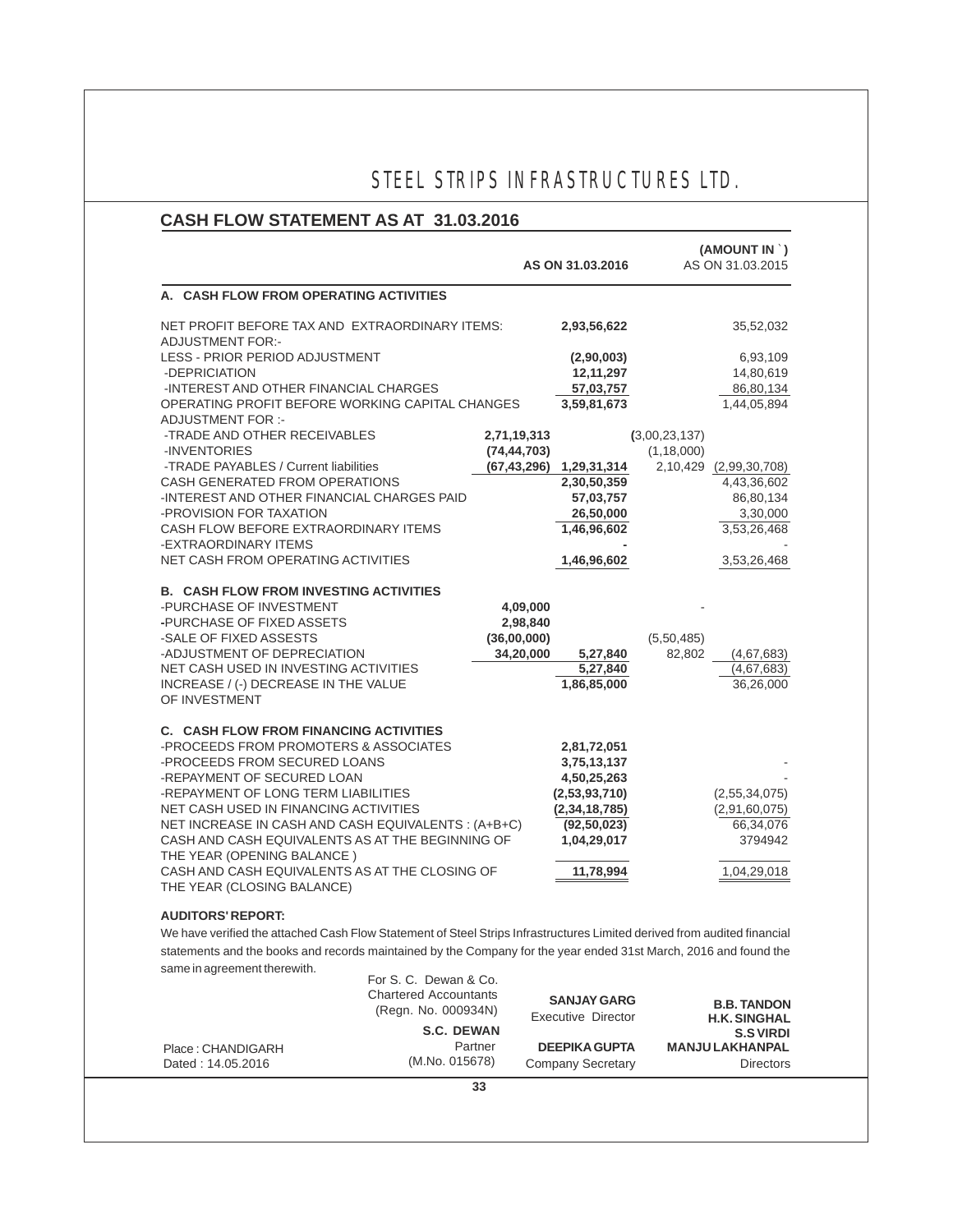| NOTES FORMING PART OF THE ACCOUNTS FOR THE YEAR ENDED 31.03.2016                                                                              |              |                |                                        |                            |
|-----------------------------------------------------------------------------------------------------------------------------------------------|--------------|----------------|----------------------------------------|----------------------------|
| <b>PARTICULARS</b>                                                                                                                            |              | 31.03.2016     | <b>AS ON</b><br>$\left( \cdot \right)$ | AS ON<br>31.03.2015<br>( ) |
| <b>NOTE '1' (a) SHARE CAPITAL</b>                                                                                                             |              |                |                                        |                            |
| <b>AUTHORISED CAPITAL:</b>                                                                                                                    |              |                |                                        |                            |
| 1,15,00,000 Equity Shares of `. 10 each                                                                                                       |              | 11,50,00,000   |                                        | 11,50,00,000               |
| (Previous year 1,15,00,000 Equity Shares)<br>50000 Redeemable Cumulative Preference<br>Shares of `. 100 each<br>(Previous year 50,000 Shares) |              |                | 50,00,000                              | 50,00,000                  |
|                                                                                                                                               |              | 12,00,00,000   |                                        | 12,00,00,000               |
| <b>ISSUED, SUBSCRIBED &amp; PAID-UP</b>                                                                                                       |              |                |                                        |                            |
| 8643000 Equity Shares of `. 10/- each<br>fully paid-up (Previous year 86,43,000)                                                              |              | 8,64,30,000    |                                        | 8,64,30,000                |
|                                                                                                                                               | <b>TOTAL</b> | 8,64,30,000    |                                        | 8,64,30,000                |
| (b) RESERVE & SURPLUS                                                                                                                         |              |                |                                        |                            |
| <b>Capital Reserve</b><br>1.                                                                                                                  |              |                |                                        |                            |
| <b>Fixed Assets Revaluation Reserve</b>                                                                                                       |              |                | 43,78,479                              | 43,78,479                  |
| PROFIT & LOSS A/C<br>2.                                                                                                                       |              |                |                                        |                            |
| As per balance sheet                                                                                                                          | 79,76,408    |                |                                        | 38,00,761                  |
| ADD: Transferred from Profit & Loss a/c                                                                                                       | 2,69,70,842  |                |                                        | 41,75,647                  |
|                                                                                                                                               |              | 3,49,47,250    |                                        | 79,76,408                  |
|                                                                                                                                               |              | 3,93,25,729    |                                        | 1,23,54,887                |
| <b>NOTE '2' NON-CURRENT LIABILITIES</b>                                                                                                       |              |                |                                        |                            |
| (a) Long-term borrowings                                                                                                                      |              |                |                                        |                            |
| <b>SECURED</b>                                                                                                                                | Non-current  | <b>Current</b> | Non-current                            | Current                    |
| <b>FROM BANKS</b>                                                                                                                             |              |                |                                        |                            |
| Term Loan from Allahabad Bank                                                                                                                 |              | 7,61,565       | 3,83,61,577                            | 74,25,251                  |
| Term Loan from State Bank of India                                                                                                            | 2,96,70,500  | 78,42,637      |                                        |                            |

Term Loan from Allahabad Bank was Secured against Assignment of Lease Rentals of SAB Mall's Shops at Noida, Collateral Security by way of Equitable Mortgage of Commercial space No. Lower Ground Floor, Shop No. M-11, 14A(M) and 15 (A) M, Mazennine & Roof Top of Property No.E-331 Sector-27 SAB Mall Noida measuring super area of 20616.853 Sft in SAB Mall situated at Sector-27 Noida and personal Guarantee of Sh.R.K.Garg, Chairman of the company.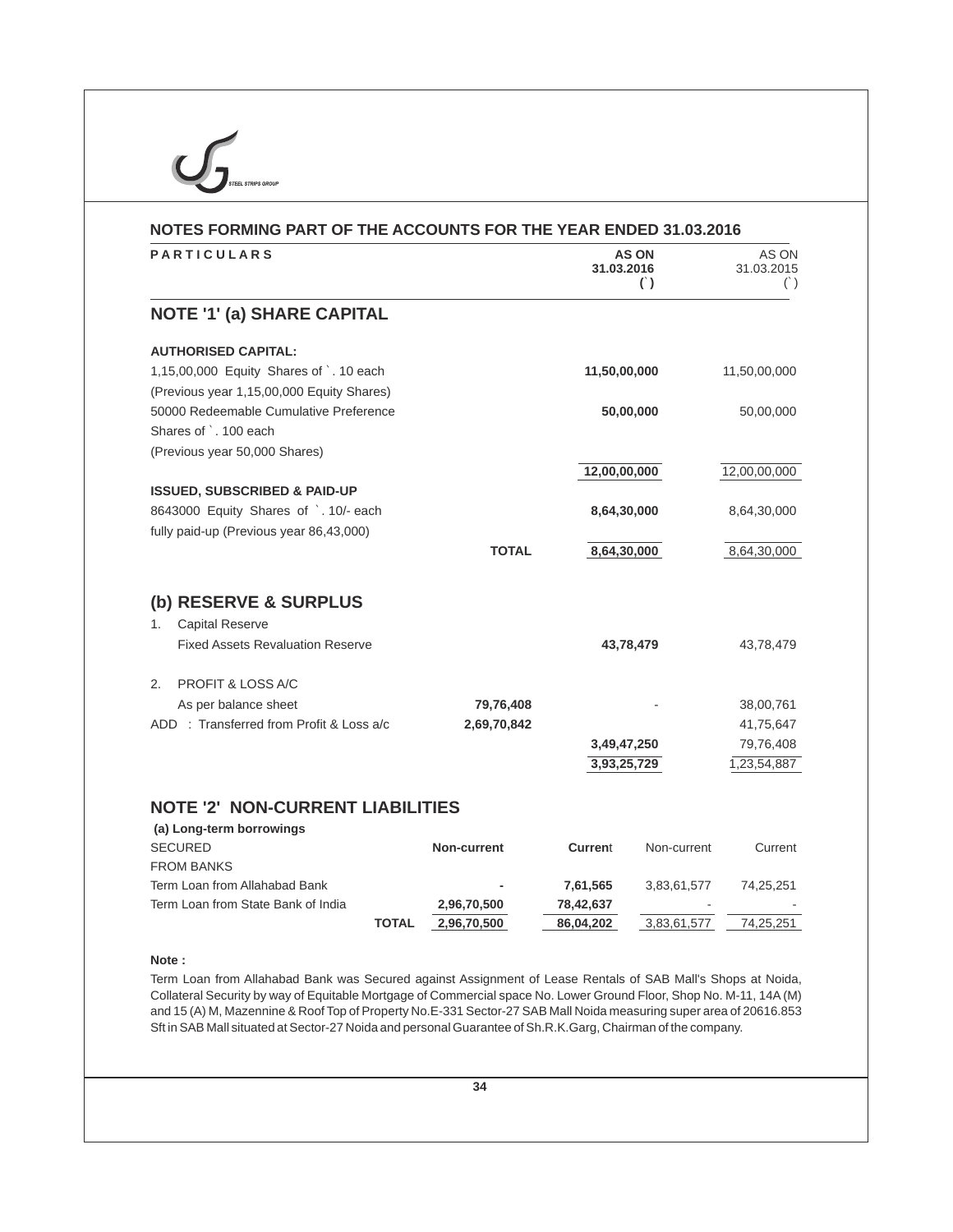| PARTICULARS | <b>AS ON</b> | AS ON      |
|-------------|--------------|------------|
|             | 31.03.2016   | 31.03.2015 |
|             |              |            |

During the year under consideration the Term Loan of Allahabad Bank was taken over by State Bank of India, Panchkula, whereby they sanctioned a Term Loan of `900.00 lac under Lease Rental Discounting Scheme (LRD) and disbursed a loan of `3,75,00,500/- out of which `3,75,00,000/- were paid directly to Allahabad Bank. The loan of State Bank of India is secured by way of Equitable Mortgage of property measuring 18619.92 sq.ft at E-331,Sector-27,Block-E, SAB Mall Noida, Distt.-Gautam Budh Nagar, Uttar Pradesh, consisting of commercial space of Entire Basement Floor measuring 11892 sq.ft, Mazzanine Floor M-11 measuring 412 sq.ft, Showroom M-15A measuring 315 sq.ft and Top Floor measuring 6000 sq.ft.

### **Maturity Term Loan (disbursed amount of** `**375.00 lacs) of State Bank of India for the next five years is as below :**

| <b>Particulars</b>                                                                                                            | 1st Year     | 2nd Year              | 3rd Year                        | 4th Year | 5th Year  |
|-------------------------------------------------------------------------------------------------------------------------------|--------------|-----------------------|---------------------------------|----------|-----------|
| Term Loan from State Bank of India (Current Year)                                                                             |              | 94,20,000 1,20,30,000 | 82,20,000                       |          |           |
| Term Loan from Allahabad Bank (Previous Year)                                                                                 | 84,29,347    |                       | 96,64,282 1,10,80,141 92,74,058 |          |           |
|                                                                                                                               |              |                       |                                 |          |           |
| <b>Deffered Tax Liability/(Assets)</b><br>(b)                                                                                 |              |                       |                                 |          |           |
| Opening balances                                                                                                              |              |                       | 1,55,612                        |          | 4,16,118  |
| Less Provision for deffered Tax Assets during the year                                                                        |              |                       | 5,54,223                        |          | 2,60,506  |
| Closing Balance at the end of the year                                                                                        |              |                       | (3,98,611)                      |          | 1,55,612  |
| <b>Other Long term liabilities</b><br>(c)                                                                                     |              |                       |                                 |          |           |
| - Liabilities for employees retirement benefits :                                                                             |              |                       |                                 |          |           |
| - Gratuity                                                                                                                    |              |                       | 21,30,102                       |          | 21,47,410 |
| - Earned Leave                                                                                                                |              |                       | 3,81,364                        |          | 3,90,364  |
| - Security Deposit                                                                                                            |              |                       | 1,12,25,951                     |          | 72,42,351 |
|                                                                                                                               |              |                       | 1,37,37,417                     |          | 97,80,125 |
|                                                                                                                               |              |                       |                                 |          |           |
| <b>NOTE '3' CURRENT LIABILITIES</b>                                                                                           |              |                       |                                 |          |           |
| Trade payables<br>(a)                                                                                                         |              |                       |                                 |          |           |
| - Trade Payables :                                                                                                            |              |                       |                                 |          |           |
| - Micro and Small Enterprises                                                                                                 |              |                       |                                 |          |           |
| - Others                                                                                                                      |              |                       | 1667759                         |          | 1602065   |
| - Cheques issued but not presented for payment                                                                                |              |                       | 572654                          |          | 444514    |
| The company has been reconciling the outstanding balances with Debtors and Creditors from time to time. However, some         |              |                       | 2240413                         |          | 2046579   |
| of the balances remain unreconciled as at the end of the year in the absence of confirmation from the other parties Detail of |              |                       |                                 |          |           |
| amounts outstanding to Micro and Small Enterprises as defined under Micro, Small and Medium Enterprises Development           |              |                       |                                 |          |           |
| Act 2006, based on available information with the company is as under:                                                        |              |                       |                                 |          |           |
| <b>PARTICULARS</b>                                                                                                            |              |                       |                                 |          |           |
| Principal amount due and remaining unpaid                                                                                     |              |                       |                                 |          |           |
| Interest due on above and the unpaid interest                                                                                 |              |                       |                                 |          |           |
| Interest paid                                                                                                                 |              |                       |                                 |          |           |
| Payment made beyond the appointed day during the year                                                                         |              |                       |                                 |          |           |
| Interest due and payable for the period of delay                                                                              |              |                       |                                 |          |           |
| Interest accrued and remaining unpaid                                                                                         |              |                       |                                 |          |           |
| Amount of further interest remaining due and payable in succeding years                                                       |              |                       |                                 |          |           |
|                                                                                                                               | <b>TOTAL</b> |                       |                                 |          |           |
|                                                                                                                               |              |                       |                                 |          |           |
|                                                                                                                               | 35           |                       |                                 |          |           |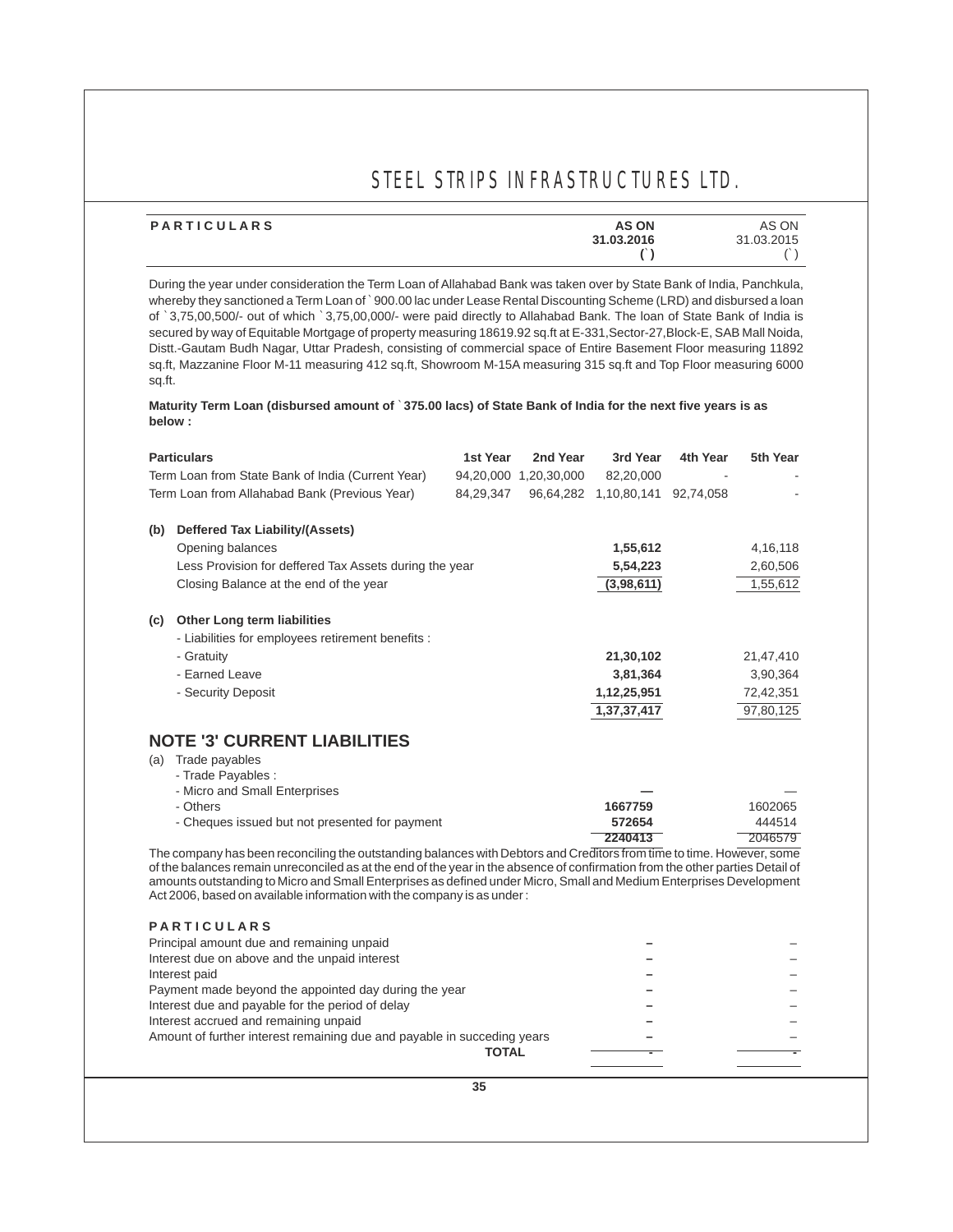| <b>PARTICULARS</b>                                                                                                                                                  | As On<br>31.03.2016        | As On<br>31.03.2015                                                                   |
|---------------------------------------------------------------------------------------------------------------------------------------------------------------------|----------------------------|---------------------------------------------------------------------------------------|
| (b) Other Current Liabilities                                                                                                                                       |                            |                                                                                       |
| - Current maturities of Long-term Debts (Refer Note No.2)                                                                                                           | 86,04,202                  | 74,25,251                                                                             |
| - Statutory dues                                                                                                                                                    | 2,12,511                   | 3,52,117                                                                              |
| - Advance from customers                                                                                                                                            | 44,87,170                  | 4,22,447                                                                              |
| - Expenses payable                                                                                                                                                  | 15,60,484                  | 24,35,090                                                                             |
|                                                                                                                                                                     | 1,48,64,367                | 1,06,34,905                                                                           |
| Short term provisions<br>(c)                                                                                                                                        |                            |                                                                                       |
| Provision for taxation                                                                                                                                              | 26,50,000                  | 3,30,000                                                                              |
|                                                                                                                                                                     | 26,50,000                  | 3,30,000                                                                              |
| <b>NOTE '4' (b) NON-CURRENT INVESTMENTS</b><br><b>INVESTMENT IN EQUITY INSTRUMENTS OF ASSOCIATE CONCERNS</b><br>QUOTED & VALUED AT COST OR MARKET PRICE WHICH<br>i) |                            |                                                                                       |
| <b>EVER IS LOWER</b><br>3700000 Equity Shares of Indian Acrylics Ltd.<br>of `10/- each at cost                                                                      | 3,70,00,000                |                                                                                       |
| Less: Provision for diminution in the value of Investment                                                                                                           |                            |                                                                                       |
| 4,09,000 (Previous year Nil) fully paid equity shares<br>of `10/- each of M/S Steel Strips Limited,                                                                 | 3,70,00,000<br>4,09,000    |                                                                                       |
| UN-QUOTED & VALUED AT COST PRICE                                                                                                                                    | 3,74,09,000                |                                                                                       |
| AGGREGATE AMOUNT OF THE QUOTED INVESTMENTS<br>ii)<br>790000 Equity Shares (Face Value of `10/- each) of Malwa<br>Chemtex Udyog Ltd. (Previous year 790000)          | 1,50,47,525<br>5,24,56,525 | 3,70,00,000<br>1,86,85,000<br>1,83,15,000<br>18,315,000<br>1,50,47,525<br>3,33,62,525 |

## **NOTE '4' (a) FIXED ASSETS & CAPITAL WORK IN PROGRESS**

|                                                  |                             |                          |                          |                   |                         |                             |                     |             |                  | (Amount in ₹.) |  |
|--------------------------------------------------|-----------------------------|--------------------------|--------------------------|-------------------|-------------------------|-----------------------------|---------------------|-------------|------------------|----------------|--|
| <b>PARTICULARS</b>                               |                             |                          | <b>GROSS BLOCK</b>       |                   |                         | <b>DEPRECIATION</b>         |                     |             | <b>NET BLOCK</b> |                |  |
|                                                  | <b>COST AS AT ADDITIONS</b> |                          | SALES/                   | <b>COST AS AT</b> | AS AT                   | <b>ADJUST</b>               | FOR THE             | AS AT       | AS AT            | AS AT          |  |
|                                                  | 01.04.2015                  | <b>DURING</b>            | ADJUST-                  | 31.03.2016        | 01.04.2015              | -MENTS                      | <b>YEAR</b>         | 31.03.2016  | 31.03.2016       | 31.03.2015     |  |
|                                                  |                             | <b>THE YEAR</b>          | <b>MENTS</b>             |                   |                         |                             | 2015-2016           |             |                  |                |  |
| Land &<br>Site Development                       | 6,90,172                    |                          | $\sim$                   | 6,90,172          |                         |                             |                     | $\sim$      | 6,90,172         | 6,90,172       |  |
| Infrastructure project<br>for commercial Parking | 76,07,589                   |                          |                          | 76,07,589         | 76,07,589               |                             | ٠                   | 7607589     |                  |                |  |
| Plant & Machinery                                | 58,10,072                   | 2,21,640                 |                          | 60,31,712         | 38,05,576               |                             | 6,02,775            | 44,08,351   | 16,23,361        | 20,04,496      |  |
| Data Processing<br>Equipment                     | 14,02,907                   |                          | $\overline{\phantom{a}}$ | 14,02,907         | 13,95,774               |                             | ۰.                  | 13,95,774   | 7,133            | 7,133          |  |
| Furniture, Fixture &<br><b>Office Equipment</b>  | 37,45,781                   | 77,200                   |                          | 38,22,981         | 23,83,003               | $\overline{a}$              | 3,83,142            | 27,66,145   | 10,56,836        | 13,62,778      |  |
| Vehicles                                         | 1,12,26,547                 | $\overline{\phantom{a}}$ | 36,00,000                | 76,26,547         | 99,65,791               | (34, 20, 000)               | 1,92,156            | 67,37,947   | 8,88,600         | 12,60,756      |  |
| Kitchen Equipments                               | 6,03,625                    |                          |                          | 6,03,625          | 5,03,952                |                             | 33,224              | 5,37,174    | 66,447           | 99,673         |  |
| TOTAL                                            | 3,10,86,693                 | 2,98,840                 | 36,00,000                |                   | 2,77,85,533 2,56,61,683 | $(34, 20, 000)$ 12, 11, 297 |                     | 2,34,52,980 | 43,32,553        | 54,25,010      |  |
| <b>Previous Year</b>                             | 3, 16, 37, 178              |                          | 5,50,485                 | 3,10,86,693       | 2,42,63,867             |                             | $-82,802$ 14,80,619 | 2,56,61,683 | 54,25,010        | 73,73,312      |  |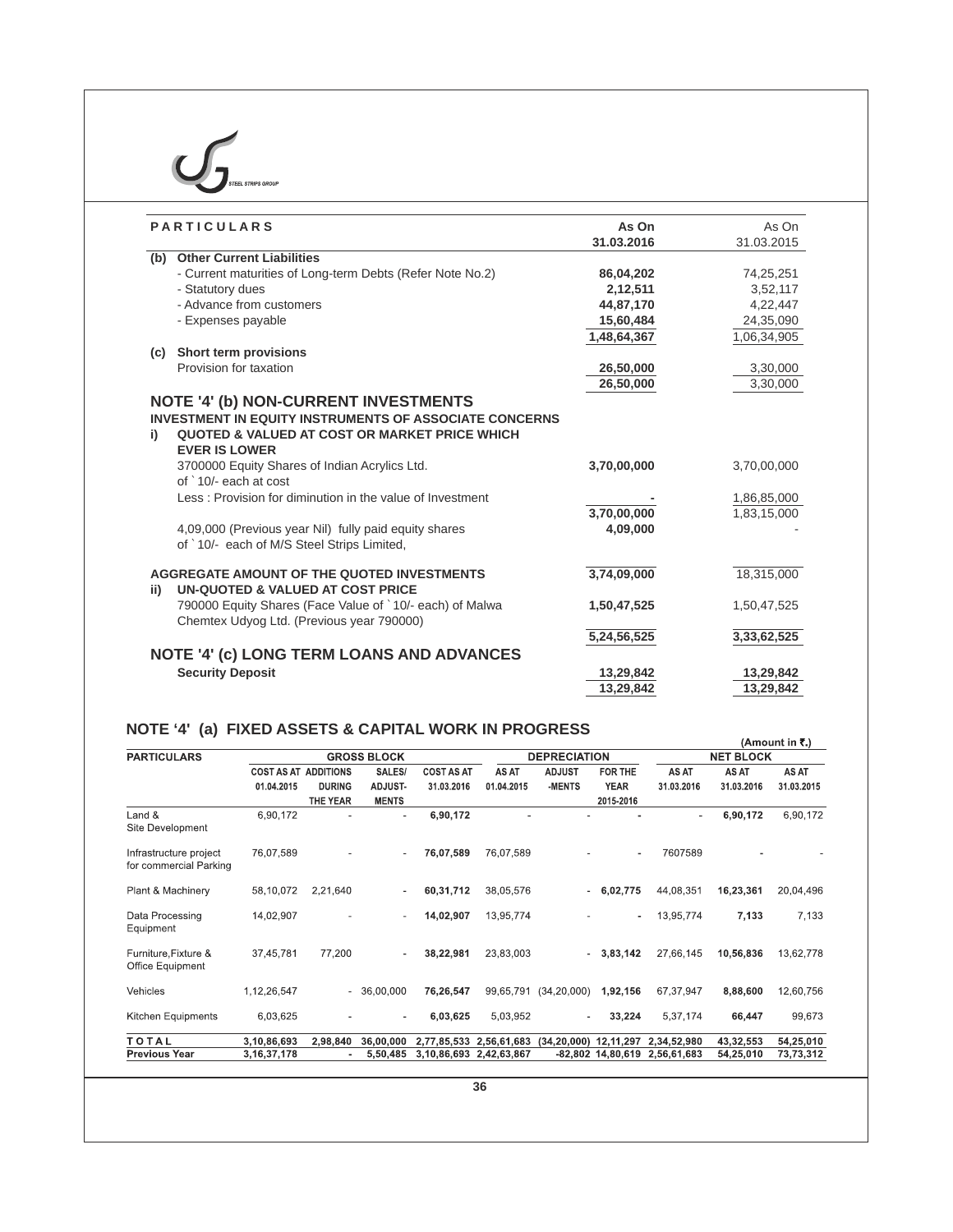| <b>PARTICULARS</b>                                                                                                                                                                                                                                                                                                                                                                             |                                                                                                                   | <b>AS ON</b>               | AS ON                      |
|------------------------------------------------------------------------------------------------------------------------------------------------------------------------------------------------------------------------------------------------------------------------------------------------------------------------------------------------------------------------------------------------|-------------------------------------------------------------------------------------------------------------------|----------------------------|----------------------------|
|                                                                                                                                                                                                                                                                                                                                                                                                |                                                                                                                   | 31.03.2016                 | 31.03.2015                 |
|                                                                                                                                                                                                                                                                                                                                                                                                |                                                                                                                   | $($ )                      | $(\dot{\ })$               |
|                                                                                                                                                                                                                                                                                                                                                                                                |                                                                                                                   |                            |                            |
| <b>NOTE '5' CURRENT ASSETS</b>                                                                                                                                                                                                                                                                                                                                                                 |                                                                                                                   |                            |                            |
| (a) Current Investment                                                                                                                                                                                                                                                                                                                                                                         |                                                                                                                   |                            |                            |
| (b) Inventories                                                                                                                                                                                                                                                                                                                                                                                |                                                                                                                   |                            |                            |
| (As taken valued and certified by the Management)                                                                                                                                                                                                                                                                                                                                              |                                                                                                                   |                            |                            |
| <b>Commercial Property</b>                                                                                                                                                                                                                                                                                                                                                                     |                                                                                                                   | 8,38,08,004                | 9,12,52,707                |
|                                                                                                                                                                                                                                                                                                                                                                                                | <b>TOTAL</b>                                                                                                      | 8,38,08,004                | 9,12,52,707                |
|                                                                                                                                                                                                                                                                                                                                                                                                | Inventory of Real Estate business and of Traded Goods has been valued at cost or market price whichever is lower. |                            |                            |
| (c) Trade Receivables                                                                                                                                                                                                                                                                                                                                                                          |                                                                                                                   |                            |                            |
| - Outstanding For A Period Exceeding Six Months                                                                                                                                                                                                                                                                                                                                                |                                                                                                                   | 17,71,985                  | 22,85,353                  |
| - Others                                                                                                                                                                                                                                                                                                                                                                                       |                                                                                                                   | 23,02,532                  | 29,59,782                  |
|                                                                                                                                                                                                                                                                                                                                                                                                | <b>TOTAL</b>                                                                                                      | 40,74,517                  | 52,45,135                  |
|                                                                                                                                                                                                                                                                                                                                                                                                |                                                                                                                   |                            |                            |
| (d) Cash and Bank Balances                                                                                                                                                                                                                                                                                                                                                                     |                                                                                                                   |                            |                            |
| <b>Balances With Bank</b>                                                                                                                                                                                                                                                                                                                                                                      |                                                                                                                   |                            |                            |
| - In Current Accounts                                                                                                                                                                                                                                                                                                                                                                          |                                                                                                                   | 10,90,588                  | 80,75,029                  |
| - Cheques/Drafts In Hand                                                                                                                                                                                                                                                                                                                                                                       |                                                                                                                   |                            | 20,00,000                  |
| - Fixed Deposit (Lien Marked)                                                                                                                                                                                                                                                                                                                                                                  |                                                                                                                   | 15,500                     | 15,000                     |
| Cash In Hand                                                                                                                                                                                                                                                                                                                                                                                   |                                                                                                                   | 72,906                     | 3,38,989                   |
|                                                                                                                                                                                                                                                                                                                                                                                                |                                                                                                                   |                            |                            |
|                                                                                                                                                                                                                                                                                                                                                                                                | <b>TOTAL</b>                                                                                                      | 11,78,994                  | 1,04,29,018                |
|                                                                                                                                                                                                                                                                                                                                                                                                |                                                                                                                   |                            |                            |
|                                                                                                                                                                                                                                                                                                                                                                                                |                                                                                                                   |                            |                            |
|                                                                                                                                                                                                                                                                                                                                                                                                |                                                                                                                   |                            |                            |
|                                                                                                                                                                                                                                                                                                                                                                                                |                                                                                                                   |                            |                            |
|                                                                                                                                                                                                                                                                                                                                                                                                |                                                                                                                   |                            |                            |
|                                                                                                                                                                                                                                                                                                                                                                                                |                                                                                                                   | 2,81,72,051                |                            |
|                                                                                                                                                                                                                                                                                                                                                                                                |                                                                                                                   | 37,80,257                  | 49,45,441                  |
|                                                                                                                                                                                                                                                                                                                                                                                                |                                                                                                                   | 3, 19, 52, 308             | 49,45,441                  |
|                                                                                                                                                                                                                                                                                                                                                                                                |                                                                                                                   | 17,27,466                  | 17,27,466                  |
|                                                                                                                                                                                                                                                                                                                                                                                                |                                                                                                                   | 3,02,24,842                | 32, 17, 975                |
|                                                                                                                                                                                                                                                                                                                                                                                                |                                                                                                                   |                            |                            |
|                                                                                                                                                                                                                                                                                                                                                                                                |                                                                                                                   |                            |                            |
|                                                                                                                                                                                                                                                                                                                                                                                                |                                                                                                                   | 22,33,841                  | 19,73,375                  |
|                                                                                                                                                                                                                                                                                                                                                                                                |                                                                                                                   | 24,05,294                  | 23,67,381                  |
|                                                                                                                                                                                                                                                                                                                                                                                                |                                                                                                                   | 55,41,987                  | 44,73,159                  |
| (e) Short-term loans and advances<br>LOANS AND ADVANCES (UNSECURED CONSIDERED)<br>- To Suppliers<br>- Short Term Corporate Advances to Associate Concerns<br>- To Others<br>- Less: Provision For Doubtful Advances<br>(f) Other Current Assets<br>Funds with LIC agst employees gratuity/leave benefits<br>Income Tax Deducted At Sources<br>Income Tax Refundable<br><b>Prepaid Expenses</b> |                                                                                                                   | 9,33,415                   | 10,17,558                  |
|                                                                                                                                                                                                                                                                                                                                                                                                | <b>SUB - TOTAL</b>                                                                                                | 1,11,14,537                | 98,31,473                  |
|                                                                                                                                                                                                                                                                                                                                                                                                |                                                                                                                   |                            |                            |
|                                                                                                                                                                                                                                                                                                                                                                                                | <b>NOTE '6' REVENUE FROM OPERATIONS &amp; OTHER INCOME</b>                                                        |                            |                            |
| I. Revenue From Operations                                                                                                                                                                                                                                                                                                                                                                     |                                                                                                                   |                            |                            |
|                                                                                                                                                                                                                                                                                                                                                                                                |                                                                                                                   | 2,05,00,000                |                            |
| Shop sale consideration<br>Rental Income of commercial property                                                                                                                                                                                                                                                                                                                                |                                                                                                                   | 1,97,07,333                | 1,77,30,555                |
|                                                                                                                                                                                                                                                                                                                                                                                                |                                                                                                                   | 4,80,000                   | 4,80,000                   |
|                                                                                                                                                                                                                                                                                                                                                                                                |                                                                                                                   | 3,00,000                   | 29,22,850                  |
| Hoarding & publicity receipts<br>Receipts from Parking Area Infrastructure Project<br>Maintenance/Lease/Power Back-up Charges Received                                                                                                                                                                                                                                                         | <b>TOTAL</b>                                                                                                      | 1,90,90,029<br>6,00,77,362 | 1,88,79,865<br>4,00,13,270 |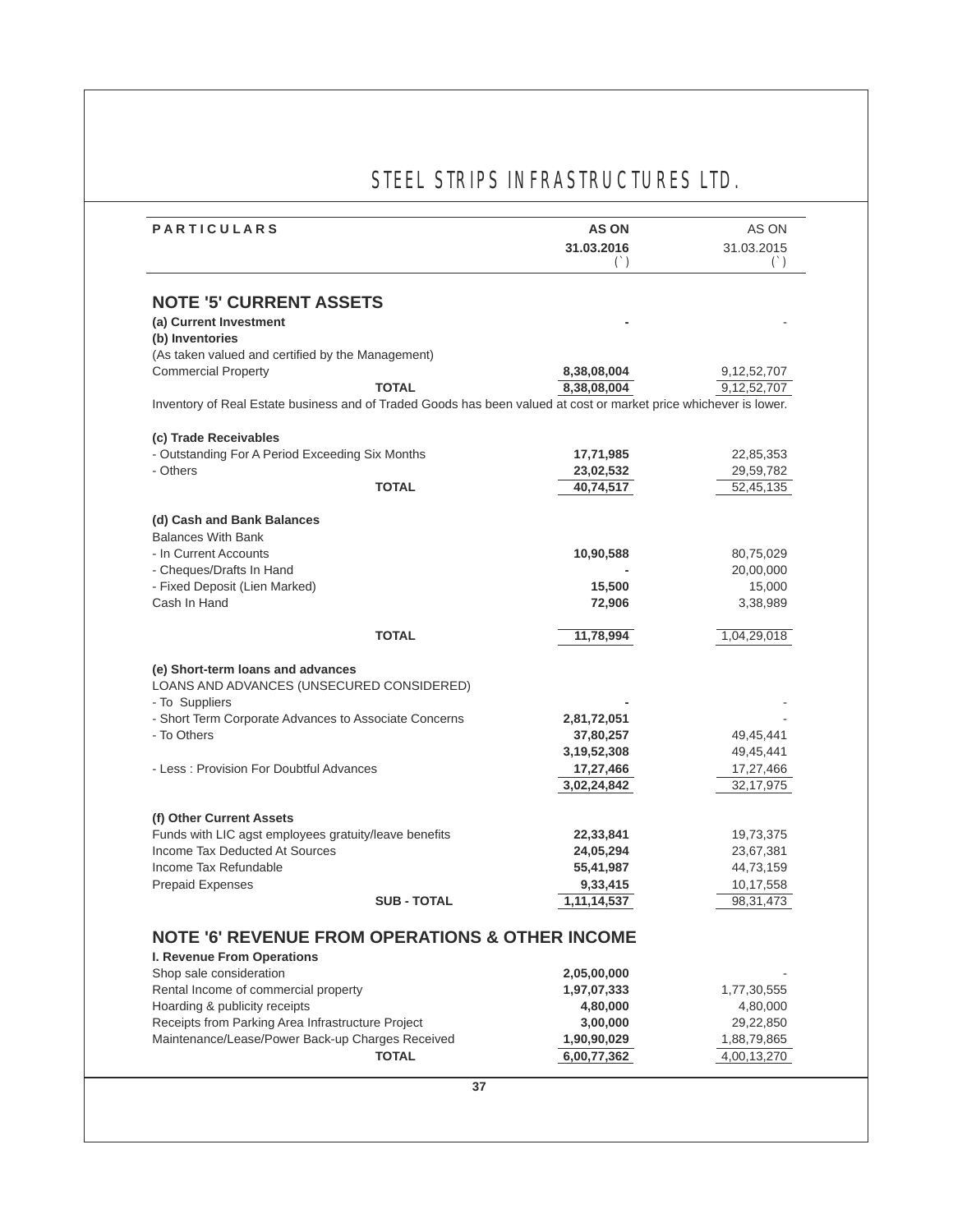| <b>II. Other Income</b><br>Miscellaneous Income<br>Credit balances written off<br>Profit on sale of vehicle<br><b>Interest Received</b> |              | $($ )                      | $($ )                      |
|-----------------------------------------------------------------------------------------------------------------------------------------|--------------|----------------------------|----------------------------|
|                                                                                                                                         |              |                            |                            |
|                                                                                                                                         |              | 5,68,664                   | 10,02,951                  |
|                                                                                                                                         |              | 4,96,891                   | 1,14,900                   |
|                                                                                                                                         |              | 45,000                     |                            |
|                                                                                                                                         |              | 4,29,224                   | 8,98,134                   |
|                                                                                                                                         | <b>TOTAL</b> | 15,39,779                  | 20,15,985                  |
| <b>Opening Gross Value</b><br>Percentage of unsold area of the total estimated<br>built up area                                         |              | 218307386<br>39.99%        | 21,83,07,386<br>43.55%     |
|                                                                                                                                         |              |                            |                            |
|                                                                                                                                         |              |                            |                            |
| (Increase) / Decrease in value of Property                                                                                              |              |                            |                            |
| Opening Value (a)<br>Closing Value of unsold area (b)                                                                                   |              | 9,12,52,707<br>8,38,08,004 | 9,12,52,707<br>9,12,52,707 |
| Decrease in value of Property (a-b)                                                                                                     | (A)          | 74,44,703                  |                            |
| (Increase) / Decrease in value of traded goods                                                                                          |              |                            |                            |
| <b>Opening Stock</b>                                                                                                                    |              |                            | 1,18,000                   |
| Closing stock                                                                                                                           |              |                            |                            |
| Decrease in value of traded goods                                                                                                       | (B)          |                            | 1,18,000                   |
| Decrease in the value of Stock in Trade (A+B)                                                                                           |              | 7444703                    | 1,18,000                   |
| <b>NOTE '8' EMPLOYEE BENEFIT EXPENSES</b>                                                                                               |              |                            |                            |
| Salaries, Wages And Others Allowances*                                                                                                  |              | 58,91,606                  | 61,80,851                  |
| Including Directors Remuneration                                                                                                        |              |                            |                            |
| Contribution To Provident Funds & Other Funds                                                                                           |              | 2,24,411                   | 2,18,884                   |
| <b>Welfare Expenses</b>                                                                                                                 |              | 1,32,623                   | 77,345                     |
|                                                                                                                                         | <b>TOTAL</b> | 62,48,640                  | 64,77,080                  |
| *Directors Remuneration included in above is as under                                                                                   |              |                            |                            |
| Salary, perquisit and Allowances                                                                                                        |              | 23,44,923                  | 20,08,839                  |
| Contribution to Provident Fund                                                                                                          |              | 1,87,200                   | 1,58,400                   |
|                                                                                                                                         | <b>TOTAL</b> | 25,32,123                  | 21,67,239                  |

encashment is recognised in the same manner as gratuity.

Net employee benefit expenses (recognised in Employee Cost)

The following tables summarize the components of net benefit expense recognised in the Profit and Loss Account and the amounts recognised in the balance sheet.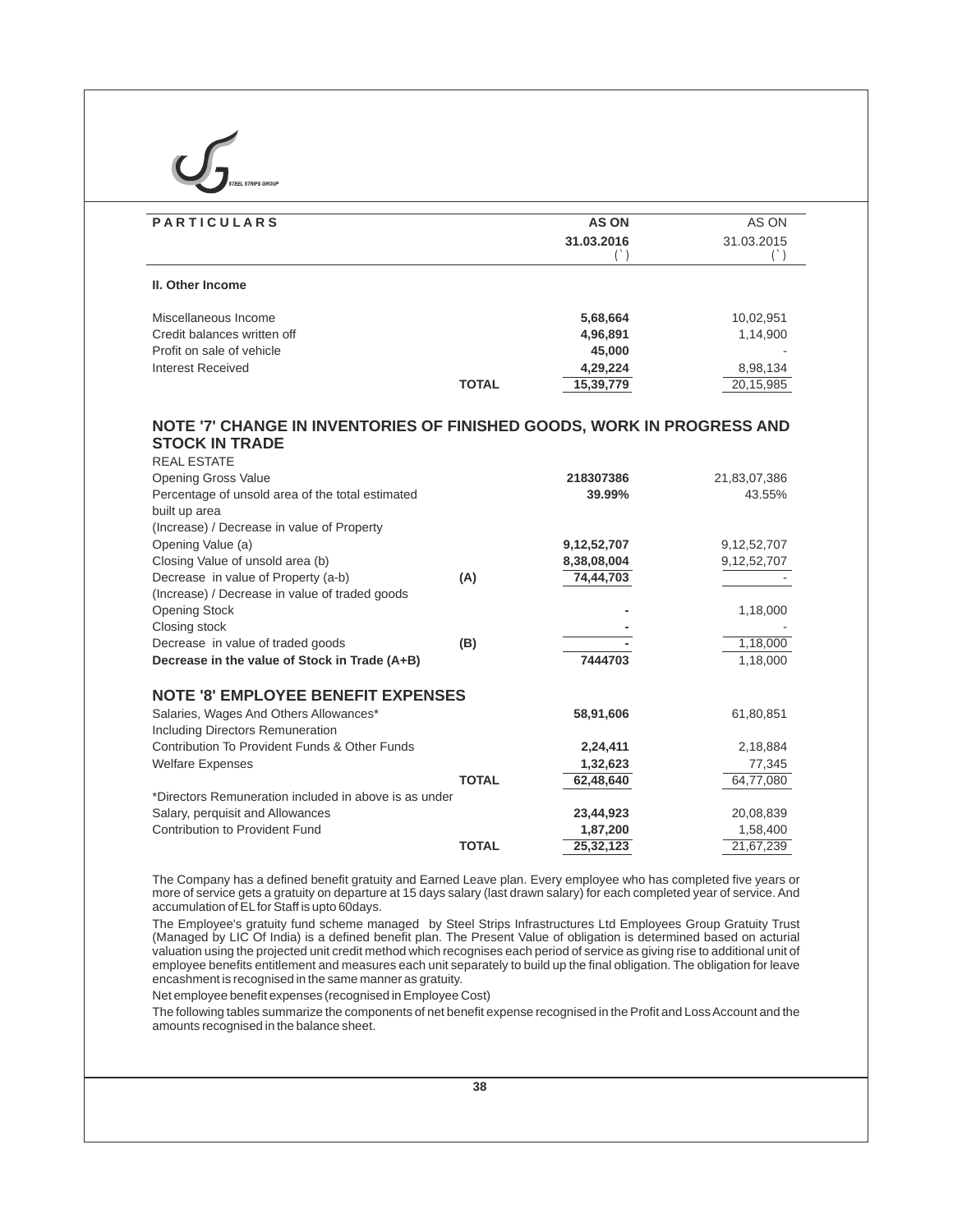| a) Expenses recognised in Profit and Loss Account<br><b>Particulars</b>                                                                                                                                                                           | <b>Earned Leave</b> | Gratuity                               | <b>Earned Leave</b> | (Amount in $\dot{\ }$ )<br>Gratuity |
|---------------------------------------------------------------------------------------------------------------------------------------------------------------------------------------------------------------------------------------------------|---------------------|----------------------------------------|---------------------|-------------------------------------|
|                                                                                                                                                                                                                                                   | 2015-16             | 2015-16                                | 2014-2015           | 2014-2015                           |
|                                                                                                                                                                                                                                                   |                     |                                        |                     |                                     |
| Current service cost                                                                                                                                                                                                                              | 3,188               | 17,530                                 | 30,339              | 4,78,343                            |
| Interest cost on benefit obligation                                                                                                                                                                                                               | 4,783               | 40,066                                 | 29,173              | 1,22,238                            |
| Net actuarial (gain)/ loss recognised in the period                                                                                                                                                                                               | 1,483               | (2,45,955)                             | (30, 504)           | (91, 339)                           |
| Expected Returns on plan assets                                                                                                                                                                                                                   |                     |                                        | (24, 895)           | (1, 18, 632)                        |
| Net benefit expenses recognised in the                                                                                                                                                                                                            | 9,454               | (1,88,359)                             | 4,113               | 3,90,610                            |
| Profit and Loss a/c                                                                                                                                                                                                                               |                     |                                        |                     |                                     |
| b) Details of Amount to be recognised in the Balance Sheet                                                                                                                                                                                        |                     |                                        |                     |                                     |
| <b>Particulars</b>                                                                                                                                                                                                                                | E/Leave             | Gratuity                               | E/Leave             | Gratuity                            |
|                                                                                                                                                                                                                                                   | 2015-16             | 2015-16                                | 2014-2015           | 2014-2015                           |
| Present value of obligations as on 31.03.2016                                                                                                                                                                                                     | (4, 18, 588)        | (20, 78, 582)                          | 3,90,364            | 21,47,410                           |
| Fair value of plan assets as on 31.03.2016                                                                                                                                                                                                        | 4,23,573            | 18,01,525                              | 3,30,196            | 16,43,434                           |
| <b>Funded status</b>                                                                                                                                                                                                                              | 4,985               | (2,77,057)                             | (60, 168)           | (50,3,976)                          |
| Unrecognised acturial (gain)/losses                                                                                                                                                                                                               |                     |                                        |                     |                                     |
| Defined benefit obligation                                                                                                                                                                                                                        | 4,985               | 2,77,057                               | 3,90,364            | 21,47,410                           |
| Less: Unrecognised past service cost                                                                                                                                                                                                              |                     |                                        |                     |                                     |
| Net asset/ (liability) recognised in the balance sheet                                                                                                                                                                                            | (4,985)             | (2,77,057)                             | (3,90,364)          | (21, 47, 410)                       |
|                                                                                                                                                                                                                                                   |                     |                                        |                     |                                     |
| Note: The above plans are Funded.                                                                                                                                                                                                                 |                     |                                        |                     |                                     |
| c) Changes in present value of the defined benefit obligation are as follows:                                                                                                                                                                     |                     |                                        |                     |                                     |
| <b>Particulars</b>                                                                                                                                                                                                                                | E/Leave             | Gratuity                               | E/Leave             | Gratuity                            |
|                                                                                                                                                                                                                                                   | 2015-16             | 2015-16                                | 2014-2015           | 2014-2015                           |
| Opening defined benefit obligation                                                                                                                                                                                                                | 3,90,364            | 21,47,410                              | 3,61,356            | 16,38,168                           |
| Interest cost                                                                                                                                                                                                                                     | 31,034              | 1,70,719                               | 29,173              | 1,22,238                            |
| Past service cost                                                                                                                                                                                                                                 |                     |                                        |                     |                                     |
| Current service cost                                                                                                                                                                                                                              | 3,188               | 17,530                                 | 30,339              | 4,78,343                            |
| Benefit paid                                                                                                                                                                                                                                      | (9,000)             | (17, 308)                              |                     |                                     |
| Actuarial (gains)/ losses on obligation                                                                                                                                                                                                           | 3,002               | (2, 39, 769)                           | (30, 504)           | (91, 339)                           |
| Closing defined benefit obligation                                                                                                                                                                                                                | 4,18,588            | 20,78,582                              | 3,90,364            | 21,47,410                           |
| d) Changes in the Fair Value of plan Assets                                                                                                                                                                                                       |                     |                                        |                     |                                     |
| <b>Particulars</b>                                                                                                                                                                                                                                | E/Leave             | Gratuity                               | E/Leave             | Gratuity                            |
|                                                                                                                                                                                                                                                   | 2015-16             | 2015-16                                | 2014-2015           | 2014-2015                           |
| Fair Value of plan assets as at 1st April 2015                                                                                                                                                                                                    | 3,30,196            | 16,43,434                              | 2,76,018            | 13,14,087                           |
|                                                                                                                                                                                                                                                   |                     |                                        |                     |                                     |
| Acquistion adjustments                                                                                                                                                                                                                            |                     |                                        |                     |                                     |
| Expected returns on plan assets                                                                                                                                                                                                                   | 26,251              | 1,30,653                               | (24, 895)           | (1, 18, 632)                        |
| Contributions                                                                                                                                                                                                                                     | 74,607              | 38,560                                 | 29,283              | 2,10,715                            |
| Benefit paid                                                                                                                                                                                                                                      | (9,000)             | (17, 308)                              |                     |                                     |
| Actuarial (gains)/ losses on plan assets                                                                                                                                                                                                          | 1,519               | 6,186                                  | 49,790              | 2,37,264                            |
| Fair Value of plan assets as at 31st March 2016                                                                                                                                                                                                   | 4,23,573            | 18,01,525                              | 3,30,196            | 16,43,434                           |
| The principal assumptions used in determining gratuity obligations for the Company's plans are shown below:<br>Amount in `.                                                                                                                       |                     |                                        |                     |                                     |
| <b>Particulars</b>                                                                                                                                                                                                                                | 2015-16             | 2015-16                                | 2014-2015           | 2014-2015                           |
|                                                                                                                                                                                                                                                   |                     |                                        |                     |                                     |
|                                                                                                                                                                                                                                                   | $(\% )$             | $(\%)$                                 | $(\% )$             | $(\% )$                             |
| Discount rate                                                                                                                                                                                                                                     | 8.04%               | 8.04%                                  | 7.95%               | 9.35%                               |
| Expected Increase in Compensation cost                                                                                                                                                                                                            | 7.00%               | 7.00%                                  | 7.00%               | 7.00%                               |
| Attrition                                                                                                                                                                                                                                         | 2.00%               | 2.00%                                  | 2.00%               | 2.00%                               |
| Mortality basis                                                                                                                                                                                                                                   | Indian              | <b>Indian</b>                          | Indian              | Indian                              |
|                                                                                                                                                                                                                                                   | <b>Assured</b>      | <b>Assured</b>                         | Assured             | Assured                             |
|                                                                                                                                                                                                                                                   |                     | <b>Lives Mortility Lives Mortility</b> |                     | Lives Mortility Lives Mortility     |
|                                                                                                                                                                                                                                                   | $(2006-08)$         | $(2006-08)$                            | $(2006-08)$         | $(2006-08)$                         |
|                                                                                                                                                                                                                                                   |                     | ultimate                               |                     | ultimate                            |
| Note: The retirement age has been uniformly taken as 60 years.<br>The discount rates have been determined by reference to market yields as on 31st march 2016 on CG-<br>Secs of currency and term consistent with those of liability obligations. |                     |                                        |                     |                                     |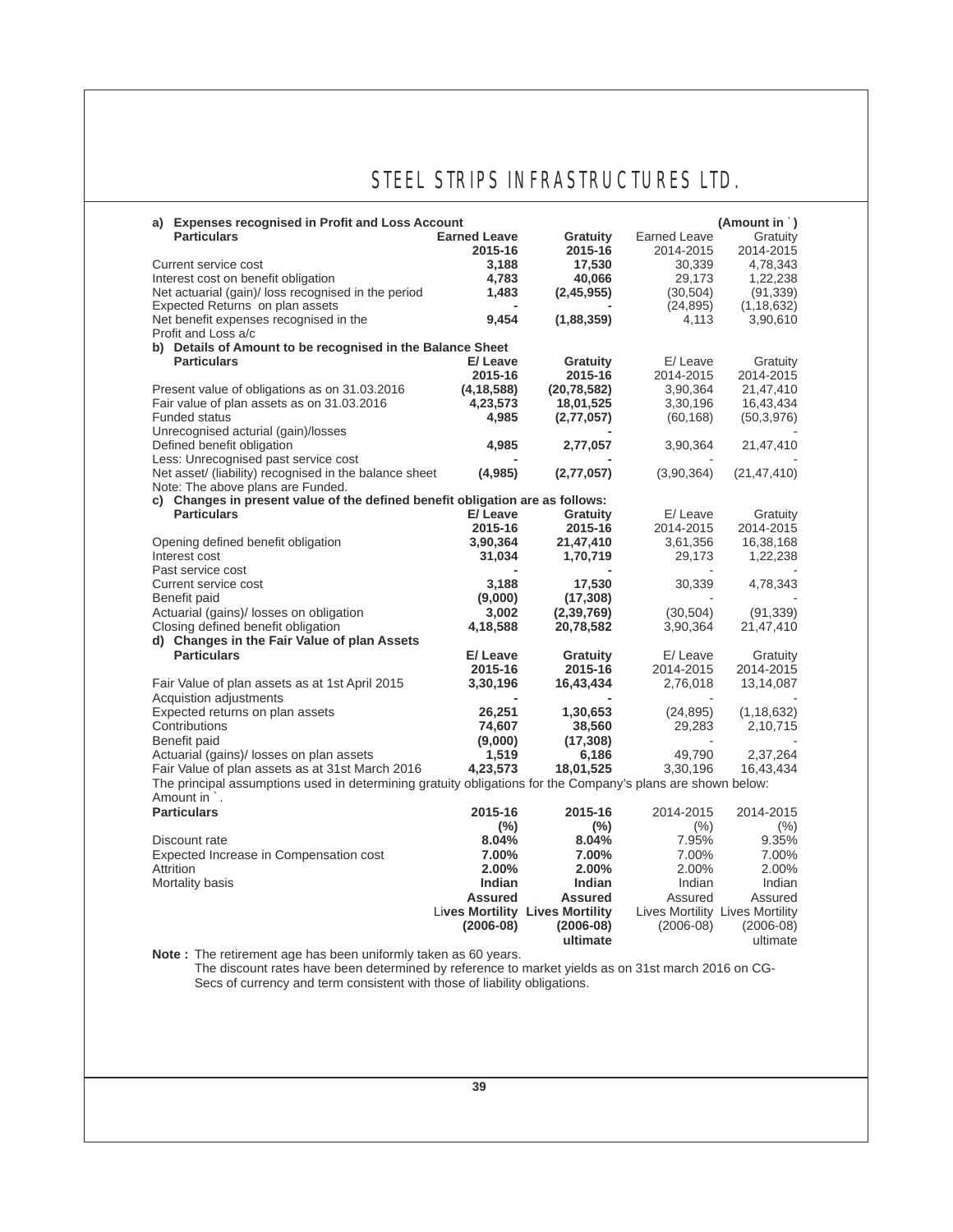| <b>PARTICULARS</b>                                                                        | <b>AS ON</b>           | AS ON                  |
|-------------------------------------------------------------------------------------------|------------------------|------------------------|
|                                                                                           | 31.03.2016             | 31.03.2015<br>$($ )    |
|                                                                                           |                        |                        |
| <b>NOTE '9' FINANCIAL COSTS</b><br>Interest on Term Loans                                 | 56,52,802              | 67,19,442              |
| Other Financial charges                                                                   | 50,955                 | 19,60,692              |
| <b>TOTAL</b>                                                                              | 57,03,757              | 86,80,134              |
| <b>NOTE '10' OTHER EXPENSES</b>                                                           |                        |                        |
| Lease charges                                                                             | 12,61,944              | 13,24,580              |
| Licence fees for infrastructure project                                                   |                        | 2,87,692               |
| Travelling & Conveyance - Directors                                                       |                        |                        |
| - Others                                                                                  | 1,87,032               | 1,83,722               |
| <b>Printing &amp; Stationery</b>                                                          | 1,65,555               | 1,47,594               |
| Postage, Telegram & Telephones                                                            | 5,10,614               | 4,30,776               |
| Directors' Sitting Fee                                                                    | 3,56,000               | 1,14,000               |
| Advertisement & Publicity                                                                 | 64,737                 | 59,025                 |
| <b>Vehicle Running Expenses</b>                                                           | 6,90,023               | 9,12,034               |
| Auditors' Remuneration* 1                                                                 | 57,250                 | 56,180                 |
| Legal & Professional Charges                                                              | 4,38,748               | 2,33,931               |
| Fees & Taxes                                                                              | 14,96,904              | 61,279                 |
| Insurance Charges                                                                         | 1,63,288               | 1,70,130               |
| <b>Office Expenses</b><br>Diwali Expenses                                                 | 1,71,539<br>29,561     | 1,86,951<br>3,082      |
| Other Miscellaneous Expenses                                                              | 5,41,754               | 69,080                 |
| <b>Listing Fee</b>                                                                        | 2,00,000               | 1,00,000               |
| <b>Business Promotion</b>                                                                 | 4,901                  | 12,552                 |
| <b>Staff Rent</b>                                                                         | 30,75,000              | 30,00,000              |
| Office Rent                                                                               | 27,71,050              | 9,60,000               |
| Provision for diminution in the value of Investment/ (Appriciation)<br>(Refer Note No 4b) | (1,86,85,000)          | (36, 26, 000)          |
| UP KEEP & MAINTENANCE COST                                                                |                        |                        |
| Diesel & Electricity Charges                                                              | 1,03,85,456            | 1,04,36,659            |
| Repair & Maintenance expenses                                                             | 36, 34, 729            | 28,51,145              |
| Security services<br><b>Horticulture Expenses</b>                                         | 16,26,846<br>25,04,191 | 15,51,521<br>21,95,457 |
| <b>TOTAL</b>                                                                              | 1, 16, 52, 122         | 2, 17, 21, 390         |
| NOTE: The details of Auditors Remuneration is as under.                                   |                        |                        |
| <b>Statutory Audit Fee</b>                                                                | 40,000                 | 40,000                 |
| Company Law Matters & Tax Audit                                                           | 8,000                  | 8,000                  |
| <b>Certification Work</b>                                                                 | 2,000                  | 2,000                  |
| Service Tax                                                                               | 7,250                  | 6,180                  |
| <b>TOTAL</b>                                                                              | 57,250                 | 56,180                 |
| <b>NOTE '11' PRIOR PERIOD ADJUSTMENTS</b>                                                 |                        |                        |
| Prior Period adjustments (Income Tax paid/adjusted)                                       | 2,90,003               | (6,93,109)             |
| <b>TOTAL</b>                                                                              | 2,90,003               | (6,93,109)             |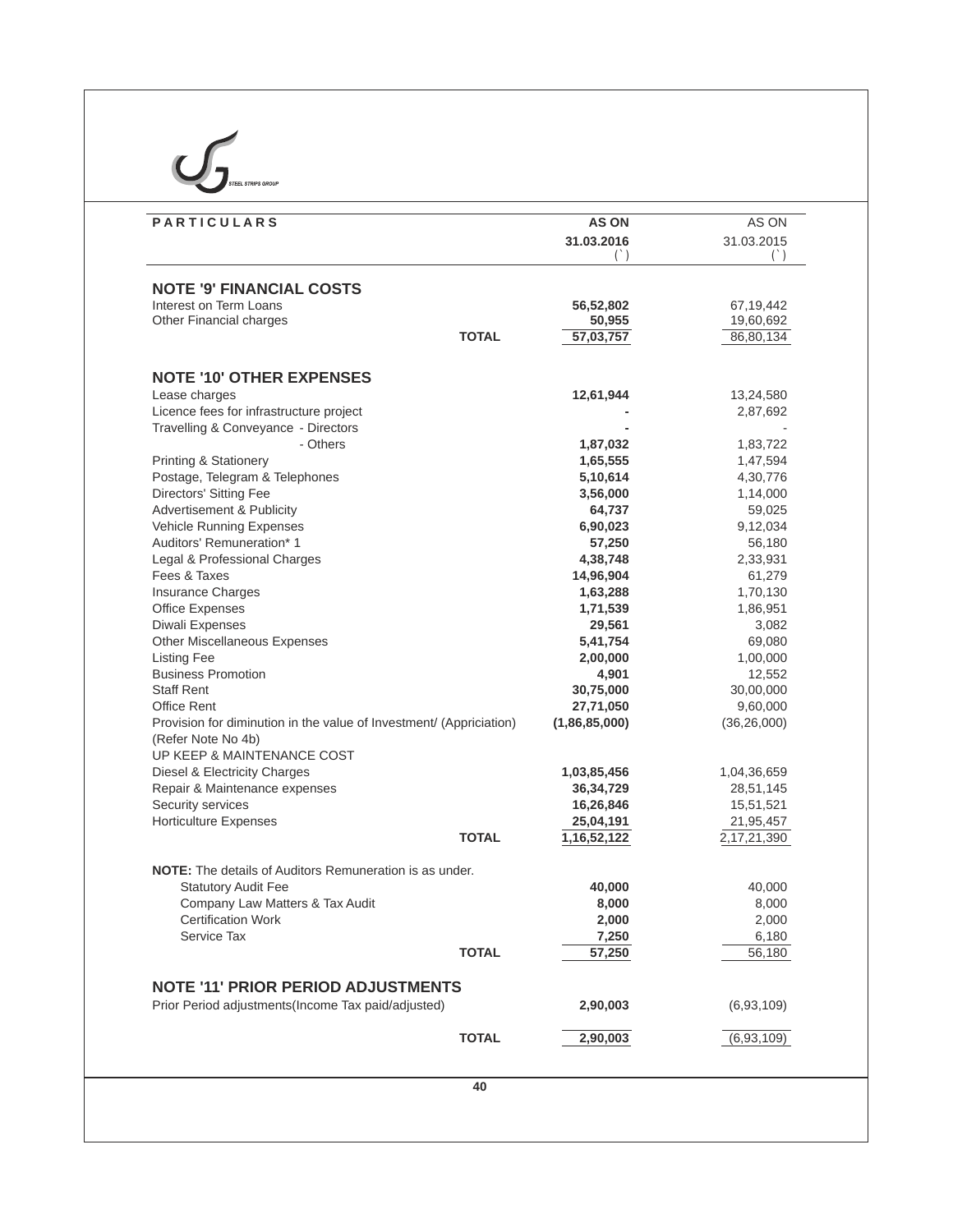#### **SCHEDULE - '12' NOTES ON ACCOUNTS:**

## **1. SIGNIFICANT ACCOUNTING POLICIES**

### **i). Convention**

The financial statements are prepared under the historical cost convention in accordance with the applicable Accounting standards and relevant presentational requirements of the Companies Act, 2013.

**ii). Fixed Assets**

Fixed Assets are stated at cost less depreciation. Cost of acquisition or construction is inclusive of duties, taxes and other incidental expenses.

**iii). Depreciation**

Pursuant to to applicability of schedule II,of Companies Act 2013, with effect from 1st April 2014. Management has reassessed the useful life of tangible assets based on the internal and external technical evaluation. The depreciation on fixed assets is provided on straight line method in accordance with applicable Schedule of the Companies Act, 2013.

**iv). Inventories**

Inventory of Real Estate business and of Traded Goods has been valued at cost or market price whichever is lower.

- **v). Transactions in Foreign Currency**
- There were no foreign currency transactions during the year.
- **vi). Retirement Benefits:-**

Gratuity and Earned Leave have been provided for in the books of accounts on actuarial valuation basis at the end of the year. **vii). Interest**

- Interest in respect of fixed deposits from public or with Bank have been accounted for on accrual basis.
- **viii). Recognition of Income/Expenditure**
- All revenues and expenses are accounted for on accrual basis.
- 2. Contingent liabilities not provided for amount to `NIL (Previous Year NIL)
- 3. In the opinion of the Board, the current assets, loans & advances are approximately of the value stated, if realised in the ordinary course of<br>business. The provision for all known liabilities are adequate and not in ex
- 4. Sales Tax liability/Service Tax liability has been provided for as per returns filed. Liability arising on assessment, if any, shall be provided for at the time of final assessment.

5. The accounting policies adopted for segment reporting are in line with the accounting policies of the company. The company has considered following business segments for disclosure.

(a). Real Estate business.

(b). Infrastructure Project of commercial parking under 'Built, Operate and Transfer' scheme.

- (c). Trading and Agency business.
- **6. Earning per Share (EPS)**

| $=$ $\frac{1}{2}$ $\frac{1}{2}$ $\frac{1}{2}$ $\frac{1}{2}$ $\frac{1}{2}$ $\frac{1}{2}$ $\frac{1}{2}$ $\frac{1}{2}$ $\frac{1}{2}$ $\frac{1}{2}$ $\frac{1}{2}$ $\frac{1}{2}$ |                     | $($ . In Lacs)       |
|-----------------------------------------------------------------------------------------------------------------------------------------------------------------------------|---------------------|----------------------|
|                                                                                                                                                                             | <b>Current year</b> | <b>Previous year</b> |
| Profit/(Loss) as per profit and loss account (PAT)                                                                                                                          | 269.71              | 41.76                |
| No. of equity shares                                                                                                                                                        | 86.43.000           | 86,43,000            |
| Basic & Diluted earning per share in                                                                                                                                        | 3.12                | 0.48                 |
| Rupees (Face Value of `. 10 per share)                                                                                                                                      |                     |                      |

Note:- Diluted Earning per share is not applicable as the same is anti- dilutive.

#### **7. Detail of Provision as per AS-29**

|                                                              |                                                  |                                                         |                                                |                      | $(\hat{ } \cdot \text{ in } \text{lacs})$                  |
|--------------------------------------------------------------|--------------------------------------------------|---------------------------------------------------------|------------------------------------------------|----------------------|------------------------------------------------------------|
| <b>PARTICULARS</b>                                           | <b>Employee</b><br><b>Benefits</b><br>(Gratuity) | <b>Employee</b><br><b>Benefits</b><br>(Earned<br>Leave) | <b>Doubtful</b><br>Debtors/<br><b>Advances</b> | Income Tax/<br>(MAT) | <b>Provision for</b><br>the value of<br><b>Investments</b> |
| <b>Balance as at 01.04.15</b>                                | 21.47                                            | 3.90                                                    | 17.27                                          | 3.30                 | 186.85                                                     |
| Provision<br>made during the year                            |                                                  |                                                         |                                                | 26.50                |                                                            |
| Provision Written off<br>or w/back paid during<br>the period | 0.17                                             | 0.09                                                    |                                                | 3.30                 | 186.85                                                     |
| Balance as at 31,03,16                                       | 21.30                                            | 3.81                                                    | 17.27                                          | 26.50                |                                                            |

**8. Leases** :

The Company has leased facilities for rent receivable under cancellable and non- cancellable arrangements with lease term ranging from one to nine years, which are subject to renewal at mutual consent thereafter. The cancellable arrangements can be terminated by either party after giving due notice. The lease rent received recognized during the year amounts to `.197.07 lacs (previous year `.177.30 lacs). The future minimum lease rent receivable in respect of the non-cancellable operating leases as at  $31<sup>st</sup>$  March 2016 are :

|       |                                               |                | $( )$ . in lacs) |
|-------|-----------------------------------------------|----------------|------------------|
| S.No. | <b>Particulars</b>                            | As at 31,03,16 | As at 31.03.15   |
| a)    | Not later than one year                       | 220.00         | 56.27            |
| b)    | Later than one year but not later than 5 year | 870.54         | 58.91            |
| C)    | Later than 5 vear                             | 363.80         | -                |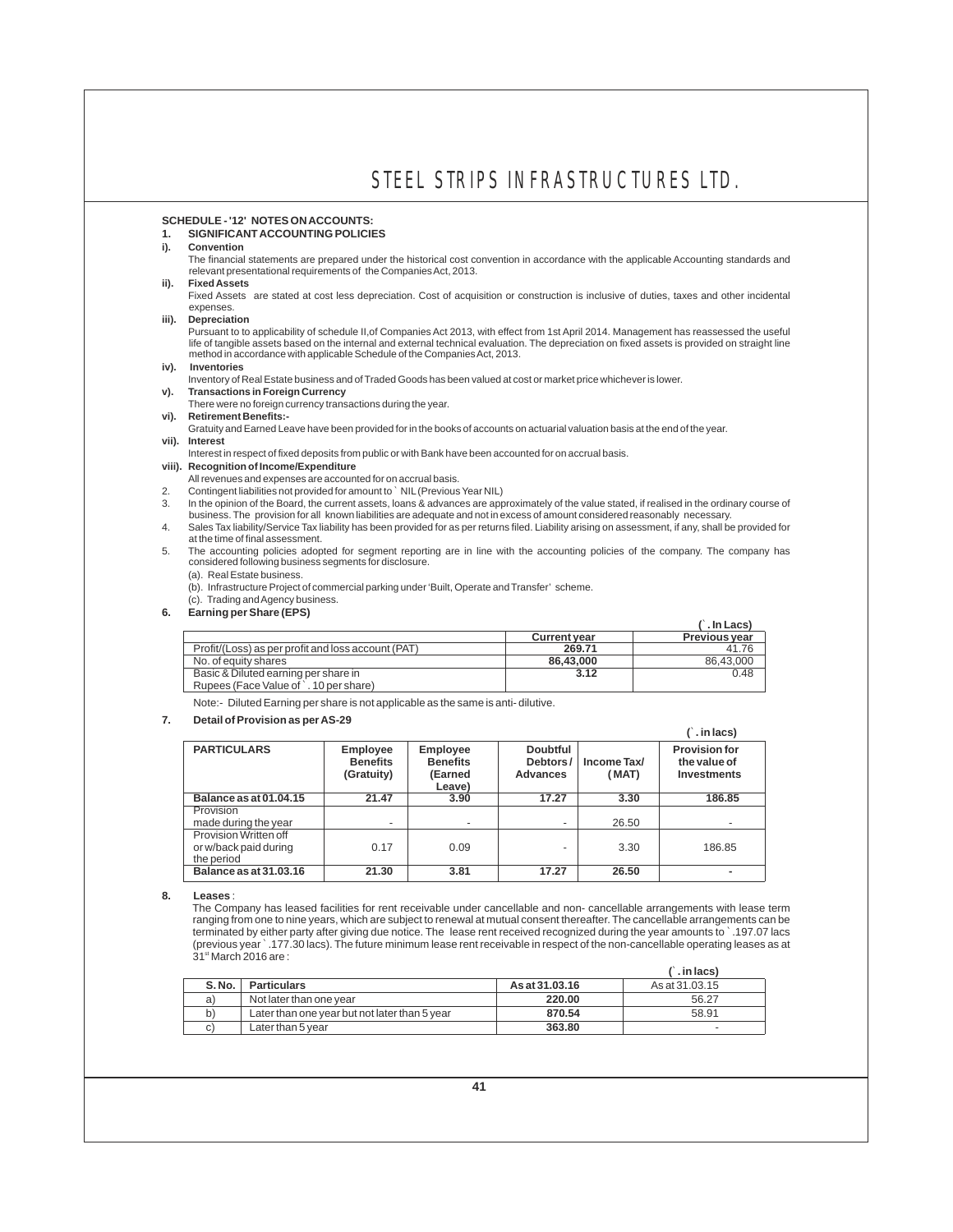The Company have also lease facilities for rent payable under cancellable and non cancellable arrangements with lease term ranging from one to nine years, which are subject to renewal at mutual consent thereafter. The cancellable arrangements can be terminated by either party after giving due notice. The lease rent paid recognize during the year amounts to `.58.46 lac (previous year `.39.60 lacs). The future minimum lease rent payable in respect of the non-cancellable operating leases as at 31<sup><sup>\*</sup></sup> March 2016 are :

|       |                                               |                | $(\hat{ } \cdot$ in lacs) |
|-------|-----------------------------------------------|----------------|---------------------------|
| S.No. | <b>Particulars</b>                            | As at 31,03,16 | As at 31.03.15            |
| a     | Not later than one year                       | 91.37          | 32.40                     |
| b)    | Later than one year but not later than 5 year | 404.24         | 120.00                    |
| C)    | Later than 5 year                             | 190.46         | 52.50                     |

#### **9. Related Party Disclosures**

Detail of transactions entered into with related parties during the year as required by Accounting Standard – 18 on "Related Party Disclosures" issued by the Institute of Chartered Accountants of India are as under: -

|                                          |                                         |                                                                                                                              |                                                       | $\hat{ }$ . in lacs)                                          |
|------------------------------------------|-----------------------------------------|------------------------------------------------------------------------------------------------------------------------------|-------------------------------------------------------|---------------------------------------------------------------|
| <b>Particulars</b>                       | Key<br>management<br>personnel<br>(KMP) | <b>Enterprises</b><br>over which<br><b>KMP</b> are able<br>to exercise<br>significant<br>influence<br>including<br>relatives | <b>Total for</b><br>the<br>current<br>year<br>2015.16 | <b>Total for</b><br>the<br><b>Previous</b><br>year<br>2014-15 |
| 1. Rent Paid                             | ۰                                       | 40.35                                                                                                                        | 40.35                                                 | 39.60                                                         |
| 2. Rent Received                         | ٠                                       | 4.00                                                                                                                         | 4.00                                                  |                                                               |
| 3.(I) Loan/Advance Paid                  |                                         | 281.72                                                                                                                       | 281.72                                                |                                                               |
| (ii) Loan/Advance Recovered              | ۰                                       |                                                                                                                              |                                                       | 150.00                                                        |
| (iii) Outstanding at the end of the year | ٠                                       |                                                                                                                              | 281.72                                                |                                                               |
| 4. Loan Repaid                           | ۰                                       |                                                                                                                              | ۰                                                     |                                                               |
| 5. Management Contract -<br>(Salaries)   | 25.32                                   |                                                                                                                              | 25.32                                                 | 21.67                                                         |

#### **Notes:-**

- a. Key Management Personnel:<br>**Sh. R. K. Garg** 
	- **Sh. R. K. Garg Sh. Sanjay Garg Sh. H. K. Singhal Chairman Executive Director Director Director Director Director Director Director Director Director Director** DIN-00030956

- b. Enterprises over which Key Management Personnel (KMP) are able to exercise significant control and with whom transactions have taken place during the year:-
	- 1. SAB Udyog Ltd. 2. SAB Industries 3. Steel Strips Wheels Ltd. 4. Ms Priya Garg

- 10. Additional information persuant to provision of Paragraphs 5 (VIII), of Part II, Schedule III, of Companies Act,2013<br>a). The Company is primarily dealing in Real Estate, Infrastructure and Trading & Agency business act
- quantitative data is not applicable.<br>b). There was no employee during the year (previous year nil) who was drawing a remuneration of not less than `. 6000000/ per<br>annum, if employed throughout the year, or not less than ` `
- them for the year 2015-16 have been paid / provided for as per the requirements of AS 15.

12. a). Previous year figures have been regrouped and re-arranged wherever considered necessary to make them comparable with those current year.

b). Figures have been rounded off to the nearest rupee.

13. Note No. 1 to 12 form an integral part of Balance Sheet, Profit & Loss Account and Cash Flow Statement.

#### **AUDITORS'REPORT**

Certified in terms of our separate report of even date annexed.

|                                        | For S. C. Dewan & Co.<br><b>Chartered Accountants</b><br>(Regn. No. 000934N) | <b>SANJAY GARG</b><br>Executive Director  | <b>B.B. TANDON</b><br><b>H.K. SINGHAL</b>                    |
|----------------------------------------|------------------------------------------------------------------------------|-------------------------------------------|--------------------------------------------------------------|
| Place: CHANDIGARH<br>Dated: 14.05.2016 | <b>S.C. DEWAN</b><br>Partner<br>(M.No. 015678)                               | <b>DEEPIKA GUPTA</b><br>Company Secretary | <b>S.SVIRDI</b><br><b>MANJULAKHANPAL</b><br><b>Directors</b> |
|                                        | ハつ                                                                           |                                           |                                                              |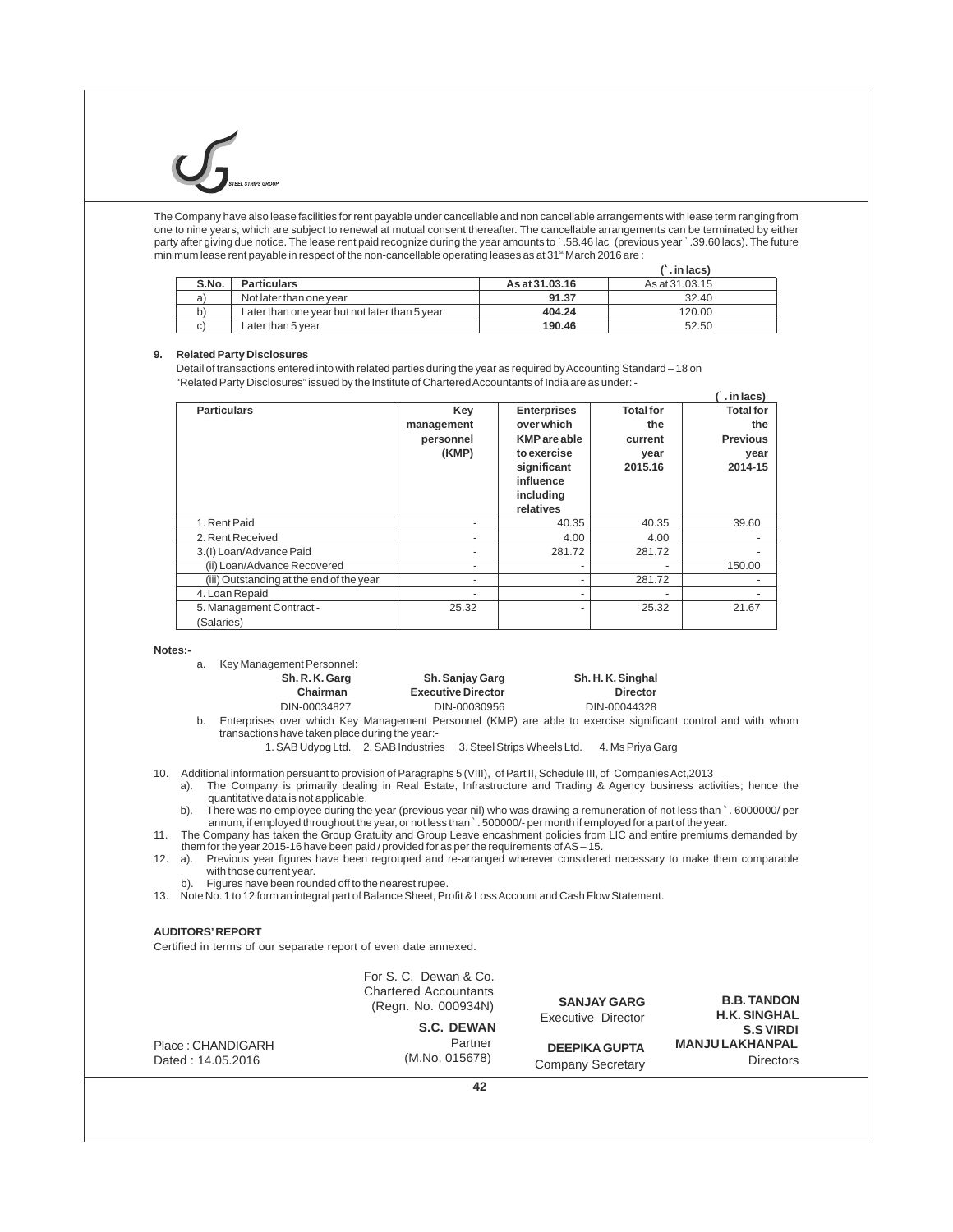|                                                          | [Pursuant to section 105(6) of the Companies Act, 2013 and rule 19(3) of the Companies<br>(Management and Administration) Rules, 2014]<br>STEEL STRIPS INFRASTRUCTURES LIMITED                                                                                                                                                                                                                                                                                                                           | <b>FORM OF PROXY</b><br>CIN: L27109PB1973PLC003232 |           |                           |
|----------------------------------------------------------|----------------------------------------------------------------------------------------------------------------------------------------------------------------------------------------------------------------------------------------------------------------------------------------------------------------------------------------------------------------------------------------------------------------------------------------------------------------------------------------------------------|----------------------------------------------------|-----------|---------------------------|
|                                                          | Regd. Office: Village Somalheri/lehli P.O.Dappar, Tehsil Derrabassi, Distt. S.A.S Nagar Mohali (Punjab)-140506<br>TEL. NO. +91- 172-2793112., Fax: +91-172-2794834, Email: ssl_ssg@glide.net.in, Website: www.ssilindia.net                                                                                                                                                                                                                                                                              |                                                    |           |                           |
| NAME OF THE MEMBER(S)                                    |                                                                                                                                                                                                                                                                                                                                                                                                                                                                                                          |                                                    |           |                           |
| <b>REGISTERED ADDRESS</b>                                |                                                                                                                                                                                                                                                                                                                                                                                                                                                                                                          |                                                    |           |                           |
| <b>EMAIL ID</b>                                          |                                                                                                                                                                                                                                                                                                                                                                                                                                                                                                          |                                                    |           |                           |
| FOLIO NO./ CLIENT ID                                     |                                                                                                                                                                                                                                                                                                                                                                                                                                                                                                          |                                                    |           |                           |
| DP ID                                                    |                                                                                                                                                                                                                                                                                                                                                                                                                                                                                                          |                                                    |           |                           |
| NO. OF SHARES HELD                                       |                                                                                                                                                                                                                                                                                                                                                                                                                                                                                                          |                                                    |           |                           |
|                                                          | I/We, being the member(s) of  shares of the above named Company, hereby appoint:                                                                                                                                                                                                                                                                                                                                                                                                                         |                                                    |           |                           |
| 1.<br>Name:                                              |                                                                                                                                                                                                                                                                                                                                                                                                                                                                                                          |                                                    |           |                           |
| Address:                                                 |                                                                                                                                                                                                                                                                                                                                                                                                                                                                                                          |                                                    | Signature |                           |
| E-mail Id:                                               |                                                                                                                                                                                                                                                                                                                                                                                                                                                                                                          |                                                    |           |                           |
| Or failing him/her                                       |                                                                                                                                                                                                                                                                                                                                                                                                                                                                                                          |                                                    |           |                           |
| 2.<br>Name:                                              |                                                                                                                                                                                                                                                                                                                                                                                                                                                                                                          |                                                    |           |                           |
| Address:                                                 |                                                                                                                                                                                                                                                                                                                                                                                                                                                                                                          |                                                    | Signature |                           |
| E-mail Id:                                               |                                                                                                                                                                                                                                                                                                                                                                                                                                                                                                          |                                                    |           |                           |
| Or failing him/her                                       |                                                                                                                                                                                                                                                                                                                                                                                                                                                                                                          |                                                    |           |                           |
| 3.<br>Name:                                              |                                                                                                                                                                                                                                                                                                                                                                                                                                                                                                          |                                                    |           |                           |
| Address:                                                 |                                                                                                                                                                                                                                                                                                                                                                                                                                                                                                          |                                                    | Signature |                           |
| E-mail Id:                                               |                                                                                                                                                                                                                                                                                                                                                                                                                                                                                                          |                                                    |           |                           |
| Sr. No.<br><b>Resolution</b><br><b>Ordinary Business</b> | as my/our proxy to attend and vote (on a poll) for me/us and on my/our behalf at the 43rd Annual General Meeting of the Company, to be held<br>on Friday, the 30 <sup>th</sup> day of September 2016, at 3.00 p.m., at Regd. Office: Village Somalheri/Lehli P.O.Dappar, Tehsil Derrabassi, Distt. S.A.S<br>Nagar Mohali (Punjab) and at any adjournment thereof in respect of such resolutions as are indicated below:<br>1. Adoption of audited financial statements for the year ended March 31, 2016 |                                                    |           |                           |
| <b>Special Business</b>                                  | 2. Re-appointment of Sh. Rajinder Kumar Garg, as a Director<br>3. To ratify Appointment of Auditors M/S S.C. Dewan & Co.<br>4. Appointment of Smt. Tejinder Kaur as Director of the Company.                                                                                                                                                                                                                                                                                                             |                                                    |           |                           |
|                                                          | 5. Approval of Investment exceeding the limit prescribed U/S 186 of the Act.<br>Signed this  day of September 2016.                                                                                                                                                                                                                                                                                                                                                                                      |                                                    |           | Affix<br>Revenue<br>Stamp |
|                                                          | Note: 1. This form of proxy in order to be effective should be duly completed and deposited at the Registered Office of the<br>Company, not less than 48 hours before the commencement of the Meeting.                                                                                                                                                                                                                                                                                                   |                                                    |           |                           |
|                                                          | <b>STEEL STRIPS INFRASTRUCTURES LIMITED</b><br>Regd. Office: Village Somalheri/lehli P.O.Dappar, Tehsil Derrabassi, Distt. S.A.S Nagar Mohali (punjab)-140506<br>TEL. NO. +91- 172-2793112., Fax: +91-172-2794834, Email: ssl ssq@qlide.net.in, Website: www.ssilindia.net                                                                                                                                                                                                                               | CIN: L27109PB1973PLC003232                         |           |                           |
|                                                          | <b>ATTENDANCE SLIP</b>                                                                                                                                                                                                                                                                                                                                                                                                                                                                                   |                                                    |           |                           |
|                                                          | NAME OF THE ATTENDING MEMBER (IN BLOCK LETTERS)                                                                                                                                                                                                                                                                                                                                                                                                                                                          |                                                    |           |                           |
|                                                          |                                                                                                                                                                                                                                                                                                                                                                                                                                                                                                          |                                                    |           |                           |
|                                                          |                                                                                                                                                                                                                                                                                                                                                                                                                                                                                                          |                                                    |           |                           |
| FOLIO NO.<br>DP ID NO.<br>CLIENT ID NO.                  |                                                                                                                                                                                                                                                                                                                                                                                                                                                                                                          |                                                    |           |                           |
| NO OF SHARES HELD                                        | NAME OF PROXY (IN BLOCK LETTERS)                                                                                                                                                                                                                                                                                                                                                                                                                                                                         |                                                    |           |                           |
|                                                          | I, hereby record my presence at the 43 <sup>rd</sup> Annual General Meeting of the Company held on Friday, the 30 <sup>th</sup> day of September 2016, at 3.00 p.m.<br>at Regd. Office: Village Somalheri/Lehli P.O.Dappar, Tehsil Derrabassi, Distt. S.A.S Nagar Mohali (Punjab)                                                                                                                                                                                                                        |                                                    |           |                           |